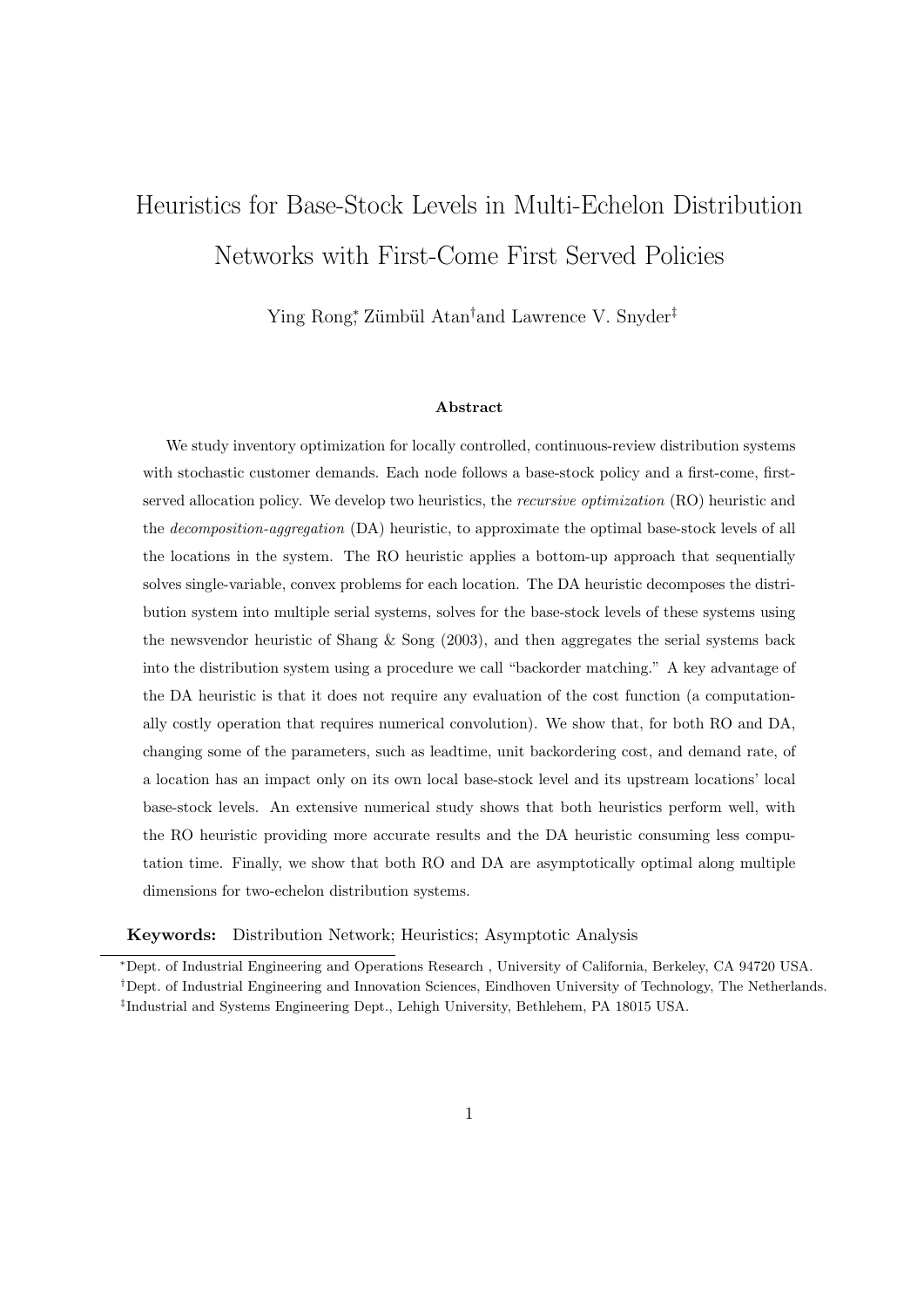## **1 Introduction**

From an inventory-optimization perspective, distribution systems are among the most difficult network topologies to analyze and solve. Their optimal ordering and allocation policies under stochastic demands are still unknown (Zipkin 2000). Many studies focus on two-echelon distribution networks, i.e., one-warehouse, multiple-retailer systems (OWMR), with base-stock policies employed at all locations and a first-come, first-served (FCFS) allocation policy employed at the warehouse. However, even for this restricted scenario, the best known exact algorithm, called *the projection method* (Graves 1985, Axsäter 1990), involves an exhaustive search over the warehouse base-stock levels.

In this paper, we consider an infinite-horizon problem for multi-echelon, continuous-review distribution systems facing Poisson demands. The systems are locally controlled in the sense that each location monitors its own inventory and order information. We assume that each location uses a base-stock ordering policy and a FCFS allocation policy. We introduce two heuristics to obtain the base-stock levels at all locations with the objective of minimizing the expected cost per unit time.

The projection method and early approximate solution methods, including METRIC (Sherbrooke 1968) and the two-moment approximation by Graves (1985), are top-down methods. That is, they determine the base-stock levels by starting from the upstream part of the supply chain, i.e., the root location. In contrast, in our first heuristic, the *recursive optimization* (RO) heuristic, we apply a bottom-up method, which starts from the most downstream locations, i.e., the leaf locations. Similar to the nested decomposition method for solving serial systems (Clark & Scarf 1960, Chen & Zheng 1994, Gallego & Zipkin 1999, etc.), we show that the RO heuristic only needs to solve singlevariable, convex minimization problems sequentially to obtain the base-stock levels for all locations. Due to this convexity property, it is much more computationally efficient than the projection method, METRIC and the two-moment approximation, especially when the number of echelons is more than two. However, unlike its counterpart for serial systems, the RO heuristic does not guarantee the optimal solution for distribution systems. In order to further improve its performance, in the last step of the RO heuristic, we re-optimize the base-stock levels of the leaf locations, keeping the basestock levels at the non-leaf locations fixed to their values found by the earlier steps of the heuristic.

In our second heuristic, the *decomposition-aggregation* (DA) heuristic, we initially decompose the distribution network into serial systems. We use the heuristic introduced by Shang & Song (2003) to obtain near-optimal local base-stock levels for all locations in each serial system. Then we propose a "backorder matching" procedure to aggregate the serial systems back into the distribution network.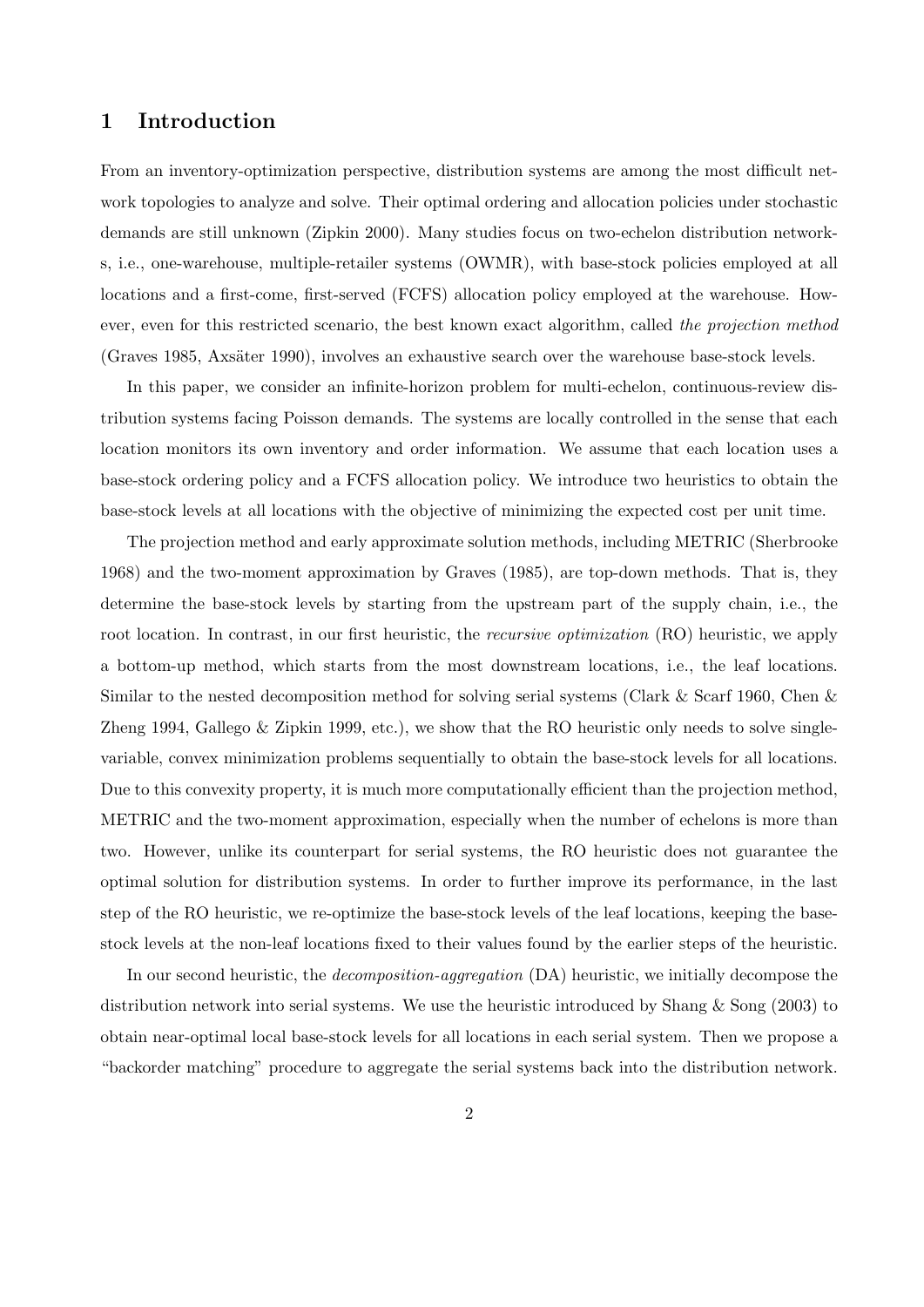The backorder matching procedure sets the local base-stock level of a given location in the distribution network so that its expected backorder level is equal to the sum of the expected backorder levels in all of its counterparts in the decomposed serial systems. One key advantage of the DA heuristic is that it does not require any evaluation of the cost function (a computationally costly operation) when determining the base-stock levels. The cost function only needs to be calculated after the heuristic completes its operation if the user wants to know the expected cost of the solution.

Two heuristics for OWMR systems have used the same decomposition procedure as ours (but different aggregation procedures). It was first used in the direct search method by Gallego et al. (2007) to set the maximal echelon base-stock level at the warehouse for OWMR systems with a central control scheme. For OWMR systems with service level constraints,  $\ddot{\text{O}}$ zer & Xiong (2008) propose a newsvendor heuristic that sets the warehouses base-stock level equal to the sum of the warehouse's base-stock levels in all of the decomposed serial systems. We call this aggregation procedure "basestock level matching". Özer & Xiong (2008) point out that their newsvendor heuristic produces high percentage errors compared to the optimal solution. Our DA heuristic addresses this problem by recognizing that backorders are the main bottleneck connecting different echelons. By matching the backorders, our DA heuristic generates sufficient protection for downstream locations to receive goods on time and reduces inventory holding costs at the same time. (See Section 3.2 for further discussion.)

In our numerical study, we compare our two heuristics with two other approaches. The first is the current state-of-the-art OWMR heuristic, namely, the restriction-decomposition (RD) heuristic proposed by Gallego et al. (2007), or more specifically, its extension to distribution networks as discussed by Özer & Xiong (2008). The second is a modification of the projection method that assumes unimodality of the cost function at non-leaf locations, and thus executes more quickly (but possibly with some loss of optimality) than the classical projection method. The former approach represents the best heuristic, balancing accuracy and computation time, for distribution networks that is currently available, while the second is a reasonable heuristic based on an exact method, and therefore is worthwhile as a benchmark. We refer the reader to Axsäter  $(1993)$  and Gallego et al.  $(2007)$  for extensive reviews of algorithms introduced before the RD heuristic. The RD heuristic consists of three subheuristics: cross-docking, zero-safety-stock and stock-pooling. It selects the solution with minimal cost among the three subheuristics. The cross-docking and stock-pooling solutions are two extremes, with minimal and maximal base-stock levels at non-leaf locations, respectively, while the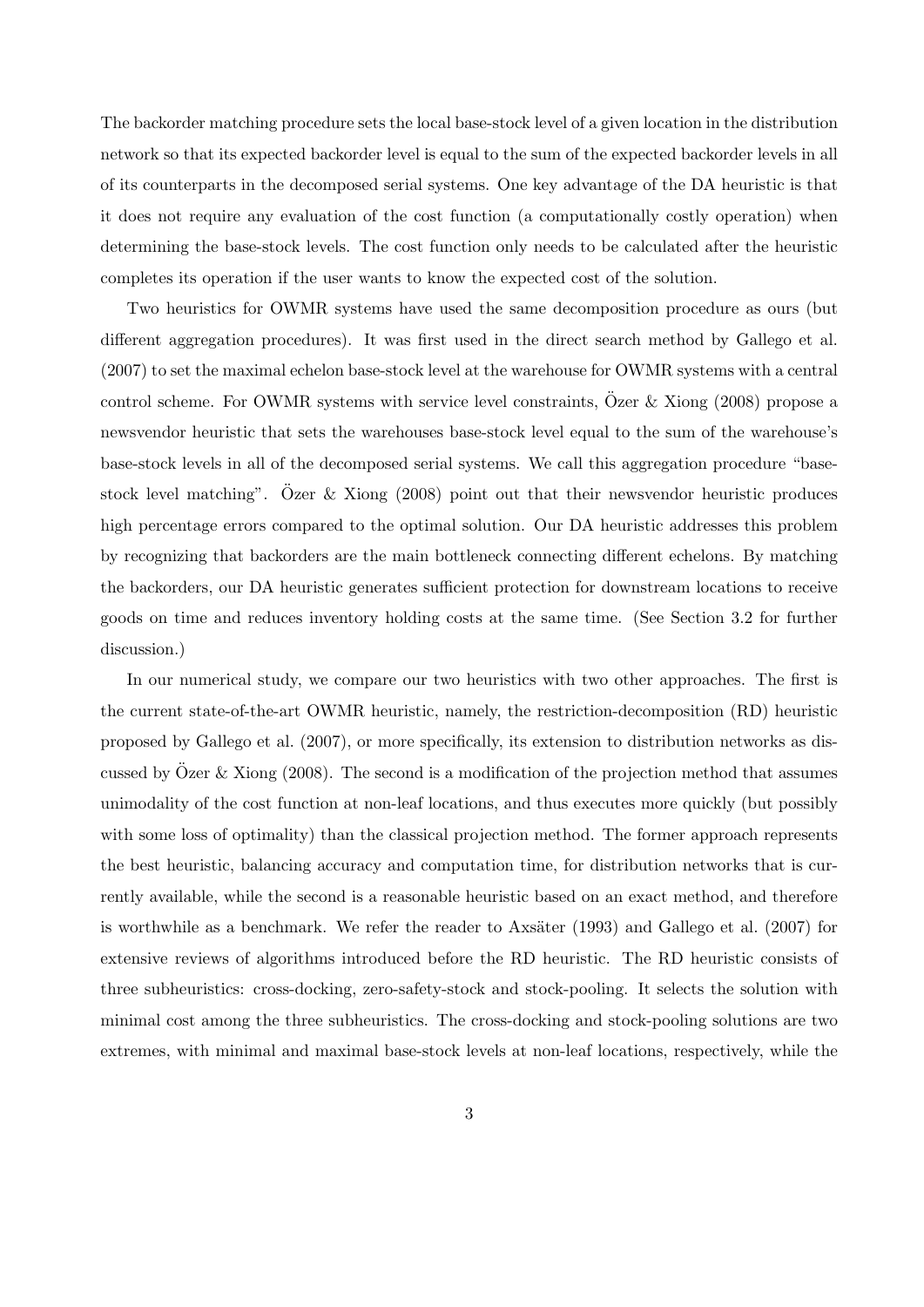zero-safety-stock solution sets the corresponding base-stock levels to the average demand during the leadtime. In our RO heuristic, the base-stock level of each node *i* is optimal for node *i* in the subgraph rooted at *i*, given that the base-stock levels of all of its downstream locations are fixed. The DA heuristic aggregates the information from the decomposed serial systems to set the base-stock levels in the distribution network. Both the RO and DA heuristics make explicit use of the cost parameters to set base-stock levels at non-leaf locations. In contrast, although RD as a whole accounts for the cost parameters by switching among the subheuristics, the base-stock levels of non-leaf locations are independent of the cost parameters in the cross-docking and zero-safety-stock subheuristics, and set to their maximal levels in the stock-pooling subheuristic.

For OWMR systems, we prove that RO is asymptotically optimal as i) the unit holding cost at the warehouse goes to zero, ii) the number of retailers goes to infinity, or iii) the warehouse leadtime goes to infinity. In addition, we prove that DA is asymptotically optimal as the unit holding cost at the warehouse goes to zero. Moreover, our comprehensive numerical experiments indicate that both of our heuristics provide better solutions, on average, than the RD heuristic for general distribution networks. Both RO and DA are faster than the modified projection method, and DA is faster than the RD heuristic.

Our heuristics also have the potential to be extended to even more general supply chain settings. To give an example of this, we consider OWMR systems with a fixed ordering cost at the warehouse, leading to an (*r, q*) inventory policy at the warehouse. Extensions of the RO and DA heuristics for this case still provide compelling performance in terms of both computation times and optimality gaps. Thus, both methods shed new light on the inventory mechanics of distribution systems by suggesting that solution methods for serial supply chains can be translated to distribution networks, although not as neatly or as accurately as can be for serial and assembly systems (Rosling 1989). The connection between distribution networks and serial supply chains may help researchers to improve their understanding of more generalized systems, such as acyclic supply chains (e.g. Billington et al. 2004, Graves & Willems 2003, Shi & Zhao 2010).

The structure of this paper is as follows. We introduce our notation in Section 2. In Section 3, we discuss both the RO and DA heuristics. We present computation results in Section 4. The extension of our heuristics to OWMR systems with a fixed ordering cost at the warehouse is discussed in Section 5. Conclusions and directions for future work are provided in Section 6.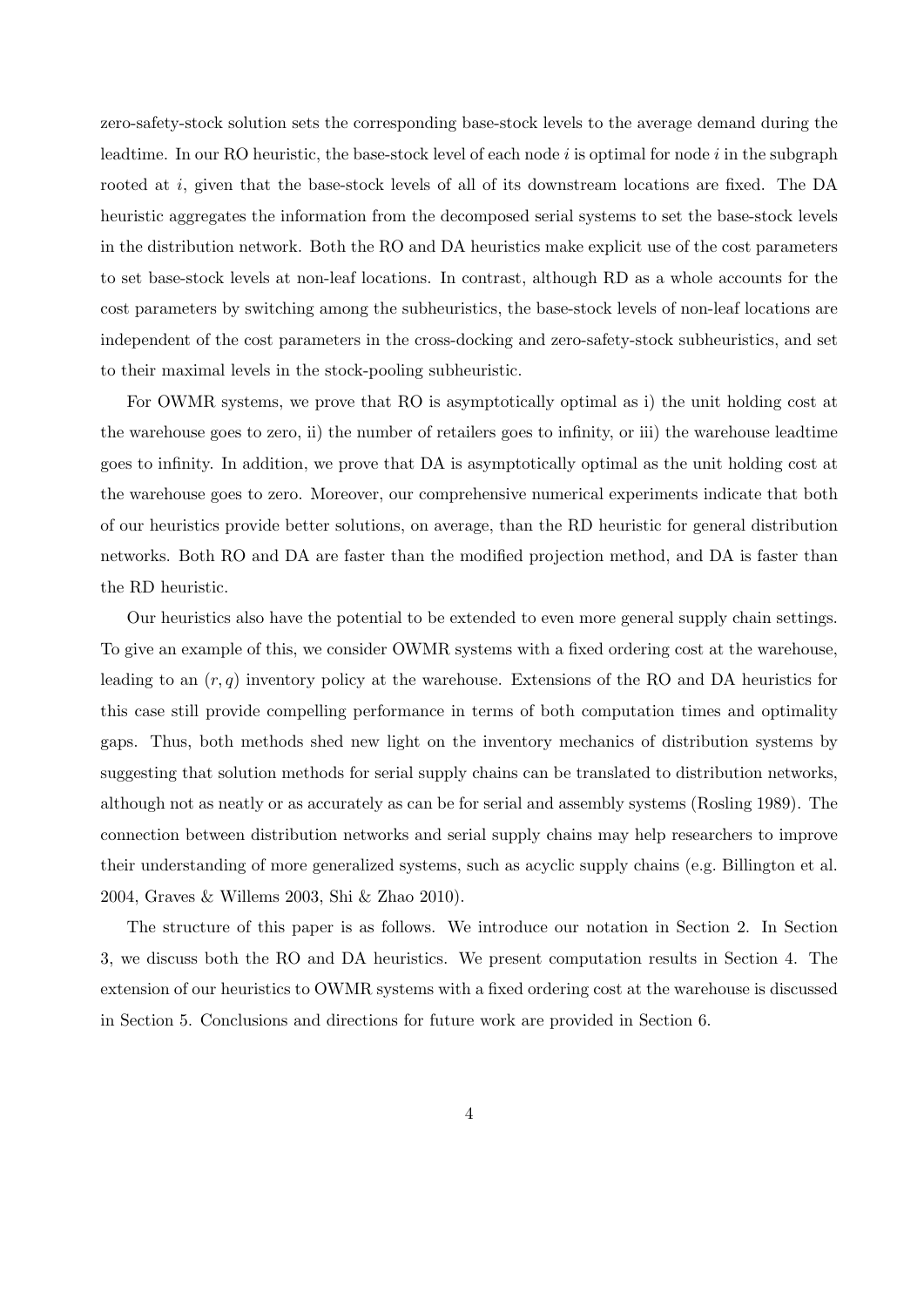## **2 Preliminaries**

Before discussing the details of our heuristics, we introduce the notation used throughout the paper. Initially, we provide the notation required to define the distribution network itself. Then, we provide the inventory-related notation. This section ends with the expressions that clarify the relationships among the state variables and the expression for the expected cost.

Let  $T = (V, E)$  represent a directed tree, i.e., a distribution network. *V* is the set of all locations and *E* is the set of all directed edges. There are  $N+1$  locations in *V*, with 0 representing the root location. Representing the edge from location *i* to location *j* by  $\langle i, j \rangle$ , we define  $\mathcal{P}(i)$  :=  $\{j \in V : \langle j, i \rangle \in E\}$  and  $\mathcal{S}(i) := \{j \in V : \langle i, j \rangle \in E\}$  to be the *single* predecessor of location *i* and the *set* of successors of location *i*, respectively. We define  $P(0)$  as the external supplier, which is assumed to have infinite supply. We can always arrange the indices of nodes such that *P*(*i*)  $\lt$  *i* for all *i*  $\in$  *V*. In addition, we define  $\mathcal{L} := \{i \in V : \mathcal{S}(i) = \emptyset\}$  as the set of all leaves and  $T(i) := \{j \in V : \exists$  a directed path from *i* to *j* $\}$  as the subtree rooted at location *i* consisting of location *i* and all downstream locations.

We assume that all items initially proceed from the external supplier to the root location. The root location supplies its successors, who in turn supply their successors, and so on until the items reach the leaf locations, where the customer demands occur. Demands are Poisson processes with rate  $\lambda_i$  at leaf location *i* and rate  $\lambda_i := \sum_{j \in \mathcal{S}(i)} \lambda_j$  at non-leaf location *i*. The transportation leadtimes between all the locations are deterministic, though waiting times are stochastic due to stockouts. *L<sup>i</sup>* represents the leadtime between  $P(i)$  and *i*, and  $D_i$  represents the leadtime demand at location *i*. Unsatisfied demands at each location are backordered, but only the leaf locations pay penalty costs for unsatisfied demands, with the unit backorder cost at location *i* given by  $b_i > 0$ . All locations are allowed to carry inventory, and they incur holding costs for doing so. The unit local holding cost at location *i* is  $h_i$ . The echelon holding cost is calculated by  $H_i = h_i - h_{\mathcal{P}(i)}$ , with  $H_0 = h_0$ . Since downstream holding costs are typically greater than upstream ones, we assume that  $H_i \geq 0$ for all *i*. Moreover, we assume that holding costs are charged on items in transit. We assume local control, which means that each location observes its own inventory level and places orders with its predecessor. The assumptions in this paragraph are consistent with much of the literature on multi-echelon inventory theory, e.g., Axsäter (1990) and Zipkin (2000), though some of the notation is different.

In Section 3 and 4, we assume that there is no fixed cost at any location and that a continuous-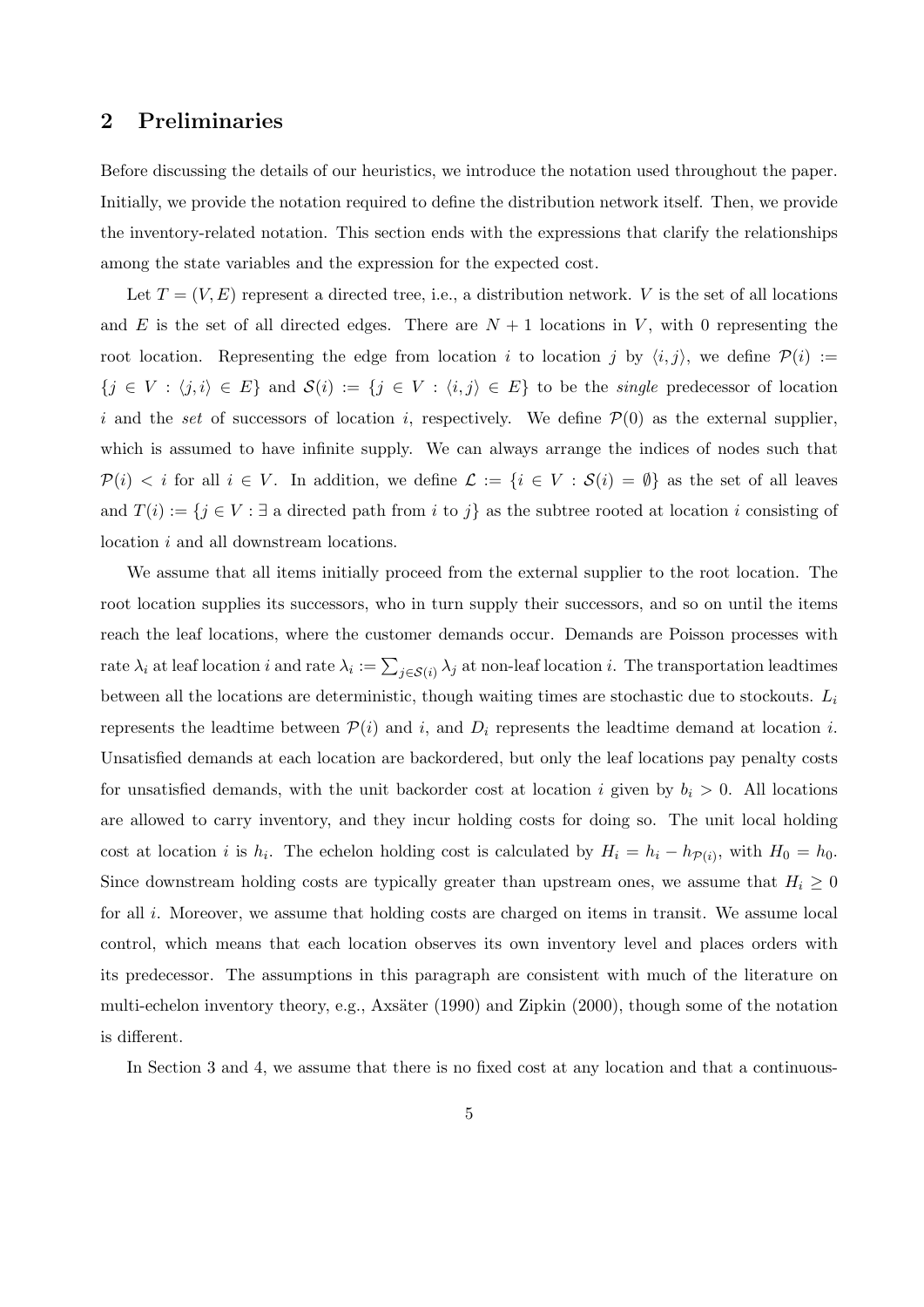review base-stock policy is employed by all locations. The decision variables are  $\mathbf{s} := (s_i)_{i=0}^N$ , where *si* is the local base-stock level at location *i*. We can obtain the echelon base-stock level at location *i* by  $S_i = \sum_{j \in T(i)} s_j$ . We let  $\mathbf{S} := (S_i)_{i=0}^N$  be the vector of echelon base-stock levels. (In Section 5, we consider OWMR systems with a fixed ordering cost at the warehouse.)

We define  $I_i(\mathbf{s})$  and  $B_i(\mathbf{s})$  as the on-hand inventory level and backorder level at location *i* for a given **s**, respectively. Let *Bin*(*K, p*) denote a binomial random variable with parameters *K* (total number) and *p* (probability).  $B_{\mathcal{P}(i)}(\mathbf{s})$  (the total backorder level at  $\mathcal{P}(i)$ ) and  $B_{\mathcal{P}(i),i}(\mathbf{s})$  (the backorders at  $P(i)$  due to demands from *i*) are related as  $B_{P(i),i}(\mathbf{s}) \stackrel{Dist}{=} Bin(B_{P(i)}(\mathbf{s}), \theta_i)$ . Here,  $\frac{Dist}{=}$  denotes that two random variables have the same probability distribution and  $\theta_i := \lambda_i/\lambda_{\mathcal{P}(i)}$  is the demand rate proportion of location *i* at its predecessor  $P(i)$ . Moreover,  $B_{P(i),i}(\mathbf{s})$  and  $D_i$  are independent (Zipkin 2000).

Let  $x^+ = \max\{0, x\}$  and  $x^- = \max\{0, -x\}$ . For any  $s_i, i \in V$ , the relationships among the limiting probabilities of the state and decision variables can be described by the following expressions (Zipkin 2000):

$$
B_i(\mathbf{s}) = [B_{\mathcal{P}(i),i}(\mathbf{s}) + D_i - s_i]^+
$$
  
\n
$$
I_i(\mathbf{s}) = [B_{\mathcal{P}(i),i}(\mathbf{s}) + D_i - s_i]^-
$$
  
\n
$$
B_{i,j}(\mathbf{s}) \stackrel{\text{Dist}}{=} Bin(B_i(\mathbf{s}), \theta_j), \ \forall j \in \mathcal{S}(i)
$$
 (1)

where  $B_{\mathcal{P}(0),0} \equiv 0$ . We denote  $IT_i$  as the inventory in-transit to location *i*. Under both local and echelon base-stock policies, we have  $E[IT_i] = E[D_i]$ , where  $E[\cdot]$  denotes the expectation of a random variable. Using the system dynamic equations (1), we can evaluate the long-run expected cost per unit time for any given **s** as follows:

$$
\mathscr{C}(\mathbf{s}) = \sum_{i \in V \setminus \mathcal{L}} h_i E\left[I_i(\mathbf{s}) + \sum_{j \in \mathcal{S}(i)} IT_j\right] + \sum_{i \in \mathcal{L}} E[h_i I_i(\mathbf{s}) + b_i B_i(\mathbf{s})]. \tag{2}
$$

The first sum is the expected cost of holding inventory at the non-leaf locations and in transit. The second sum is the total holding and penalty cost at the leaf locations. Note that the in-transit costs are not affected by the local base-stock levels. We include the in-transit costs in (2) because (2) is equivalent to the cost evaluation under the echelon base-stock levels introduced in Section 3.1. We omit the in-transit costs when we perform numerical studies in Section 4. A summary of all notation is provided in Appendix A.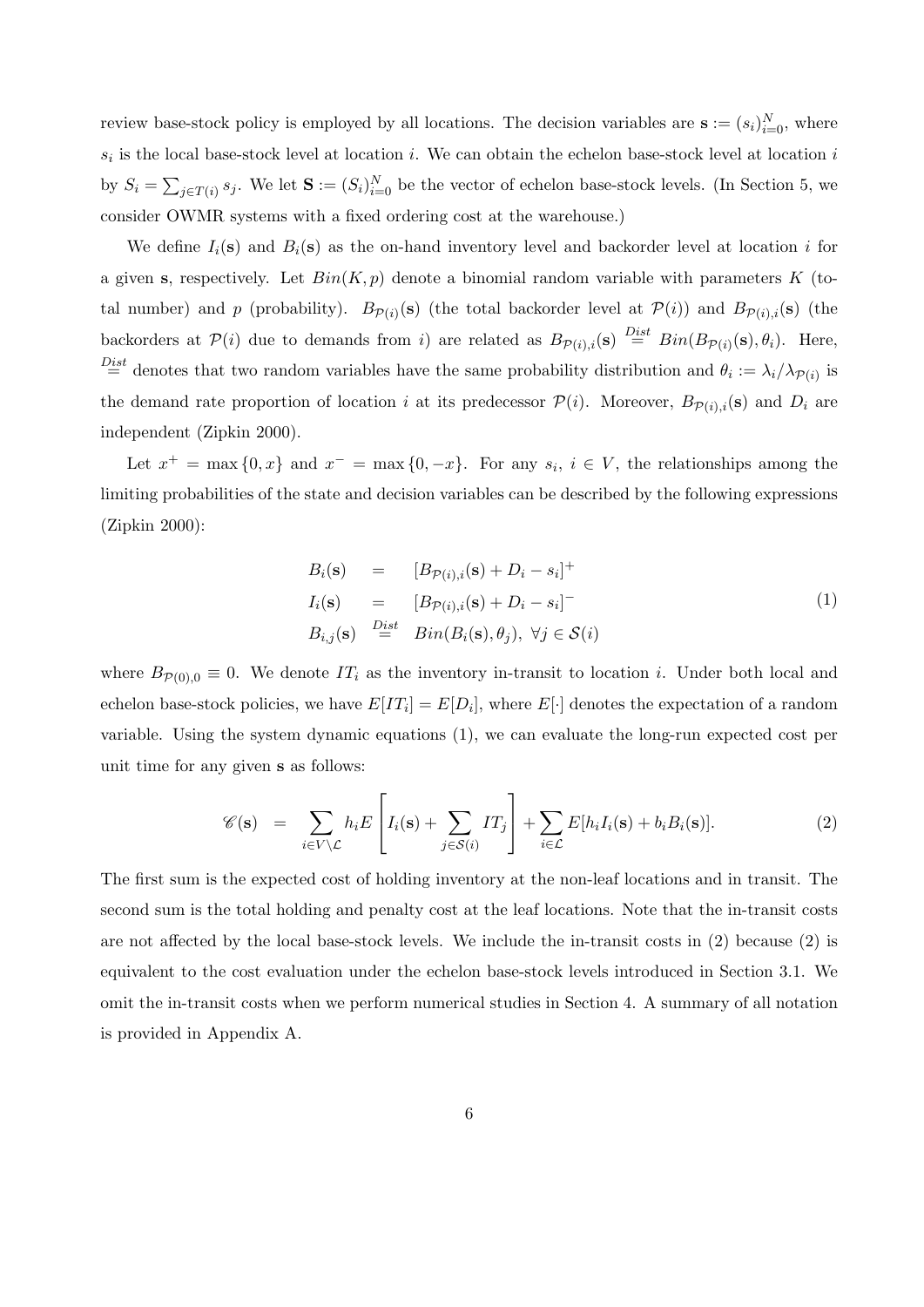## **3 Heuristics**

As mentioned above, Graves (1985) and Axsäter (1990) develop the projection method to obtain the optimal base-stock levels for an OWMR system. For a given warehouse base-stock level, this method finds the optimal base-stock levels at the retailers and evaluates the corresponding total cost. An exhaustive search needs to be performed to find the optimal warehouse base-stock level because the cost is not a convex function of the warehouse base-stock level (and the corresponding optimal retailer base-stock levels). This is computationally time consuming, specifically because each objective function evaluation requires numerical convolutions. Using the same idea, the projection method can be extended to solve distribution systems with more than two echelons. However, its implementation is even harder in this case since enumeration is required to find the optimal basestock levels of all the non-leaf locations. This is why we propose the following heuristic procedures to approximate the base-stock levels of all locations in a distribution system.

## **3.1 The Recursive Optimization (RO) Heuristic**

The recursive algorithm by Clark & Scarf (1960), with subsequent studies by Chen & Zheng (1994), Gallego & Zipkin (1999), is used for evaluation and optimization of base-stock levels in serial systems. They find the optimal base-stock levels by starting from the location closest to customers and solving a set of recursive equations. This approach is called a "bottom-up approach." Inspired by this algorithm, in this section, we propose a similar approach for distribution systems.

The key enabler of the bottom-up optimization approach for serial systems is the existence of two equivalent cost evaluation procedures, one using local and the other using echelon base-stock levels. Using the echelon base-stock policy, the cost function of serial supply chains is constructed recursively. This recursion enables sequential optimization of the cost by solving only single-variable, convex minimization problems. The development of the RO heuristic relies on the same idea. Below, we define cost functions based on echelon base-stock levels that are equivalent to the local-quantity cost function (2) and which enable a recursive evaluation of the cost in distribution networks.

For a given echelon base-stock level vector **S**, we define  $\ell_i(\mathbf{S})$  to be the corresponding local basestock level at location *i*. That is,  $\ell_i(\mathbf{S}) = S_i - \sum_{j \in \mathcal{S}(i)} S_j$ . Let  $\ell(\mathbf{S}) := \{\ell_0(\mathbf{S}), \ell_1(\mathbf{S}), ..., \ell_N(\mathbf{S})\}$ . Next we define the following functions to facilitate the cost calculations based on the echelon base-stock levels. First, for  $i \in \mathcal{L}$ , we define an auxiliary location attached to leaf node *i* as  $\mathcal{S}(i)$ . Then, for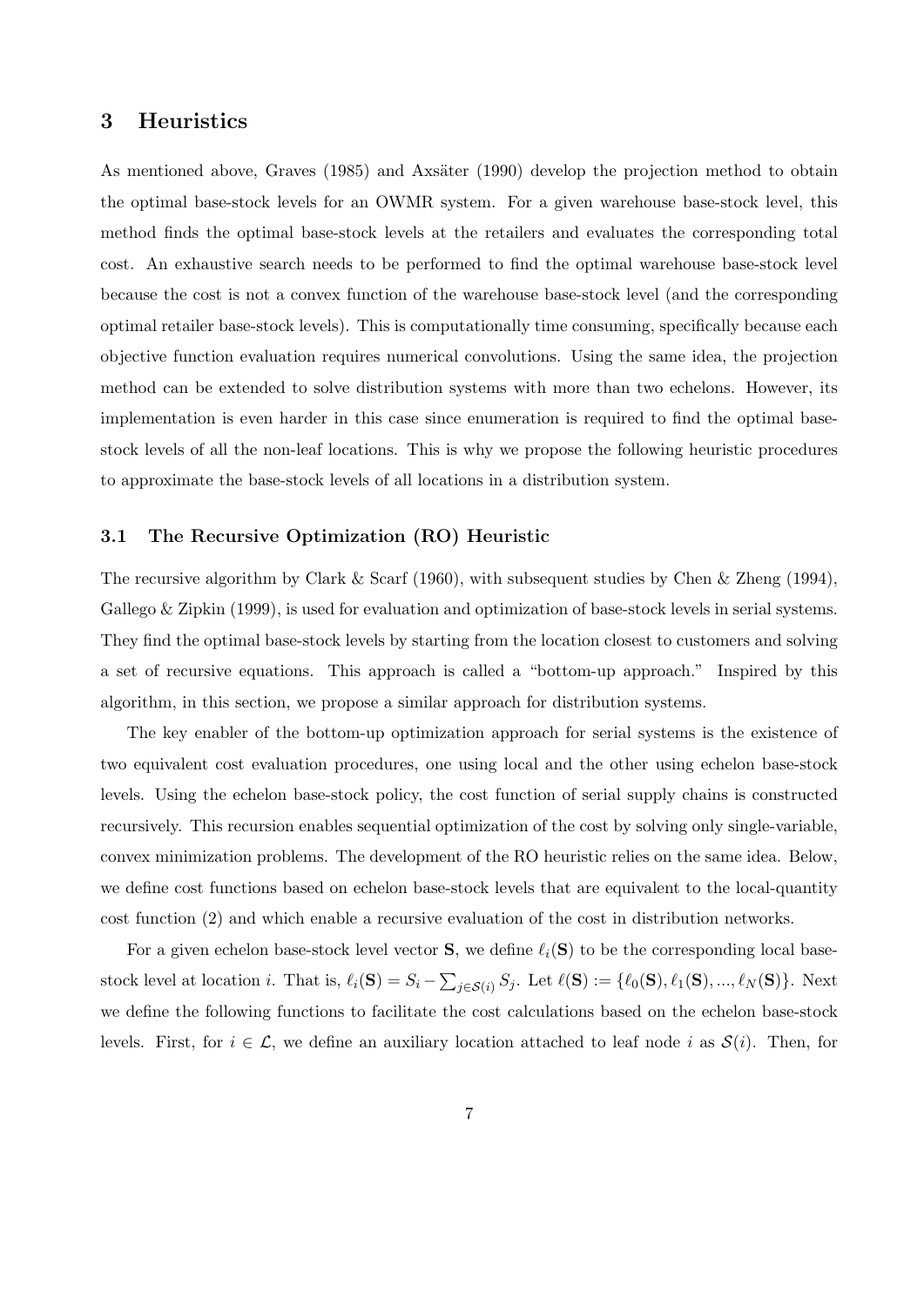$i \in \mathcal{L}$ , we define  $\underline{C}_{\mathcal{S}(i)}(x|\mathbf{S}) = (b_i + h_i)[x]$ <sup>-</sup>. Next, we define the following recursive functions:

$$
\hat{C}_i(x|\mathbf{S}) = H_i x + \sum_{j \in S(i)} E\left[\underline{C}_j \left(Bin\left(\left[x - \sum_{j \in S(i)} S_j\right]^{-}, \theta_j\right) | \mathbf{S}\right)\right]
$$
  
\n
$$
C_i(y|\mathbf{S}) = E\left[\hat{C}_i(y - D_i|\mathbf{S})\right]
$$
  
\n
$$
\underline{C}_i(v|\mathbf{S}) = C_i(S_i - v|\mathbf{S})
$$
\n(3)

The existence of two equivalent cost evaluations, one based on local and the other on echelon base-stock levels, is a well known result (Zipkin 2000, page 340). We further extend this result by providing a *recursive* evaluation procedure using echelon base-stock levels and, with the following proposition, we prove that resulting cost is equal to the cost based on local base-stock levels.

**Proposition 1.** For any echelon base-stock vector **S**, we have  $\mathscr{C}(\ell(\mathbf{S})) = C_0(S_0|\mathbf{S})^1$ 

From the proof of Proposition 1, one can treat  $C_i(S_i|S)$  as the expected cost of subtree  $T(i)$ when the vector of echelon base-stock levels is **S**, with the local holding cost of all locations in *T*(*i*) decreased by  $h_{\mathcal{P}(i)}$  and the backorder cost of locations in  $T(i) \cap \mathcal{L}$  increased by  $h_{\mathcal{P}(i)}$ . These adjustments are similar to the truncation of the serial system implied by Proposition 2 in Shang & Song (2003).  $\hat{C}_i(x|\mathbf{S})$  and  $\underline{C}_i(v|\mathbf{S})$  are auxiliary functions which help in simplifying the expression of  $C_i(y|\mathbf{S})$ .

We define  $S_i^{r0}$  as the *intermediate* echelon base-stock level of location *i* and  $s_i^r$  as the *final* local base-stock level of location *i* suggested by the RO heuristic, respectively. With slight abuse of the notation (dropping the dependency of  $\hat{C}$ ,  $C$  and  $C$  on **S**), we develop the following RO heuristic to determine the values of  $s_i^r$ .

### **Recursive Optimization (RO) Heuristic**

*Step 1: Compute*  $S_i^{r0}$  *as follows:* 

$$
\hat{C}_i(x) = H_i x + \sum_{j \in S(i)} C_j \left( Bin \left( \left[ x - \sum_{j \in S(i)} S_j^{r0} \right]^-, \theta_j \right) \right)
$$
  
\n
$$
C_i(y) = E[\hat{C}_i(y - D_i)]
$$
  
\n
$$
S_i^{r0} = \underset{y}{\operatorname{argmin}} C_i(y)
$$
  
\n
$$
\underline{C}_i(v) = C_i(S_i^{r0} - v)
$$
\n(4)

<sup>&</sup>lt;sup>1</sup>All proofs are in Appendix B.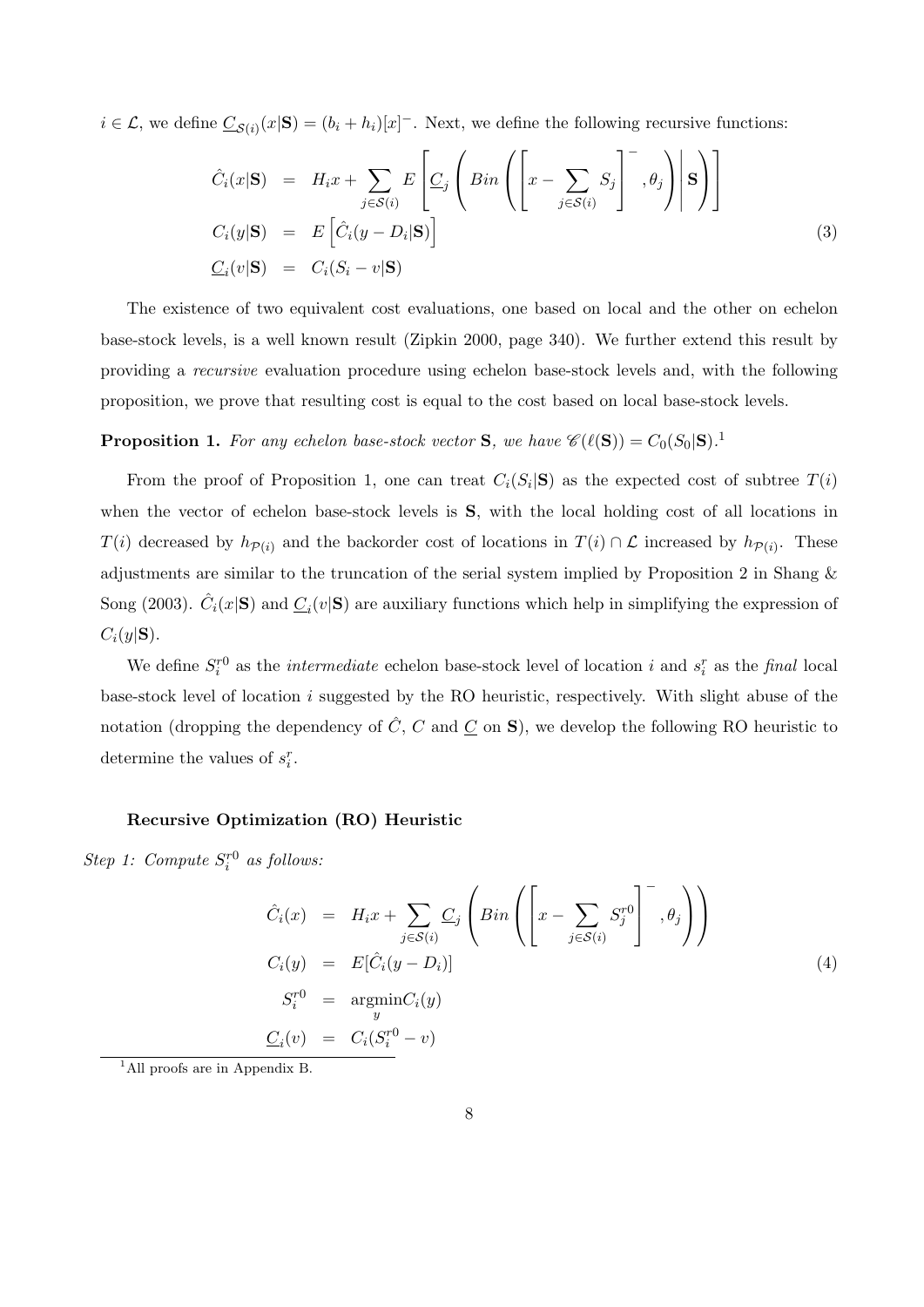Step 2: Calculate  $\ell(\mathbf{S}^{\mathbf{r0}})$ . Define  $\ell_{-i}(\mathbf{S})$  to be the vector  $\ell(\mathbf{S})$  excluding the component  $\ell_i(\mathbf{S})$ . Using (1), we define  $I_i(s_i, \ell_{-i}(\mathbf{S}^{r0}))$  and  $B_i(s_i, \ell_{-i}(\mathbf{S}^{r0}))$  to be the on-hand inventory level and backorder *level at location i when its own local base-stock level is s<sup>i</sup> and the local base-stock level of node j is*  $\ell_j(\mathbf{S}^{\{r\{\mathbf{0}\}}} \text{ for } j \neq i$ . Calculate  $\mathbf{s}^r$  *as follows:* 

$$
s_i^r = \begin{cases} \underset{s_i}{\text{argmin}} E\left[h_i I_i(s_i, \ell_{-i}(\mathbf{S}^{\mathbf{r0}}))\right) + b_i B_i(s_i, \ell_{-i}(\mathbf{S}^{\mathbf{r0}}))\right] & \forall i \in \mathcal{L} \\ \ell_i(\mathbf{S}^{\mathbf{r0}}) & \forall i \notin \mathcal{L} \end{cases} \tag{5}
$$

The RO heuristic optimizes the base-stock levels recursively, starting from downstream. In order to obtain  $S_i^{r0}$ , it first decomposes the subgraph downstream from location *i* into  $|S(i)|$  independent subtrees. In this sense, the RO heuristic shares the same bottom-up idea as the approaches for distribution systems proposed by Clark  $&$  Scarf (1960). After the base-stock levels for all locations in those systems have been determined, this procedure searches for  $S_i^{\{r\}}$  by finding the *y* that minimizes  $C_i(y)$  (step 1). Then, in step 2, it updates the leaf locations' base-stock levels by optimizing their costs when all the non-leaf locations' base-stock levels are fixed to the values obtained in step 1. We update the base-stock levels for leaf locations *only*, since these locations provide direct protection against costly customer backorders, and since inventories at these locations have a large impact on improving the fill rate (Shang & Song 2006), and therefore the expected cost. With the following proposition, we prove the convexity of  $C_i(\cdot)$  and  $\underline{C_i(\cdot)}$  for all *i*. This property is the main reason for the efficiency of the RO heuristic.

## **Proposition 2.** For all *i*,  $C_i(\cdot)$  and  $C_i(\cdot)$  are convex.

Note that the convexity of  $C_i(y)$  is well known in the literature for  $i \in \mathcal{L}$ . Proposition 2 shows that such convexity is maintained in the upstream portion of the distribution network, too, when the downstream base-stock levels are set using the first step of RO. (In contrast, the upstream cost function is not convex in the projection method.)

Unlike the method by Clark  $&$  Scarf (1960) for serial systems, the RO heuristic is not guaranteed to find the optimal solution for distribution systems since we solve for the base-stock levels of the successors of a location assuming the successors are completely independent. This ignores the fact that the base-stock level of one successor of *i* is affected by the base-stock level of the other successors of *i*. For example, increasing base-stock level at one successor of *i* reduces the need to hold inventory at node *i*. As a result, the base-stock levels at the other successors of *i* may also need to increase.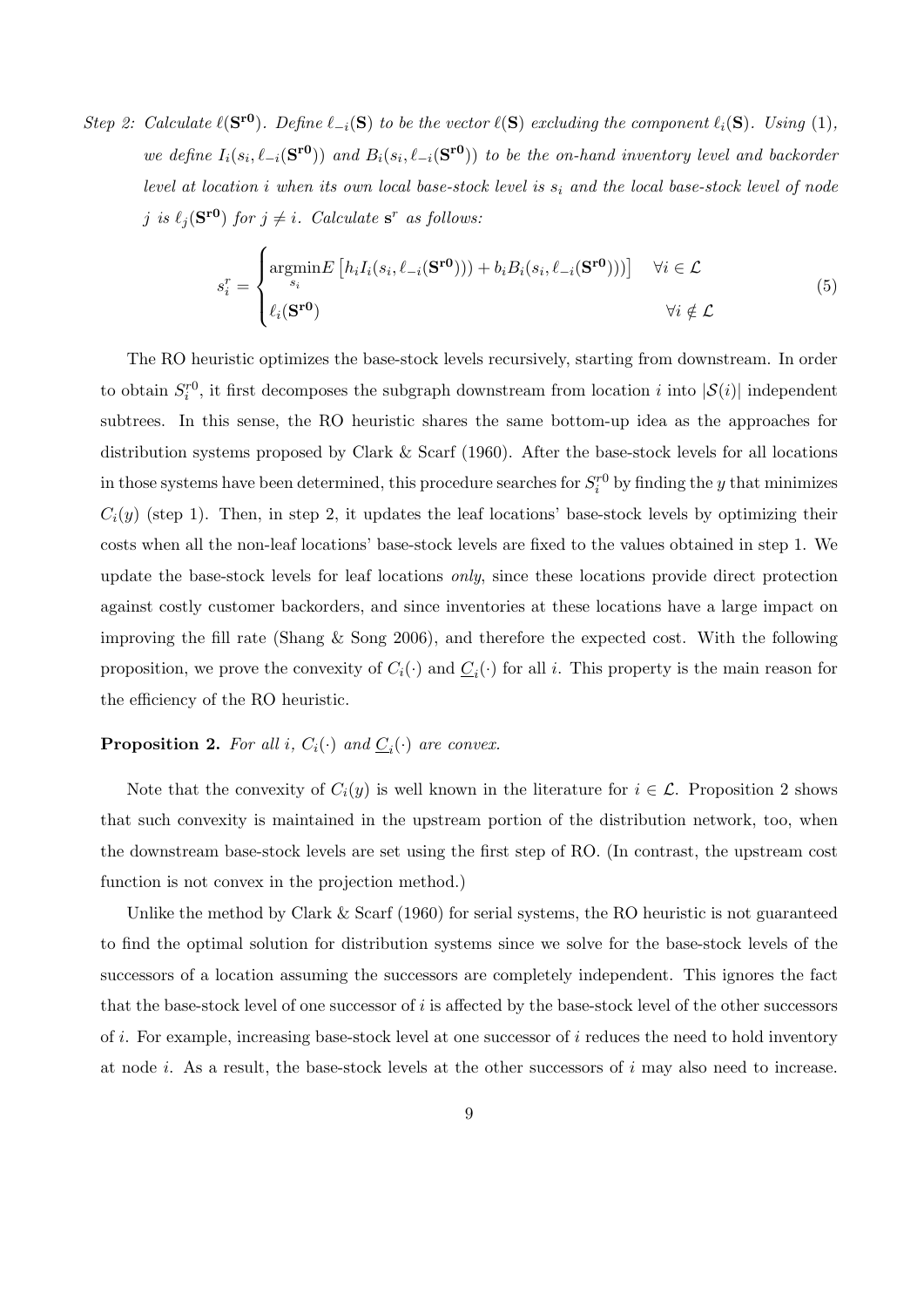In other words, the distribution system cannot be perfectly decomposed into subsystems without considering their interactions.

Although RO is not guaranteed to find the optimal solution, it is asymptotically optimal in multiple ways. The following theorem summarizes our asymptotic results.

## **Theorem 3.** *Suppose that*  $h_i > h_0$  *for all*  $i > 0$ *.*

1. Let  $c^r(h_0)$  and  $c^*(h_0)$  denote the cost of RO and the optimal cost (respectively) for given  $h_0$ *under the OWMR system. Then we have*

$$
\lim_{h_0 \to 0} \frac{c^r(h_0)}{c^*(h_0)} = 1.
$$

2. Let  $c^r(N)$  and  $c^*(N)$  denote the cost of RO and the optimal cost (respectively) for the OWMR *system with N retailers. Suppose that there exists*  $\delta > 0$  *such that*  $h_0 < h_i - \delta$  *for all i. Then we have*

$$
\lim_{N \to \infty} \frac{c^r(N)}{c^*(N)} = 1.
$$

*3.* Let  $c^r(L_0)$  and  $c^*(L_0)$  denote the cost of RO and the optimal cost (respectively) for the OWMR *system with warehouse leadtime*  $L_0$ *. Suppose that there exists*  $\delta > 0$  *such that*  $h_0 < h_i - \delta$  *for all i. Then, when*  $b_i = b$  *for all i, we have* 

$$
\lim_{L_0 \to \infty} \frac{c^r(L_0)}{c^*(L_0)} = 1.
$$

Next, we provide another result which states that the impact of the unit backordering cost, demand rate and leadtime of node *j* is only limited to nodes that have direct paths to node *j*.

**Proposition 4.**  $S_i^{r0}$  remains unchanged if  $b_j$  and  $\lambda_j$  vary for  $j \notin T(i) \cap \mathcal{L}$ , or if  $L_j$  varies for  $j \notin T(i)$ .

As discussed above, RO is not guaranteed to provide the optimal base-stock levels, because the decomposition is not exact. Proposition 4 shows that the decomposition procedure of RO decouples certain connections in the distribution network. However, Theorem 3 and the numerical studies for general distribution networks in Section 4 indicate that the optimality loss due to this decoupling is limited.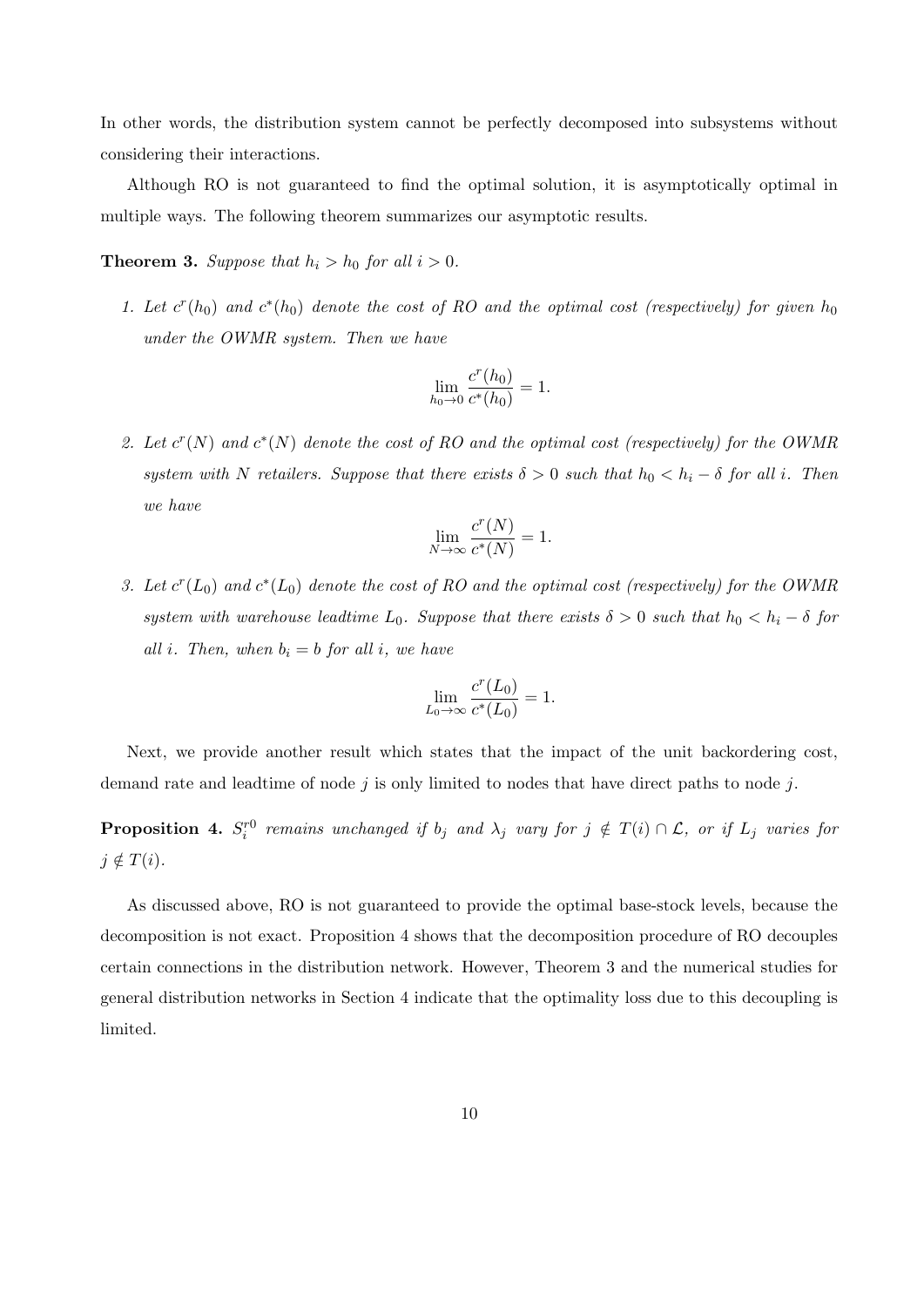## **3.2 The Decomposition-Aggregation Heuristic**

As can be seen in the numerical study in Section 4, RO performs very well, indicating that the bottomup decomposition approach can be effective for distribution systems. However, it still involves an optimization step that can be cumbersome in practice. Therefore, in this section we propose another heuristic procedure in which, instead of decomposing the system at each location one at a time (as in the RO heuristic), we go a bit further and use a single decomposition step to decompose the entire distribution system into serial systems. Then, we approximate the base-stock levels of all the locations in all the decomposed serial systems with the newsvendor heuristic introduced by Shang & Song (2003). The question is then how to set the base-stock levels when we re-aggregate the serial systems back into the original distribution system so that we can use the results for serial systems and approximate the true optimal base-stock levels of the distribution system as closely as possible. We propose to aggregate the serial systems back into the distribution system using an approach we call "backorder matching." The backorder matching procedure is motivated by the recognition that backorders (or, equivalently, service levels) are the key driver in the cost and, therefore, performance of the system. In particular, as is evident from (1), only the backorders of location *i* affect the system state of its successors. Hence, it is logical to use backorders to drive the aggregated base-stock levels, rather than simply summing the serial-system base-stock levels. After discussing the details of the decomposition-aggregation (DA) heuristic, we elaborate on other possibilities for the aggregation step.

### **3.2.1 Description of DA**

Initially, we decompose the distribution system into  $|\mathcal{L}|$  individual serial systems. For each leaf, we obtain a serial system that consists of the unique path from the root location to this leaf. Hence, given that *k* is the leaf location of a given serial system *w*, serial system *w* consists of locations  $\{0,\ldots,\mathcal{P}(\mathcal{P}(k)),\mathcal{P}(k),k\}$ . The demand rate at each location of this system is  $\lambda_w := \lambda_k$ . The cost parameters and the leadtimes between the locations are exactly the same as in the distribution system. Define *W* as the set of serial systems. Then we have  $|W| = |\mathcal{L}|$ , and after the decomposition, there are  $|T(i) \cap \mathcal{L}|$  serial systems containing location *i*. If  $i \in w$ , then we refer to the copy of location *i* in serial system *w* as location *iw*.

The analysis of serial systems was initiated by Clark & Scarf (1960). They prove that echelon base-stock policies are optimal and show that the optimal base-stock levels can be obtained by a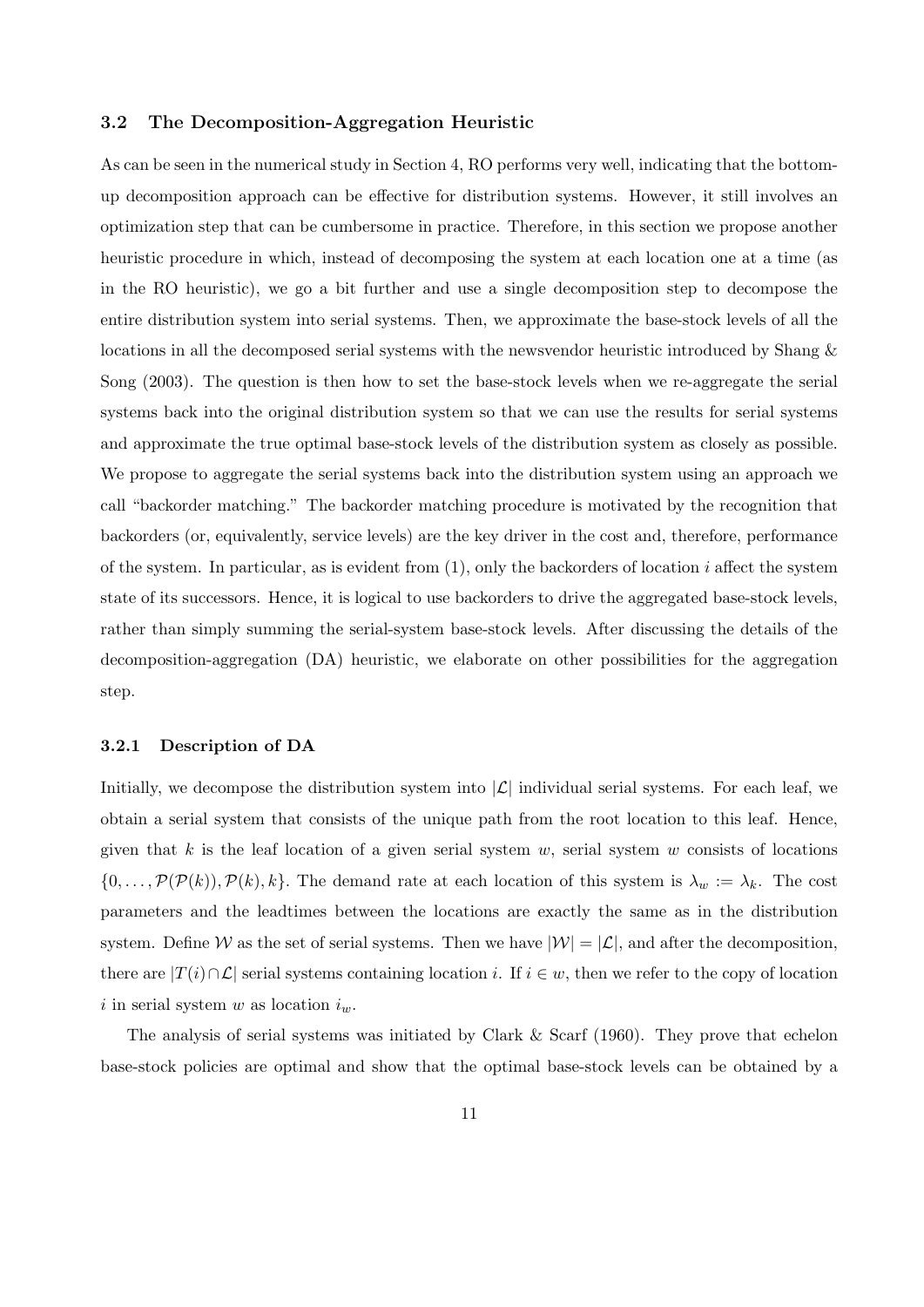recursive minimization of one-dimensional convex cost functions. Subsequently, Federgruen & Zipkin (1984a), Chen & Zheng (1994), and Huh & Janakiraman (2008) refined the findings of Clark & Scarf (1960). The research on serial systems has also been extended in multiple ways, including such factors as non-stationary demand (Shang 2012), lost sales (Huh  $\&$  Janakiraman 2010), capacity constraints (Huh et al. 2010) and supply disruptions (DeCroix 2013). However, the solution procedures are typically cumbersome. Thus, studies initiated by Shang & Song (2003) and followed by Gallego & Ozer  $(2005)$  propose newsvendor heuristics to provide closed-form expressions for the echelon basestock levels in serial systems. In this paper, we adapt the main newsvendor heuristics proposed in Shang & Song (2003). In particular, we use  $s_i^a$  to denote the local base-stock level at location *i* based on the DA heuristic, and use  $s_{i_w}^d$   $[S_{i_w}^d]$  to denote the local [echelon] base-stock level at location *i* in the decomposed serial system *w*. The echelon base-stock levels obtained by the heuristic by Shang & Song (2003) are

$$
S_{i_w}^{SS} = \begin{cases} F_{\tilde{D}_{i_w}}^{-1} \left( \frac{b_i + \sum_{j \in \mathcal{A}(0, \mathcal{P}(i))} H_j}{b_i + \sum_{j \in \mathcal{A}(0, i)} H_j} \right), & i \in \mathcal{L} \\ \frac{1}{2} \left[ G_{\tilde{D}_{i_w}}^{-1} \left( \frac{b_{\ell_w} + \sum_{j \in \mathcal{A}(0, \mathcal{P}(i))} H_j}{b_{\ell_w} + \sum_{j \in w} H_j} \right) + G_{\tilde{D}_{i_w}}^{-1} \left( \frac{b_{\ell_w} + \sum_{j \in \mathcal{A}(0, \mathcal{P}(i))} H_j}{b_{\ell_w} + \sum_{j \in \mathcal{A}(0, i)} H_j} \right) \right], & i \notin \mathcal{L} \end{cases}
$$
(6)

Here,  $\mathcal{A}(i, j)$  is the set of locations in the directed path from *i* to *j*. Adapting Shang & Song's notation,  $\tilde{D}_{i_w}$  is the total leadtime demand in the subsystem of serial system *w* consisting of locations *i* to the leaf node of *w*, which we denote  $\ell_w$ .  $\tilde{D}_{i_w}$  is a Poisson random variable with rate  $\lambda_w \sum_{j \in \mathcal{A}(i,\ell_w)} L_j$ . *F*<sup>-1</sup> is the inverse Poisson cumulative distribution function. For non-leaf locations, instead of using  $F^{-1}$ , we opt instead to use  $G^{-1}$ , the inverse function of an approximate Poisson CDF. Let  $\lceil x \rceil$  and  $|x|$  be the smallest integer no less than *x* and the largest integer no greater than *x*, respectively. We define this approximate CDF of a Poisson random variable *D* to be the following continuous, piecewise linear function:

$$
G_D(x) = \begin{cases} 2F_D(0)x, & \text{if } x \le 0.5\\ F_D(\lfloor x - 0.5 \rfloor) + [F_D(\lceil x - 0.5 \rceil) - F_D(\lfloor x - 0.5 \rfloor)](x - 0.5 - \lfloor x - 0.5 \rfloor), & \text{if } x \ge 0.5 \end{cases}
$$

The primary advantage of using this revised CDF is that it is continuous and not a step function, and therefore it allows the resulting base-stock levels for the decomposed serial systems to be non-integer. To see why this is useful, consider an OWMR system. (The explanation for general distribution systems is similar.) In some cases, the base-stock level determined by (6) using  $F^{-1}$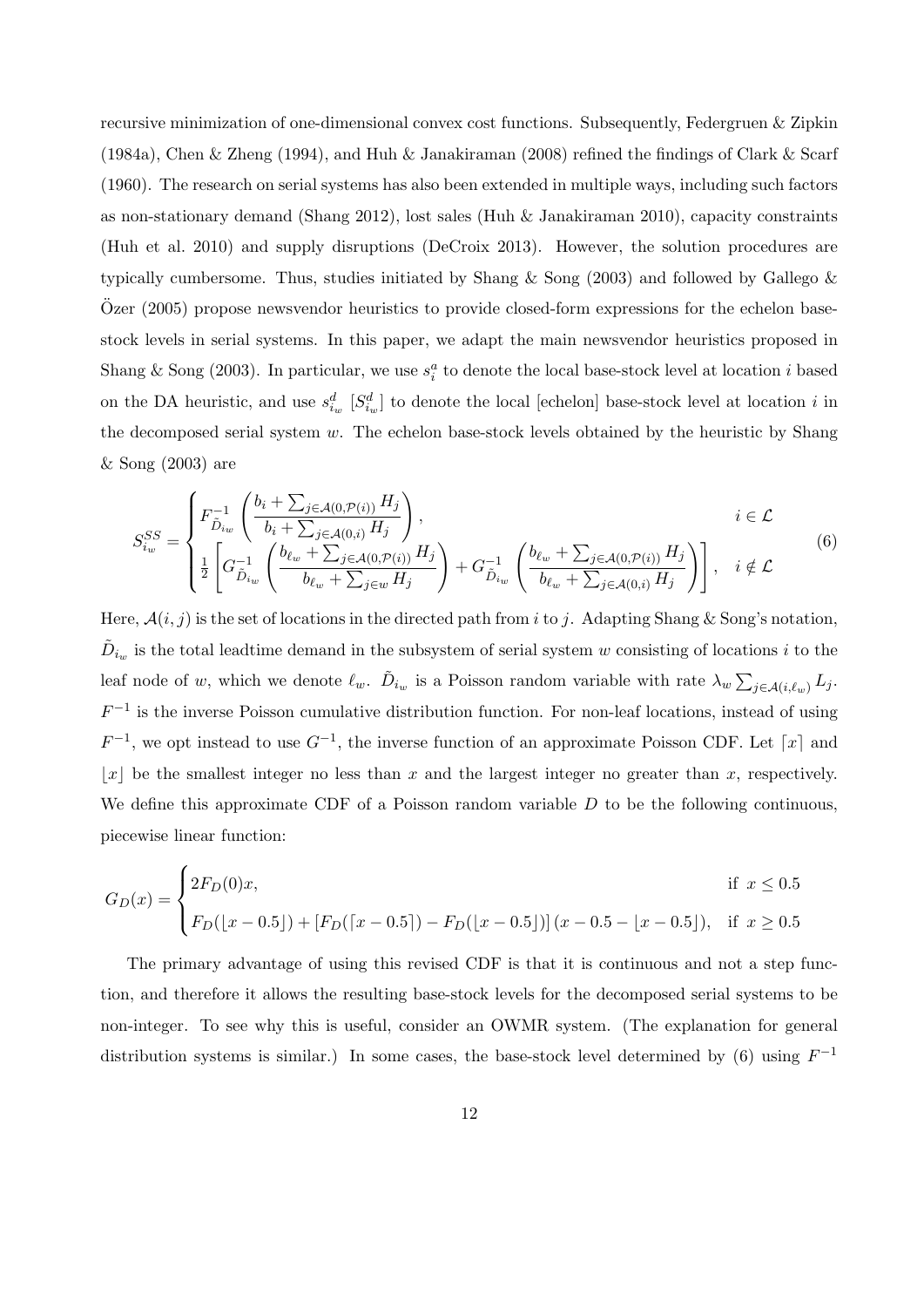instead of *G−*<sup>1</sup> at the warehouse may equal 0 for every copy of the warehouse in the decomposed serial systems. This may happen, for example, if the demand rates are small, the leadtimes are short, or the echelon holding costs at the retailers are small. These zero base-stock levels provide little information about inventory requirements at the warehouse to the aggregation step. On the other hand, if the base-stock levels may be non-integer, then the warehouse base-stock levels may be set to something positive (but small), which provides more information to the aggregation step. (Note, however, that in the aggregated system, all base-stock levels will be integer.)

Next, we obtain the local base-stock level for location  $i$   $(i \notin \mathcal{L})$  by  $s_{i_w}^d = S_{i_w}^{SS} - S_{j_w}^{SS}$ , where  $j_w$  is the successor of  $i_w$  in system *w*. For  $i \in \mathcal{L}$ , we have  $s_{i_w}^d = S_{i_w}^d$ . Given the local base-stock levels of all the locations in all serial systems, we can approximate the expected backorders at each location  $i_w$  in serial system *w* assuming that  $i_w$  has a supplier with infinite supply.

$$
E[B_{i_w}] = E[(D_{i_w} - s_{i_w}^d)^+] = Q_{D_{i_w}}(s_{i_w}^d),\tag{7}
$$

where  $D_{i_w}$  is the leadtime demand rate of location *i*, a Poisson random variable with rate  $\lambda_w L_i$ , and  $Q_D(x)$  is the loss function of the Poisson random variable *D*. This expression is approximate because it ignores the portion of the serial system that is upstream from *i*.

We now discuss how to aggregate the serial systems back into the distribution system. Since we approximate the expected backorders at location *i* due to the demand of its successors in serial system  $w$  by  $(7)$ , we can approximate the total expected backorders at location  $i$  by  $E[B_i] \cong \sum_{w \in \mathcal{W}: i \in w} E[B_i]$ . Then, for each  $i \in V$ , we search for a local base-stock level  $s_i$  that generates an expected backorder level which is smaller than but as close as possible to *E*[*B<sup>i</sup>* ]. We call this procedure "backorder matching."

Specifically, the backorder matching procedure sets  $s_i^a$ , the base-stock level at location *i* equal to the smallest integer  $s_i$  such that

$$
E[(D_i - s_i)^+] \le \sum_{w \in \mathcal{W}: i \in w} E[B_{i_w}].
$$

In other words,

$$
s_i^a = Q_{D_i}^{-1} \left( \sum_{w \in \mathcal{W}: i \in w} Q_{D_{i_w}}(s_{i_w}^d) \right) \tag{8}
$$

where  $Q_D^{-1}(y)$  is defined as  $\min\{s \in \mathbb{Z} : Q_D(s) \leq y\}.$ 

Similar to Theorem 3 for RO, we now prove the asymptotic optimality of DA as  $h_0$  goes to 0.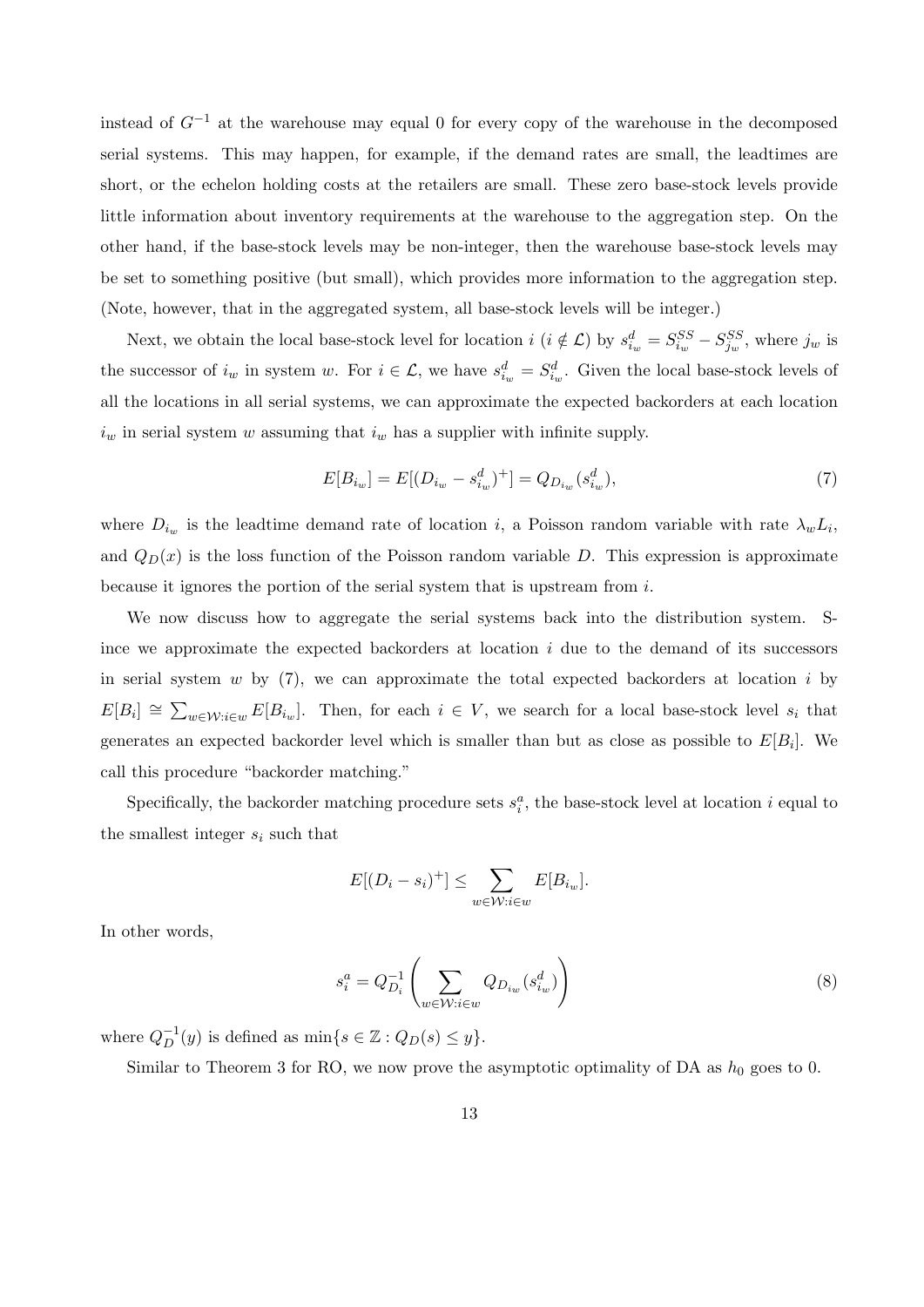**Theorem 5.** Suppose that  $h_i > h_0$  for all  $i > 0$ . Let  $c^a(h_0)$  denote the cost of DA for given  $h_0$  under *the OWMR system. Then we have*

$$
\lim_{h_0 \to 0} \frac{c^a(h_0)}{c^*(h_0)} = 1.
$$

In addition, similar to Proposition 4 for RO, the impact of the unit backordering cost, demand rate and leadtime of node *j* is only limited to nodes that have direct paths to node *j*.

**Proposition 6.**  $s_i^a$  remains unchanged if  $b_j$  and  $\lambda_j$  vary for  $j \notin T(i) \cap \mathcal{L}$ , or if  $L_j$  varies for  $j \notin T(i)$ .

### **3.2.2 Other Aggregation Procedures**

The DA heuristic can accommodate aggregation procedures other than backorder matching. For example, matching can be performed in terms of the base-stock and on-hand inventory.

Base-stock level matching is proposed by Ozer  $\&$  Xiong (2008) by approximating the base-stock level of a location with the sum of the base-stock levels in all of its counterparts in the decomposed serial systems. As the following proposition indicates, the aggregated local base-stock level under base-stock level matching is greater than that under backorder matching.

## ${\bf Proposition 7.} \ \ s_i^a \leq \lceil \sum_{w \in \mathcal{W}: i \in w} s_{i_w}^d \rceil$

Since a high demand at one of the successors of a location is sometimes compensated by a low demand at another successor of the same location, backorder matching can maintain the same expected backorders as the sum of the decomposed systems with less investment in inventory compared to base-stock level matching—in other words, it can take advantage of the risk-pooling effect (Eppen 1979). Thus, base-stock level matching leads to higher costs than backorder matching.<sup>2</sup>

On-hand inventory matching implies finding the largest integer  $s_i$  such that the inequality

$$
E[(s_i - D_i)^+] \le \sum_{w \in \mathcal{W}: i \in w} E[(s_{i_w}^d - D_{i_w})^+]
$$

holds. In other words, the purpose of on-hand inventory matching is to equate the inventory level of a location to the sum of the inventory levels in all of its counterparts in the decomposed serial systems. However, the true benefit of aggregating serial systems lies in reducing the inventory rather

<sup>&</sup>lt;sup>2</sup>For OWMR systems with fill rate constraints, Özer & Xiong (2008) report that base-stock level matching results in an average optimality gap of 18.66%. Their base-stock level matching procedure is customized for their model with fill rate constraints, but the similarity of fill rate-constrained models and backorder cost models implies that similar observations would hold for the problem studied in this paper.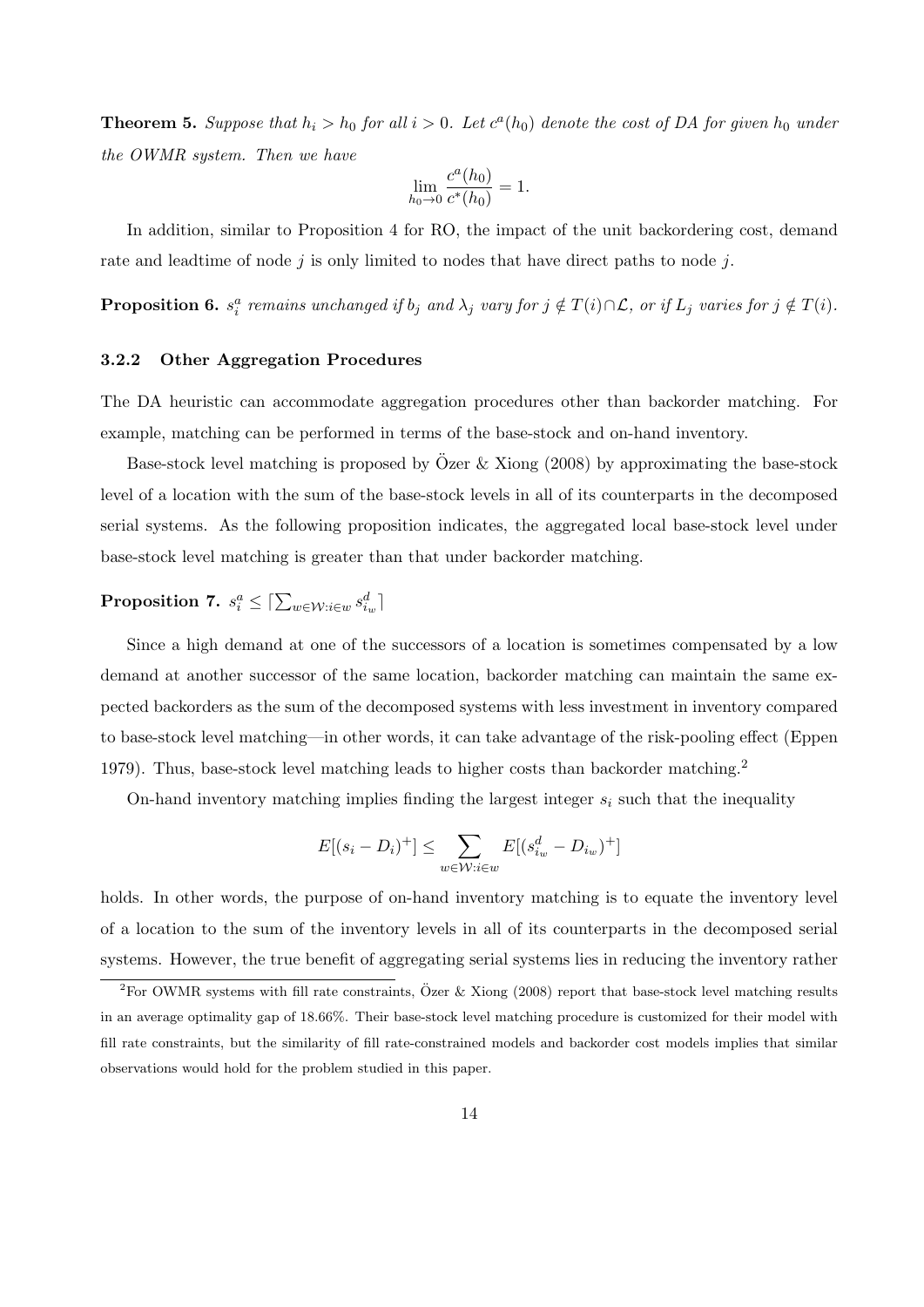than in keeping it constant. On the other hand, by utilizing the identity  $x^+ - x^- = x$ , the on-hand inventory matching procedure is equivalent to finding the largest integer *s<sup>i</sup>* such that the inequality

$$
s_i + E[(D_i - s_i)^+] \le \sum_{w \in \mathcal{W}: i \in w} s_{i_w}^d + \sum_{w \in \mathcal{W}: i \in w} E[(D_{i_w} - s_{i_w}^d)^+]
$$

holds. This inequality suggests that on-hand inventory matching can be treated as a hybrid of basestock level matching  $(s_i \leq \sum_{w \in \mathcal{W}: i \in w} s_{i_w}^d)$  and backorder matching  $(E[(D_i - s_i)^+] \leq \sum_{w \in \mathcal{W}: i \in w} E[(D_{i_w}$  $s_{i_w}^d$ <sup>+</sup>]). Since base-stock level matching does not provide better performance than backorder matching in general, this hybrid of the two does not offer better performance than backorder matching alone.

We use the data set in Section 4, consisting of 240 instances, to test the effectiveness of the three matching methods discussed here. The average percentage errors are 16*.*24, 13*.*70 and 1*.*76 for base-stock level, on-hand inventory and backorder matching, respectively. Clearly, base-stock level matching and on-hand inventory matching perform significantly worse than backorder matching.

## **4 Numerical Analysis**

In this section, we test the performance of RO and DA by comparing them with two other heuristics: the restriction-decomposition (RD) heuristic and the projection method assuming unimodality (PMU). The RD heuristic consists of three subheuristics: cross-docking, zero-safety-stock and stockpooling. It selects the solution with minimal cost among the three subheuristics. We refer the interested reader to Gallego et al. (2007) and Özer & Xiong (2008) for the details of RD. The former paper studies OWMR systems only, while the latter discusses RD's extension to distribution networks. The expected cost of the subtree rooted at a non-leaf location *i* is not unimodal in the local base-stock level  $s_i$  when its predecessors' local base-stock levels (i.e., locations in  $\mathcal{A}(0, \mathcal{P}(i))$ ) are fixed. However, one can still *assume* that it is unimodal and apply a bisection search on *s<sup>i</sup>* rather than enumerating all possible values of  $s_i$  as is done in the projection method (PM). We call this method the *projection method assuming unimodality* (PMU). The PMU is a heuristic rather than an exact algorithm; however, it nearly always finds the optimal solution (Zipkin 2000, page 334).

Before testing the performance in terms of cost, we compare the approximate computation times of RO, DA, RD, PM, and PMU. Let  $\alpha$  be the time required to evaluate the expected cost and  $\beta$  the time required to evaluate the approximate Poisson inverse function  $G_D^{-1}$ . When the network consists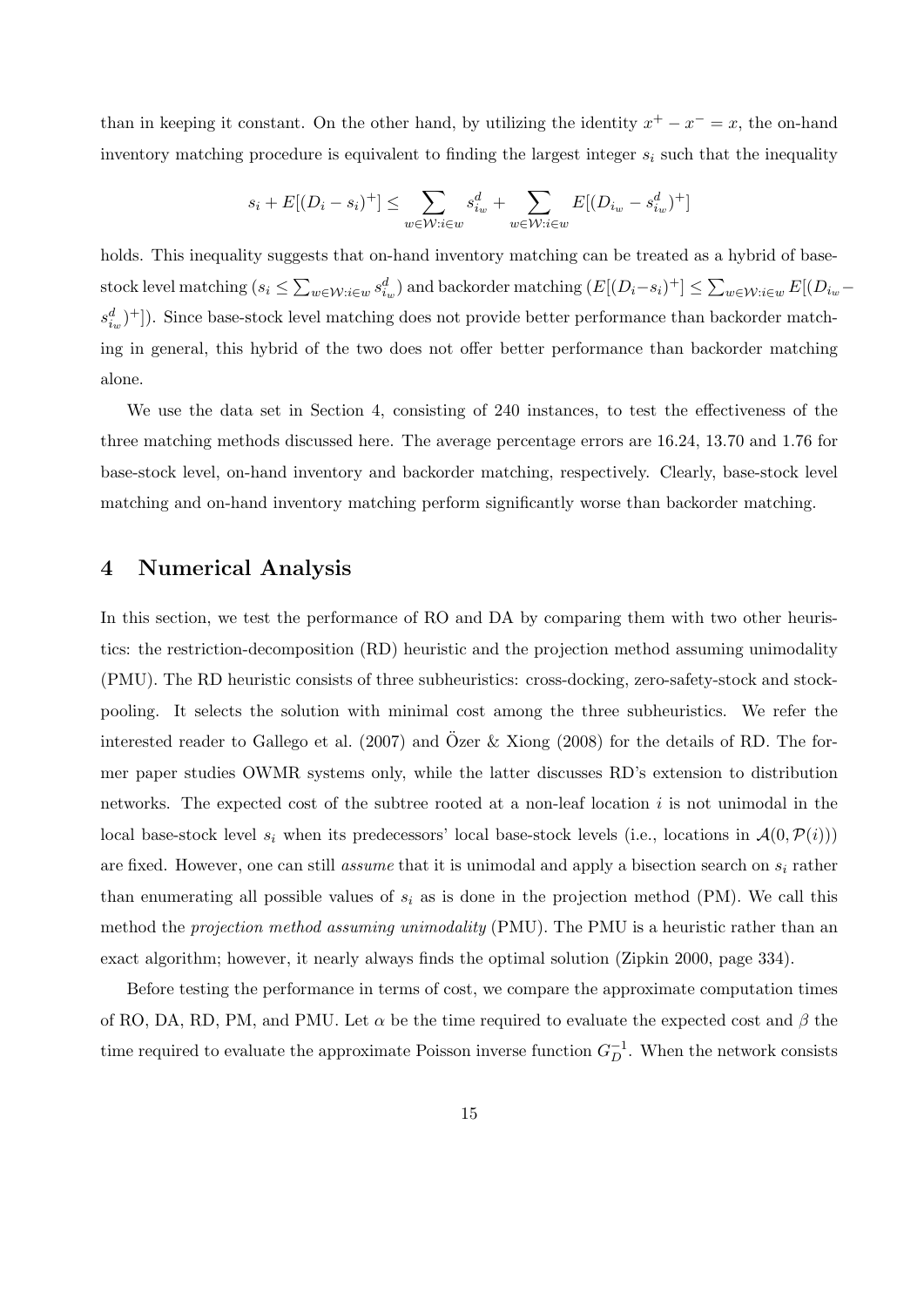

Figure 1: Three-Echelon Distribution Network

of many echelons, *α* is typically much greater than *β*. In addition, *α* is also affected by the size of the network (i.e., N). For RO, since  $C_i(\cdot)$  is convex,  $S_i^{r0}$  can be found using line-search techniques (e.g., bisection search). Thus, the computation time is  $O(\alpha \sum_{i \notin \mathcal{L}} \log_2 \hat{s}_i)$ , where  $\hat{s}_i$  is the upper bound on the local base-stock level of node *i*. The DA heuristic does not need cost evaluations. The depth and width of a distribution network with  $N+1$  nodes are each at most  $N+1$ . Hence, the decomposition step generates at most  $N+1$  serial systems, and the maximum length of each is  $N+1$ . Thus, the worst-case computation time of DA is  $O(\beta N^2)$ . However, for many networks, the DA heuristic generates far fewer locations in the decomposed serial systems. For example, for an OWMR system, the DA heuristic only generates *N* two-echelon serial systems so that the computation time is *O*(*βN*).

Since the base-stock levels must be found through exhaustive search in PM, its computation time is  $O(\alpha \prod_{i \notin \mathcal{L}} \hat{s}_i)$ . For PMU, performing the bisection search recursively reduces the computation time to  $O(\alpha \prod_{i \notin \mathcal{L}} log_2(\hat{s}_i))$ . RD needs to evaluate the average cost three times. Thus, its computation time is  $O(\alpha)$ . Therefore, for  $\alpha \gg \beta$ , we can sort the computation times as:  $t_{PM} \geq t_{PMU} \geq t_{RO} \geq$  $t_{RD} \geq t_{DA}$ .

Given that *c* is the expected cost of the solution suggested by one of the methods and  $c^*$  is the expected cost of the solution obtained using PMU, we calculate the percentage cost error (or gap) by  $\epsilon = 100 \frac{c - c^*}{c^*}$ . Note that we exclude the in-transit inventory costs in our numerical analysis so that the percentage errors reflect the controllable portions of the expected cost.

We consider systems with 2, 3, 4 and 5 echelons. In all the systems, each location except the leaves has two successors. An example three-echelon distribution network is shown in Figure 1. For  $i \in \mathcal{L}$ , we set  $\lambda_i = 8$ ,  $L_i \sim U[0.1, 0.25]$  and  $b_i \sim U[9, 39]$ . For  $i \notin \mathcal{L}$ , we set  $L_i \sim U[0.1, 0.5]$ . We consider three different scenarios that describe how the local holding cost coefficients increase as one moves downstream in the system. In particular, the scenarios assume the costs increase in a linear, concave, and convex manner—essentially, whether the total holding cost is evenly distributed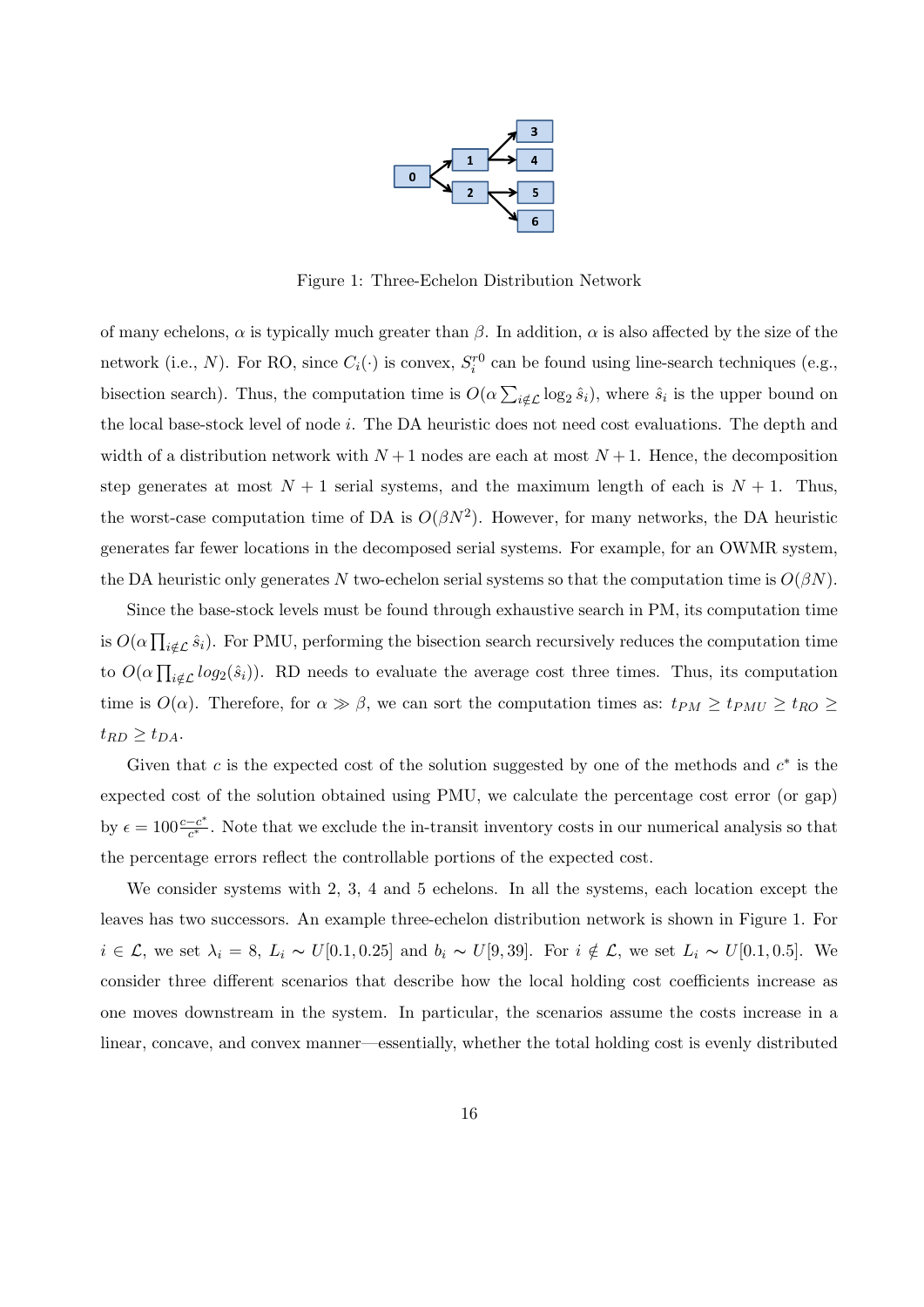|                                        |                                        |           |       | Concave Local Holding Cost Coefficients |           |                |                |           |       |          |           |       |
|----------------------------------------|----------------------------------------|-----------|-------|-----------------------------------------|-----------|----------------|----------------|-----------|-------|----------|-----------|-------|
| $#$ of echelons                        | $\overline{2}$                         |           |       | 3                                       |           |                | $\overline{4}$ |           |       | 5        |           |       |
|                                        | RD                                     | <b>RO</b> | DA    | RD                                      | <b>RO</b> | DA             | RD             | <b>RO</b> | DA    | RD       | <b>RO</b> | DA    |
| $\bar{\epsilon}$                       | 3.23                                   | 0.49      | 0.82  | 4.88                                    | 1.55      | 2.61           | 5.38           | 1.52      | 3.27  | 5.82     | 1.82      | 4.69  |
| $med_{\epsilon}$                       | 2.82                                   | 0.00      | 0.66  | 4.70                                    | 1.35      | 2.47           | 5.20           | 1.43      | 3.38  | 5.81     | 1.81      | 4.62  |
| $max_{\epsilon}$                       | 7.42                                   | 1.83      | 3.56  | 7.26                                    | 3.25      | 4.23           | 6.88           | 3.05      | 5.37  | 6.56     | 2.49      | 6.24  |
| $\sigma_{\epsilon}$                    | 2.07                                   | 0.61      | 0.99  | 1.14                                    | 0.69      | 1.08           | 0.68           | 0.65      | 0.98  | 0.42     | 0.41      | 0.71  |
| $\bar{t}$ (seconds)                    | 0.006                                  | 0.027     | 0.003 | 0.034                                   | 0.148     | 0.005          | 0.218          | 0.920     | 0.008 | 1.204    | 5.328     | 0.015 |
|                                        |                                        | PMU       |       |                                         | PMU       |                |                | PMU       |       |          | PMU       |       |
| $\bar{t}$ (seconds)                    |                                        | 0.024     |       |                                         | 0.683     |                |                | 32.032    |       |          | 1696.347  |       |
| Linear Local Holding Cost Coefficients |                                        |           |       |                                         |           |                |                |           |       |          |           |       |
| $#$ of echelons                        | $\overline{2}$                         |           |       | 3                                       |           |                | $\overline{4}$ |           |       | 5        |           |       |
|                                        | RD                                     | <b>RO</b> | DA    | RD                                      | <b>RO</b> | DA             | RD             | <b>RO</b> | DA    | RD       | <b>RO</b> | DA    |
| $\bar{\epsilon}$                       | 6.37                                   | 0.14      | 0.19  | 8.43                                    | 0.47      | 1.27           | 8.20           | 0.60      | 1.67  | 8.01     | 0.80      | 2.43  |
| $med_{\epsilon}$                       | 5.98                                   | 0.00      | 0.00  | 8.23                                    | 0.32      | 1.03           | 8.00           | 0.59      | 1.75  | 7.97     | 0.74      | 2.44  |
| $max_{\epsilon}$                       | 11.69                                  | 1.02      | 1.05  | 11.56                                   | 1.87      | 3.93           | 10.28          | 1.23      | 2.67  | 8.85     | 1.53      | 3.38  |
| $\sigma_{\epsilon}$                    | 2.60                                   | 0.31      | 0.34  | 1.62                                    | 0.52      | 1.10           | 1.11           | 0.34      | 0.65  | 0.51     | 0.27      | 0.53  |
| $\bar{t}$ (seconds)                    | 0.006                                  | 0.027     | 0.003 | 0.034                                   | 0.145     | 0.005          | 0.218          | 0.880     | 0.008 | 1.195    | 5.010     | 0.015 |
|                                        |                                        | PMU       |       |                                         | PMU       |                |                | PMU       |       |          | PMU       |       |
| $\bar{t}$ (seconds)                    | 0.025                                  |           |       | 0.687                                   |           |                | 31.161         |           |       | 1606.932 |           |       |
|                                        | Convex Local Holding Cost Coefficients |           |       |                                         |           |                |                |           |       |          |           |       |
| $#$ of echelons                        | $\overline{2}$                         |           | 3     |                                         |           | $\overline{4}$ |                |           | 5     |          |           |       |
|                                        | RD                                     | <b>RO</b> | DA    | RD                                      | <b>RO</b> | DA             | RD             | RO        | DA    | RD       | RO        | DA    |
| $\bar{\epsilon}$                       | 6.37                                   | 0.14      | 0.19  | 12.92                                   | 0.19      | 0.38           | 16.29          | 0.32      | 1.27  | 18.87    | 0.18      | 2.38  |
| $med_{\epsilon}$                       | 5.98                                   | 0.00      | 0.00  | 13.28                                   | 0.07      | 0.22           | 16.32          | 0.24      | 1.29  | 18.81    | 0.16      | 2.34  |
| $max_{\epsilon}$                       | 11.69                                  | 1.02      | 1.05  | 16.64                                   | 0.65      | 2.21           | 20.27          | 0.70      | 2.42  | 20.46    | 0.39      | 3.71  |
| $\sigma_{\epsilon}$                    | 2.60                                   | 0.31      | 0.34  | 2.17                                    | 0.21      | 0.54           | 2.31           | 0.18      | 0.62  | 1.04     | 0.09      | 0.49  |
| $\bar{t}$ (seconds)                    | 0.006                                  | 0.027     | 0.003 | 0.034                                   | 0.140     | 0.006          | 0.216          | 0.832     | 0.009 | 1.174    | 4.566     | 0.015 |
|                                        |                                        | PMU       |       |                                         | PMU       |                |                | PMU       |       |          | PMU       |       |
| $\bar{t}$ (seconds)                    |                                        | 0.025     |       |                                         | 0.672     |                |                | 30.965    |       |          | 1541.090  |       |

Table 1: Performance of the Heuristics for Multi-Echelon Distribution Networks

among the echelons, weighted more toward the upstream portion, or weighted more toward the downstream portion. (Note that the holding costs are still linear functions of the on-hand inventory. These functional shapes describe how the *unit* local holding costs change with the echelon number.) For the linear case, we set the local holding cost of location *i* equal to  $h_i = \frac{\lceil \log_2(i+2) \rceil}{J}$ , where *J* is the total number of echelons. Here,  $\lceil \log_2(i+2) \rceil$  identifies the echelon that location *i* belongs to. Using Figure 1 as an example, location 0 belongs to the first echelon, whose local holding cost is 1  $\frac{1}{3}$ ; locations 1 and 2 belong to the second echelon, whose local holding cost is  $\frac{2}{3}$ ; and the remaining locations belong to the third echelon, whose local holding cost is 1. The corresponding formulas for the concave and convex holding costs are  $h_i = \sqrt{\frac{\log_2(i+2)}{J}}$  and  $h_i = 2^{\lceil \log_2(i+2) \rceil - J}$ , respectively. In all three scenarios, we generate 20 instances for each network topology. The results are summarized in Table 1.

Running PM for distribution networks with many echelons is very time consuming. Therefore,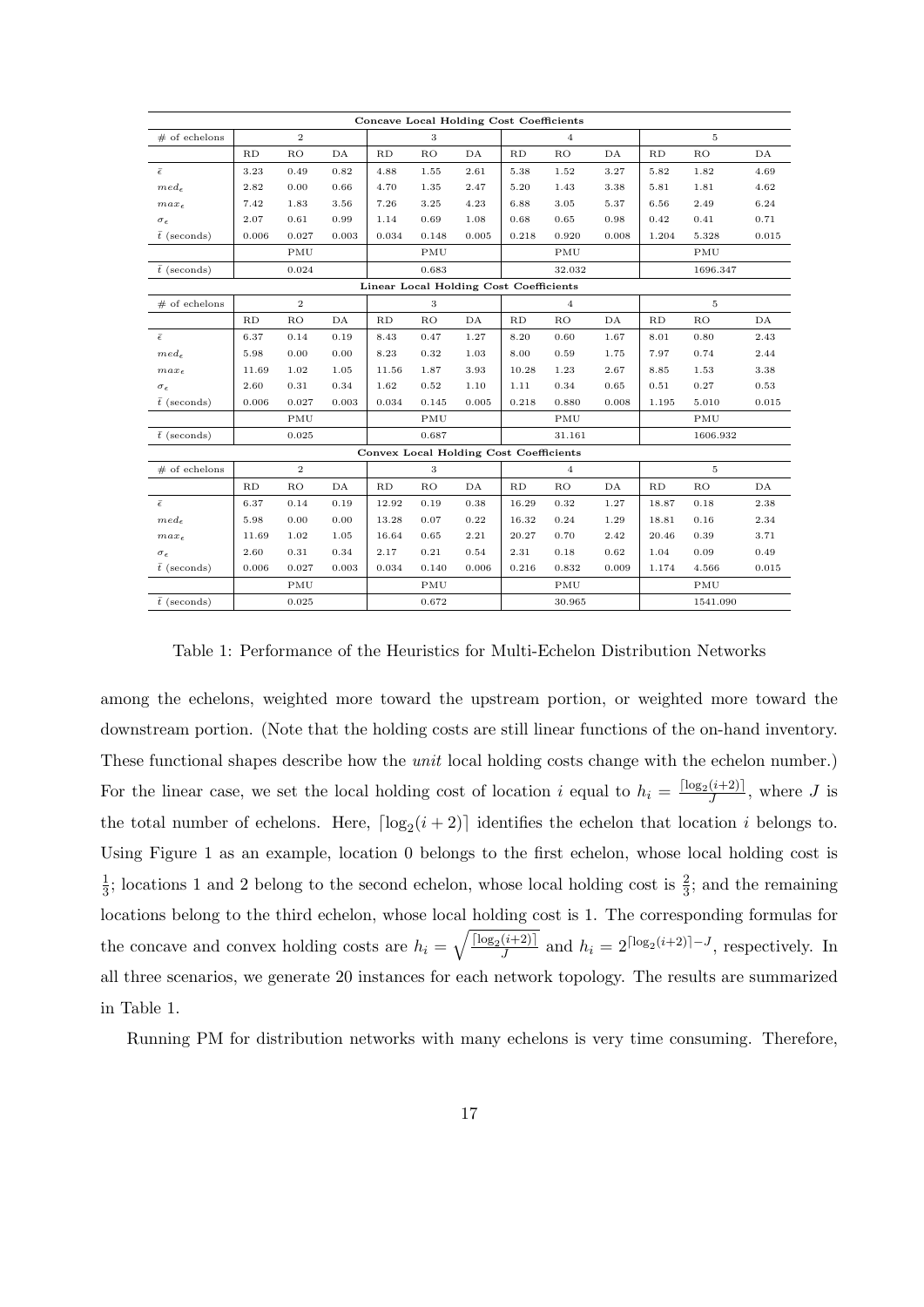we use PMU as a benchmark. However, it is evident from Table 1 that even PMU's computation time is sharply increasing in the number of echelons. Thus, the computation time difference between PMU and the other heuristics increases in the number of echelons.

Table 1 suggests that the performance of the heuristics depends on the structure of the unit local holding costs. RO and DA perform the best for convex unit local holding costs and their performance deteriorate as the unit holding costs become linear and then concave. The way we set the unit local holding costs suggests that as we move from the convex structure to the concave structure, the relative value added by the leaves decreases. Both RO and RD perform the best when the value added by the leaves is relatively more than the value added by the non-leaf locations. In fact, we prove with Theorem 3 and Theorem 5 that, for OWMR systems, both RO and DA are asymptotically optimal for small values of  $h_0$ . Our numerical observations are in line with these results. In contrast to RO and DA, the performance of RD improves when the unit local holding costs move from the convex to the concave structure.

When the number of echelons increases, the performance of RO, DA and RD deteriorates, in general, since the number of upstream locations increases in the number of echelons. RO's performance under the convex holding cost structure is the least affected by the number of echelons. This is because, in our experimental setting, the ratios of the leaves' echelon holding costs to their local holding costs (under the convex local holding cost structure) remain 0.5 regardless of the number of echelons. Note that, with Theorem 3, we prove that RO is asymptotically optimal for OWMR systems with a large number of leaf locations. Both the ratio and asymptotic optimality contribute to the good performance of RO under the convex holding cost structure regardless of the number of echelons. On the other hand, the ratios of the leaves' echelon holding costs to their local holding costs decrease under the linear and concave local holding cost structures. Therefore, the relative value added by the leaf locations decreases. Although the number of leaves does not have a significant impact on RO, the performance of RO is affected by the decreasing value added at leaves as the number of echelons increases under both the linear and concave holding cost settings.

Table 1 suggests, as expected, that DA has the shortest computation times and is the least affected by the scale of the distribution networks. RD has the second shortest computation time, followed by RO. As the number of echelons increases, the ratio of the computation times for RD and RO stays more or less the same, while the ratio of the computation times for RD and DA increases. RD requires calculation of the expected cost for each subheuristic, while no cost calculations are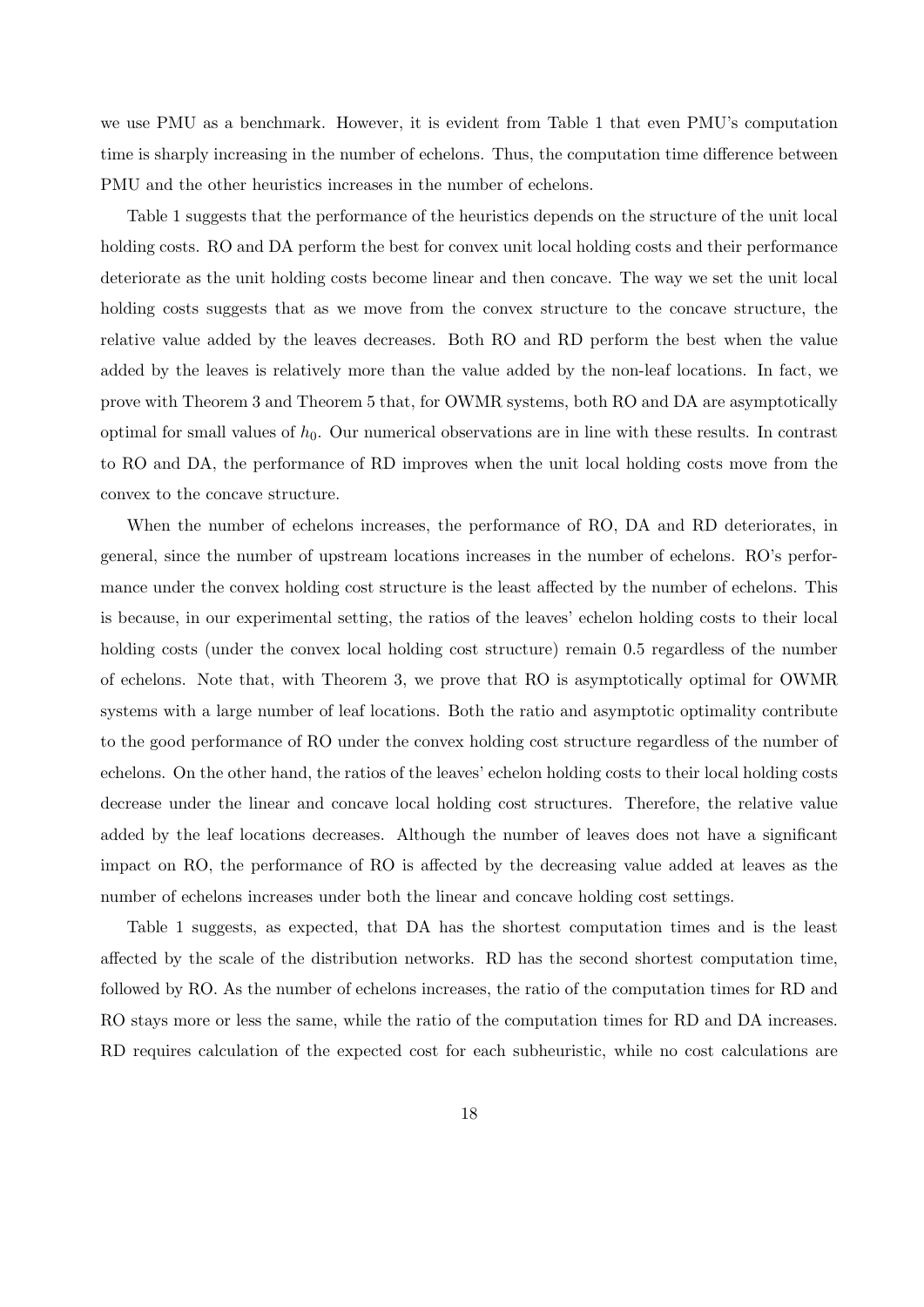necessary for DA. Since the time required to calculate the expected cost for distribution networks is more sensitive to the number of echelons than the time to calculate the approximate Poisson inverse function, compared to RD, DA runs much faster as the number of echelons increases.

## **5 Extension: Fixed Ordering Cost at Warehouse**

The RO and DA methods can serve as a starting point for heuristics for other types of distribution systems than those considered in this paper. In this section, we give one example of this by considering an extension of RO and DA for an OWMR system with a fixed ordering cost, *ξ*, at the warehouse. We assume that the warehouse follows an  $(r, q)$  ordering policy and that the retailers follow a base-stock policy. Making a slight change from the notation used in Section 2, we define  $\mathbf{s} = [s_1, s_2, ..., s_N]$  to be the vector of retailers' base-stock levels (that is, we exclude *s*0, the base-stock level of the warehouse, from the vector). We use  $\pi(r, q, s)$  to denote the cost of this policy. Then  $\pi(r, q, s)$  can be evaluated as follows (Zipkin 2000, pg. 338):

$$
\pi(r, q, \mathbf{s}) = \frac{\xi \sum_{i=1}^{N} \lambda_i + \sum_{s_0 = r+1}^{r+q} \mathscr{C}(s_0, \mathbf{s})}{q}.
$$
\n(9)

 $\pi(r, q, s)$  is a convex function in **s**. Therefore, in order to obtain the optimal values of *r*, *q* and **s**, PM can be used by finding the best **s** for fixed *r* and *q* and then enumerating all possible *r* and *q* combinations. This method is computationally intensive but we will use it to provide a benchmark for our heuristics.

Next, we introduce the revised RO heuristic. For  $i \in \mathcal{L}$ , we define an auxiliary location attached to retailer *i* as  $S(i)$ . Then, for  $i \in \mathcal{L}$ , we define  $\underline{\Pi}_{S(i)}(x) = (b_i + h_i)[x]$ <sup>-</sup> and  $S_{S(i)}^{r0} = 0$ .

#### **Recursive Optimization (RO) Heuristic for OWMR with Fixed Cost at Warehouse**

*Step 1: Compute*  $S_i^{\text{r0}}$  *for retailer i as follows:* 

$$
\hat{\Pi}_i(x) = H_i x + \sum_{j \in S(i)} \Pi_j \left( Bin \left( \left[ x - \sum_{k \in S(i)} S_k^{r0} \right]^-, \theta_j \right) \right)
$$
\n
$$
\Pi_i(y) = E[\hat{\Pi}_i(y - D_i)]
$$
\n
$$
S_i^{r0} = \underset{y}{\arg \min} \Pi_i(y)
$$
\n
$$
\Pi_i(v) = \Pi_i(S_i^{r0} - v)
$$
\n(10)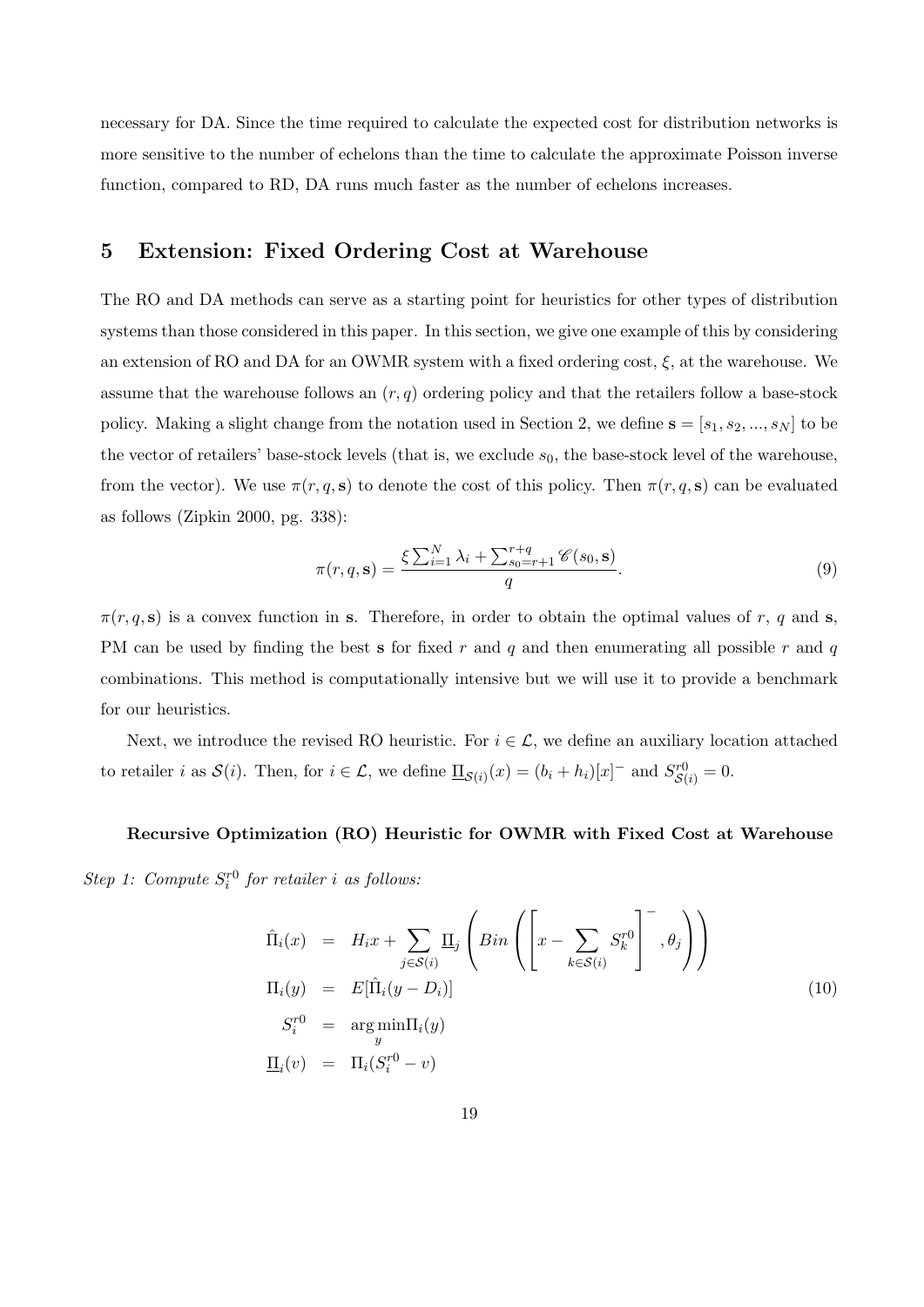*Step 2: Compute*  $(r^r, q^r)$  *for the warehouse as follows:* 

$$
\hat{\Pi}_{0}(x) = H_{0}x + \sum_{j \in S(0)} \mathbb{I}_{j} \left( Bin \left( \left[ x - \sum_{k \in S(0)} S_{k}^{r0} \right]^{-}, \theta_{j} \right) \right)
$$
\n
$$
\Pi_{0}(r, q) = \frac{\xi \sum_{i=1}^{N} \lambda_{i} + \sum_{s_{0}=r+1}^{r+q} E[\hat{\Pi}_{0}(s_{0} + \sum_{i=1}^{N} S_{i}^{r0} - D_{0})]}{q}
$$
\n
$$
(r^{r}, q^{r}) = \arg\min_{r, q} \Pi_{0}(r, q)
$$
\n(11)

*Step 3: Calculate* **s** *r for the retailers as follows:*

$$
\mathbf{s}^r = \underset{\mathbf{s}}{\text{arg min}} \ \Pi(r^r, q^r, \mathbf{s}) \tag{12}
$$

The properties suggested by the following proposition make the modified RO heuristic computationally efficient.

## **Proposition 8.** *1.*  $\Pi_0(r,q)$  *is convex in r*;

## 2. Let  $r^*(q)$  be the smallest optimal solution to  $\min_r \Pi_0(r,q)$ . Then  $r^*(q)$  is a decreasing function.

Next, we explain how to customize DA for the case with a fixed ordering cost in the warehouse. The decomposition procedure from the OWMR system to serial supply chains remains the same. We use the procedure in Shang (2008) to solve for  $s_i^d$  (the base-stock level) for retailer  $i > 0$ ,  $r_{0_i}^d$  (the reorder point) and  $q_{0_i}^d$  (the order quantity) for the warehouse in the decomposed serial supply chain containing retailer *i*. In particular,

$$
s_i^d = F_{D_i}^{-1} \left( \frac{b_i + h_0}{b_i + h_i} \right)
$$

and  $q_{0_i}^d$  is obtained by solving the following problem

$$
q_{0_i}^d = \underset{q}{\operatorname{arg\,min}} \frac{\xi \lambda_i + \sum_{x=1}^q \chi_i((R(q) + x)}{q},
$$

where  $\chi_i(y) = E[h_0(y - \tilde{D}_{0_i}) + (b_i + h_0)(y - \tilde{D}_{0_i})]$  and  $R_i(q) = \argmin_y \sum_{x=1}^q \chi_i(y + x)$ . Then

$$
r_{0_i}^d = R_i(q_{0_i}^d).
$$

Given these, the expected backorder at the warehouse can be calculated as

$$
E[B_0] = \sum_{i=1}^{N} \frac{1}{q_{0_i}^d} \sum_{x=r_{0_i}^d+1}^{r_{0_i}^d+q_{0_i}^d} E[(D_{0_i}-x)^+].
$$
\n(13)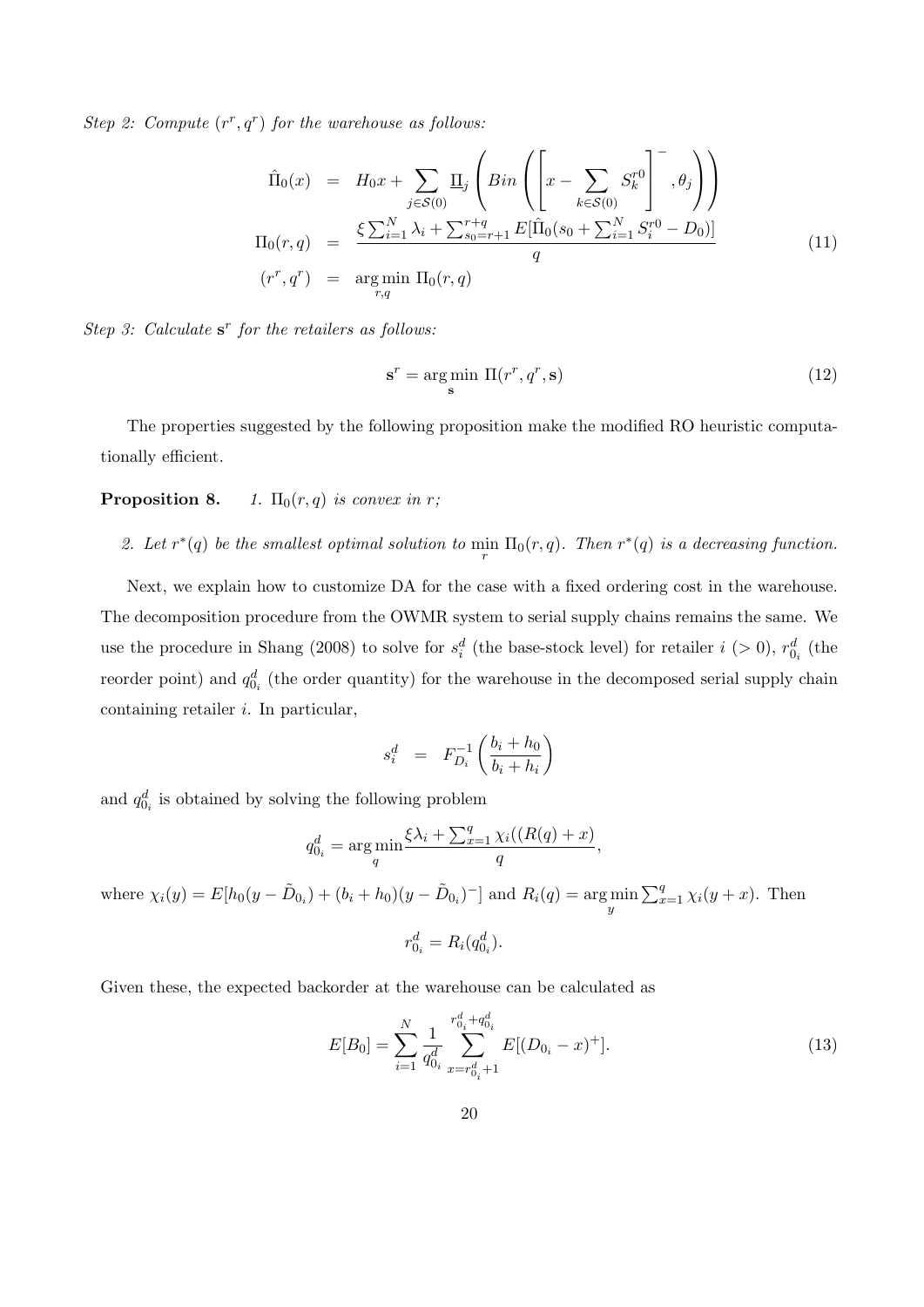|                     |           |      |           | ξ    |          |      |          |      |
|---------------------|-----------|------|-----------|------|----------|------|----------|------|
|                     | 5         |      | 10        |      | 15       |      | 20       |      |
|                     | <b>RO</b> | DA   | <b>RO</b> | DA   | RO       | DA   | RO       | DA   |
| $\bar{\epsilon}$    | 0.01      | 0.75 | 0.01      | 2.02 | 0.02     | 2.64 | 0.0      | 3.04 |
| $med_{\epsilon}$    | 0.00      | 0.70 | 0.00      | 1.98 | 0.00     | 2.43 | 0.00     | 2.98 |
| $max_{\epsilon}$    | 0.13      | 1.41 | 0.14      | 2.78 | 0.22     | 3.96 | 0.08     | 4.01 |
| $\sigma_{\epsilon}$ | 0.03      | 0.45 | 0.03      | 0.60 | 0.06     | 0.64 | 0.02     | 0.59 |
| $\bar{t}$           | 204.55    | 0.13 | 404.34    | 0.20 | 598.82   | 0.28 | 802.63   | 0.35 |
|                     | PM        |      | PM        |      | PM       |      | PM       |      |
| $\bar{t}$           | 632.091   |      | 1256.49   |      | 1868.631 |      | 2497.646 |      |

Table 2: Impact of Fixed Ordering Cost on Performance of the Heuristics

We approximate the order quantity at the warehouse using the EOQ model with backorders (e.g., Zipkin 2000). In particular:

$$
s_i^a = s_i^d
$$
  
\n
$$
q^a = \sqrt{\frac{\xi \sum_{i=1}^N \lambda_i (h_0 + b_0)}{h_0 b_0}}
$$
  
\n
$$
r^a = \min \left\{ y \in \mathbb{Z} : \frac{1}{q^a} \sum_{x=y+1}^{y+q^a} E[(D_0 - x)^+] \le \sum_{i=1}^N \frac{1}{q_{0i}^d} \sum_{x=r_{0i}^d+1}^{r_{0i}^d+q_{0i}^d} E[(D_0 - x)^+] \right\}
$$

In Table 2, we provide numerical results to examine the impact of a fixed ordering cost on the performance of the heuristics. The results suggest that the cost gap of RO is negligible. We use  $\left[\frac{q^a}{3}\right]$  $a_1^2$ , 3 $a_1^2$  as the search space for the order quantity under PM and RO. Due to Proposition 8, the computation time of RO is reduced to one-third of PM's computation time. However, no further reduction in computation time is obtained. The unimodality of  $\Pi_0(r^*(q), q)$  in *q* is not established when *r* and *q* can only take integer values (Zipkin 2000, Section 6.5.4). One can, of course, reduce the computation time of both PM and RO by assuming unimodality, as PMU does.

Zheng  $(1992)$  and Axsäter  $(1996)$  show that the EOQ with backorders is a good approximation for the order quantity of a continuous  $(r, q)$  policy at a single location. As the results in Table 2 related to DA suggest, the EOQ with backorders is a good approximation for our problem as well. DA is more than 1000 times faster than both PM and RO.

## **6 Conclusions**

In this paper, we introduce the RO and DA heuristics to approximate the base-stock levels for all locations in a distribution system with a standard setting. By comparing our heuristic with the RD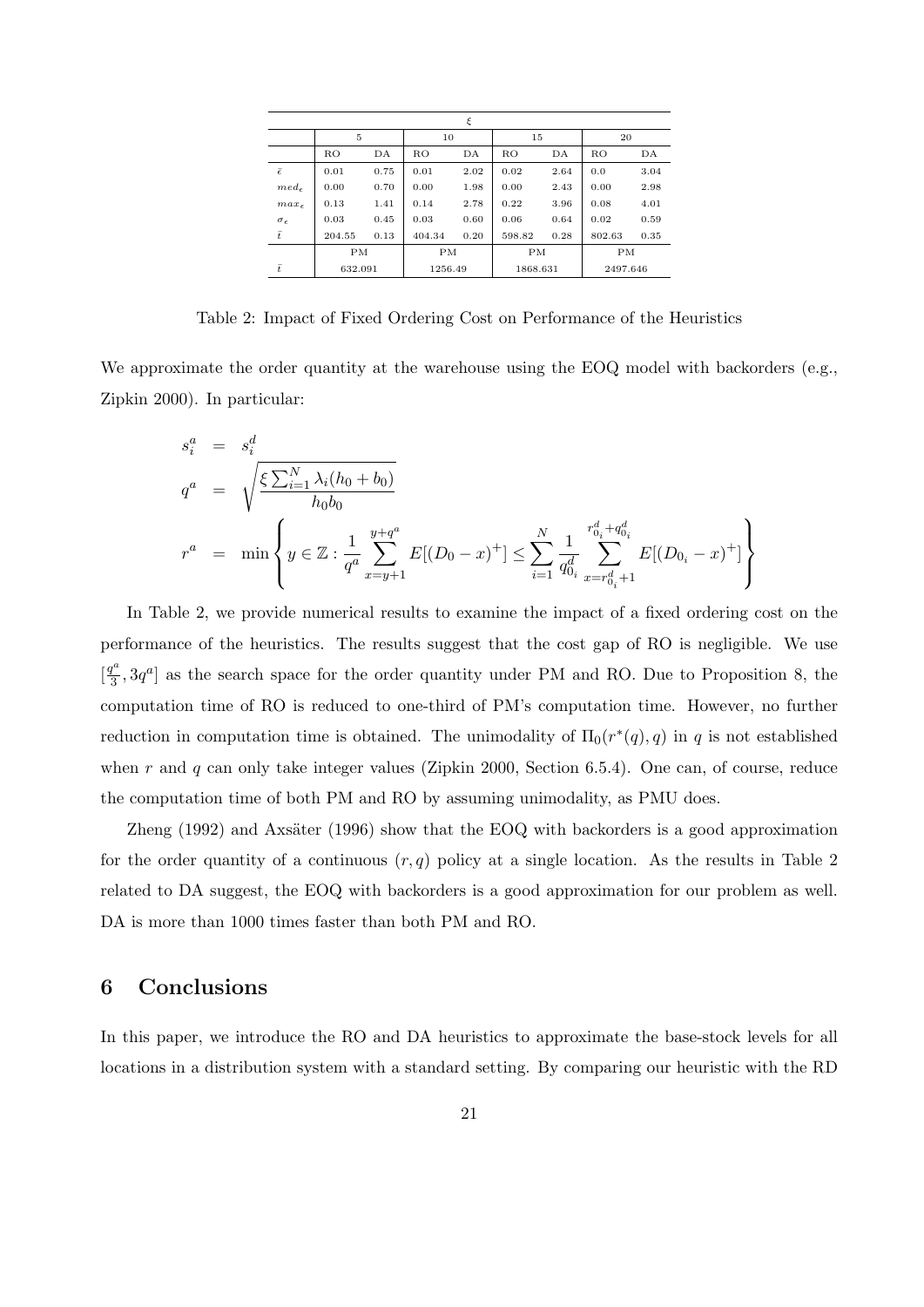heuristic (Gallego et al. 2007), we find that RO performs the best, on average, followed by DA, and then RD. At the same time, DA is the least computationally intensive heuristic, followed by RD, and then RO.

Our RO and DA heuristics have the potential to be extended to other problems related to distribution systems. We study one such example, consisting of an OWMR system with a fixed order cost at the warehouse. Our extensions of RO and DA are able to extend to an  $(r, q)$  policy in warehouse. Both heuristics generate compelling cost gaps, with a much shorter computation time than PM. Future work can extend the DA and RO heuristics to other variants of distribution networks.

## **References**

- Axsäter, S. (1990), 'Simple solution procedures for a class of two-echelon inventory problems', *Operations Research* **38**(1), 64–69.
- Axsäter, S. (1993), 'Continuous review policies for multi-level inventory systems with stochastic demand', *Handbooks in Operations Research and Management Science* **4**, 175–197.
- Axsäter, S. (1996), 'Using the deterministic eog formula in stochastic inventory control', *Management Science* **42**(6), 830–834.
- Billington, C., Callioni, G., Crane, B., Ruark, J., Rapp, J., White, T. & Willems, S. (2004), 'Accelerating the profitability of hewlett-packard's supply chains', *Interfaces* **34**(1), 59–72.
- Chen, F. & Zheng, Y. (1994), 'Lower bounds for multi-echelon stochastic inventory systems', *Management Science* **40**, 1426–1443.
- Clark, J. & Scarf, H. (1960), 'Optimal policies for a multi-echelon inventory problem', *Management Science* **6**(4), 475–490.
- DeCroix, G. (2013), 'Inventory management for an assembly system subject to supply disruptions', *Management Science* **59**(9), 2079–2092.
- Eppen, G. D. (1979), 'Effects of centralization on expected costs in a multi-location newsboy problem', *Management Science* **25**(5), 498–501.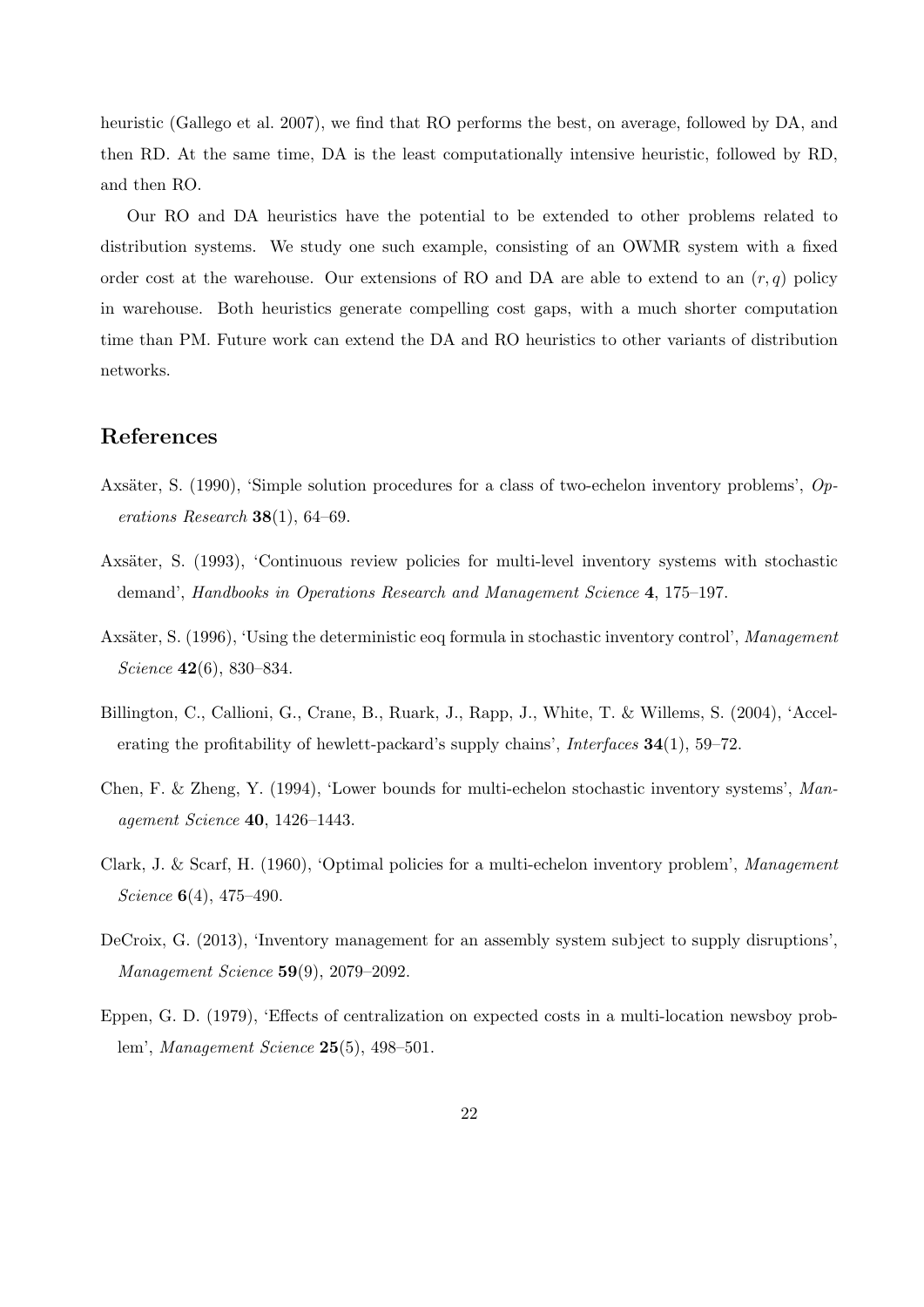- Federgruen, A. & Zipkin, P. (1984a), 'Approximations of dynamic, multilocation production and inventory problems', *Management Science* **30**, 69–84.
- Gallego, G. & Moon, I. (1993), 'The distribution-free newsboy problem: Review and extensions', *Journal of Operations Research Society* **44**(8), 825–834.
- Gallego, G. & Özer, O. (2005), 'A new algorithm and a new heuristic for serial supply systems', *Operations Research Letters* **33**, 349–362.
- Gallego, G., Özer, O. & Zipkin, P. (2007), 'Bounds, heuristics, and approximations for distribution systems', *Operations Research* **55**(3), 503–517.
- Gallego, G. & Zipkin, P. (1999), 'Stock positioning and performance estimation in serial productiontransportation systems', *Manufacturing & Service Operations Management* **1**, 77–88.
- Graves, S. (1985), 'A multi-echelon inventory model for a repairable item with one-for-one replenishment', *Management Science* **31**, 1247–1256.
- Graves, S. & Willems, S. (2003), 'Supply chain design: safety stock placement and supply chain configuration', *Handbooks in Operations Research and Management Science* **11**, 95–132.
- Huh, W. & Janakiraman, G. (2010), 'On the optimal policy structure in serial inventory systems with lost sales', *Operations Research* **58**(2), 486–491.
- Huh, W., Janakiraman, G. & Nagarajan, M. (2010), 'Technical notecapacitated serial inventory systems: Sample path and stability properties under base-stock policies', *Operations Research* **58**(4-Part-1), 1017–1022.
- Huh, W. T. & Janakiraman, G. (2008), 'A sample-path approach to the optimality of echelon orderup-to policies in serial inventory systems', *Operations Research Letters* **36**(5), 547–550.
- Ozer, O. & Xiong, H.  $(2008)$ , 'Stock positioning and performance estimation for distribution systems with service constraints', *IIE Transactions* **40**(12), 1141–1157.
- Rosling, K. (1989), 'Optimal inventory policies for assembly systems under random demand', *Operations Research* **37**, 565–579.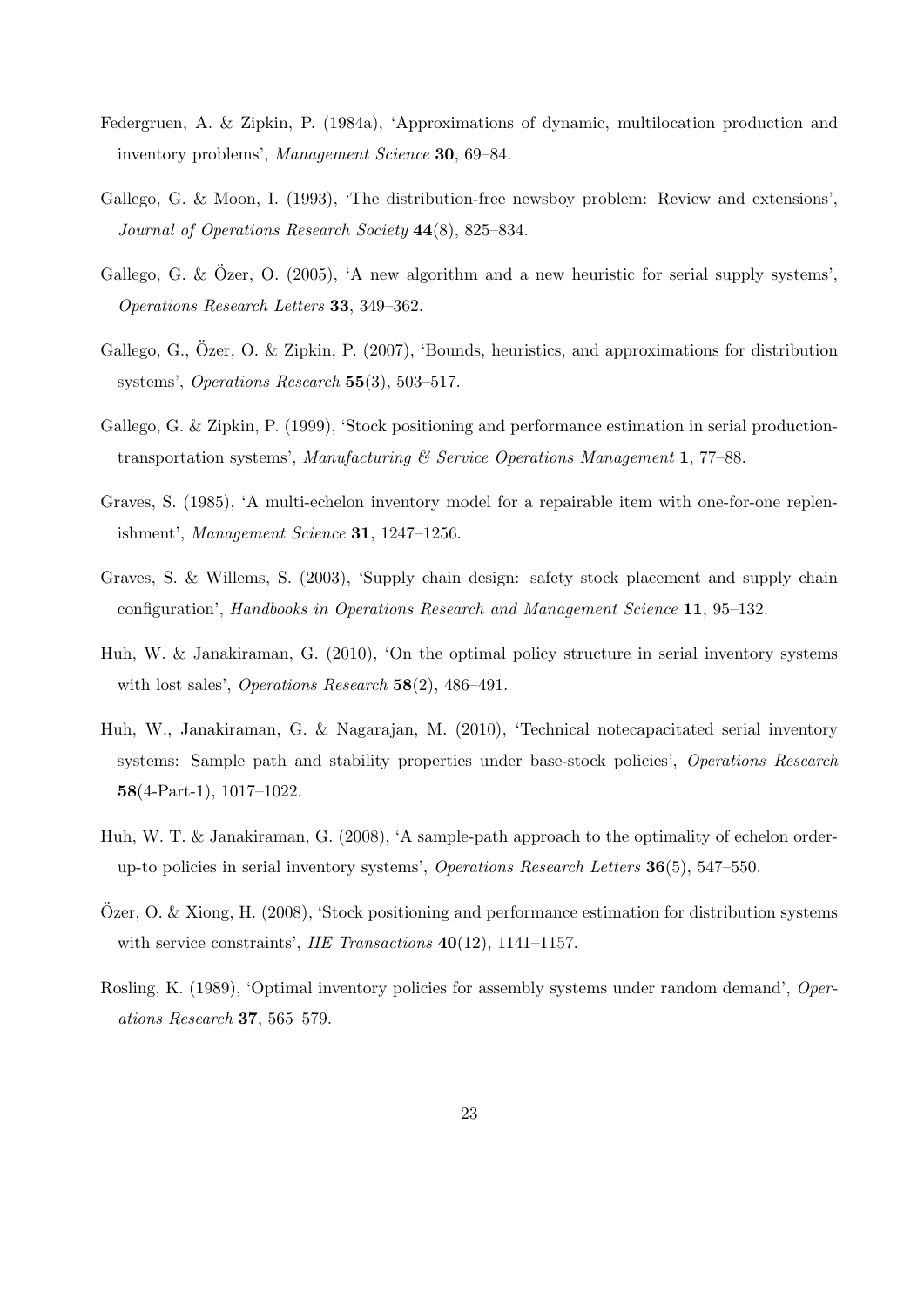- Shaked, M. & Shanthikumar, G. (1994), *Stochastic orders and their applications*, Academic Press, San Diego, California.
- Shang, K. (2008), 'Note: A simple heuristic for serial inventory systems with fixed order costs', *Operations Research* **56**(4), 1039–1043.
- Shang, K. (2012), 'Single-stage approximations for optimal policies in serial inventory systems with non-stationary demand', *Manufacturing & Service Operations Management* **14**(3), 414–422.
- Shang, K. & Song, J.-S. (2003), 'Newsvendor bounds and heuristic for optimal policies in serial supply chains', *Management Science* **49**(5), 618–638.
- Shang, K. & Song, J.-S. (2006), 'A Closed-Form Approximation for Serial Inventory Systems and Its Application to System Design', *Manufacturing & Service Operations Management* **8**(4), 394–406.
- Sherbrooke, C. (1968), 'Metric: A multi-echelon technique for recoverable item control', *Operations Research* **16**, 122–141.
- Shi, J. & Zhao, Y. (2010), 'Technical note: some structural results on acyclic supply chains', *Naval Research Logistics* **57**(6), 605–613.
- Zheng, Y.-S. (1992), 'On properties of stochastic inventory systems', *Management Science* **38**(1), 87– 103.
- Zipkin, P. (2000), *Foundations of Inventory Management*, McGraw-Hill, New York.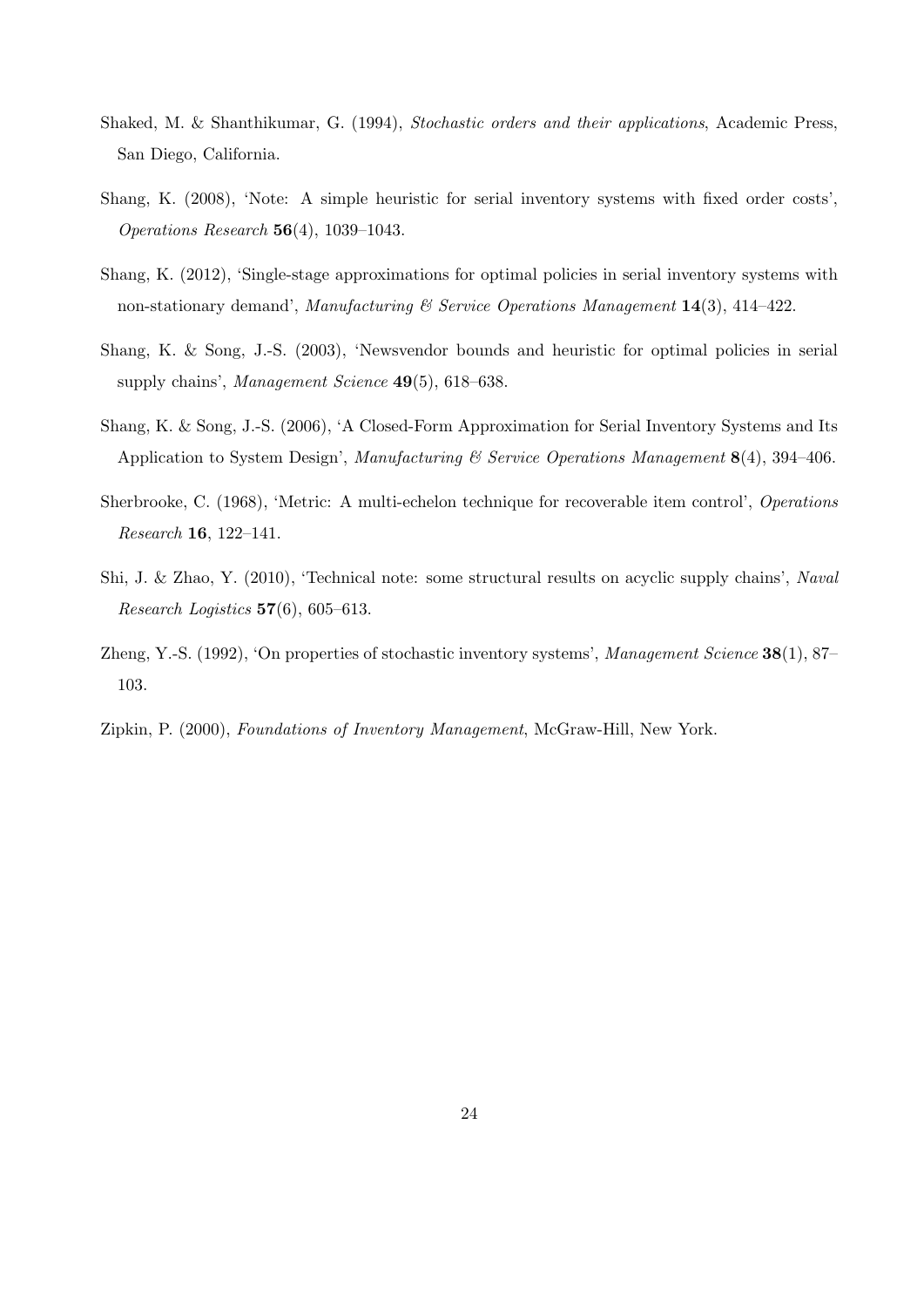## **Appendix to Heuristics for Base-Stock Levels in Multi-Echelon Distribution Networks with First-Come First Served Policies**

## **Appendix A: Definitions and Notation**

|                        | Network Topology                                                                             |
|------------------------|----------------------------------------------------------------------------------------------|
| $\boldsymbol{0}$       | root location                                                                                |
| $_{N}$                 | number of non-root locations                                                                 |
| V                      | set of all locations                                                                         |
| E                      | set of all directed edges                                                                    |
| $\scriptstyle T$       | directed tree for a distribution system with location set $V$ and edge set $E$               |
| $\langle i, j \rangle$ | edge from location $i$ to location $j$                                                       |
| $\mathcal{P}(i)$       | predecessor of location $i, \{j \in V : \langle j, i \rangle \in E\}$                        |
| $\mathcal{S}(i)$       | set of successors of location $i, \{j \in V : \langle i, j \rangle \in E\}$                  |
| $\mathcal{P}(0)$       | external supplier                                                                            |
| L                      | set of all leaves, $\{i \in V : \mathcal{S}(i) = \emptyset\}$                                |
| T(i)                   | subtree rooted at location i and containing all downstream locations                         |
| $\mathcal{A}(i,j)$     | set of locations in the directed path from $i$ to $j$                                        |
| $\boldsymbol{w}$       | index for serial systems obtained after decomposing $T$                                      |
|                        | Parameters                                                                                   |
| $\lambda_i$            | demand rate at location $i, \forall i \in V$                                                 |
| $L_i$                  | leadtime between $\mathcal{P}(i)$ and $i, \forall i \in V$                                   |
| $D_i$                  | leadtime demand at location $i, \forall i \in V$                                             |
| $\tilde{D}_{i_m}$      | total leadtime demand for locations $i$ to the leaf node of serial system $w$                |
| $b_i$                  | unit backordering cost at location $i, \forall i \in \mathcal{L}$                            |
| $h_i$                  | unit local holding cost at location $i, \forall i \in V$                                     |
| $H_i$                  | unit echelon holding cost at location i, $H_i = h_i - h_{\mathcal{P}(i)}$ , with $H_0 = h_0$ |
| ξ                      | fixed ordering cost at the warehouse, $\xi = 0$ (except Section 5)                           |

Table 3: Definitions and Notation for Network Topology and Parameters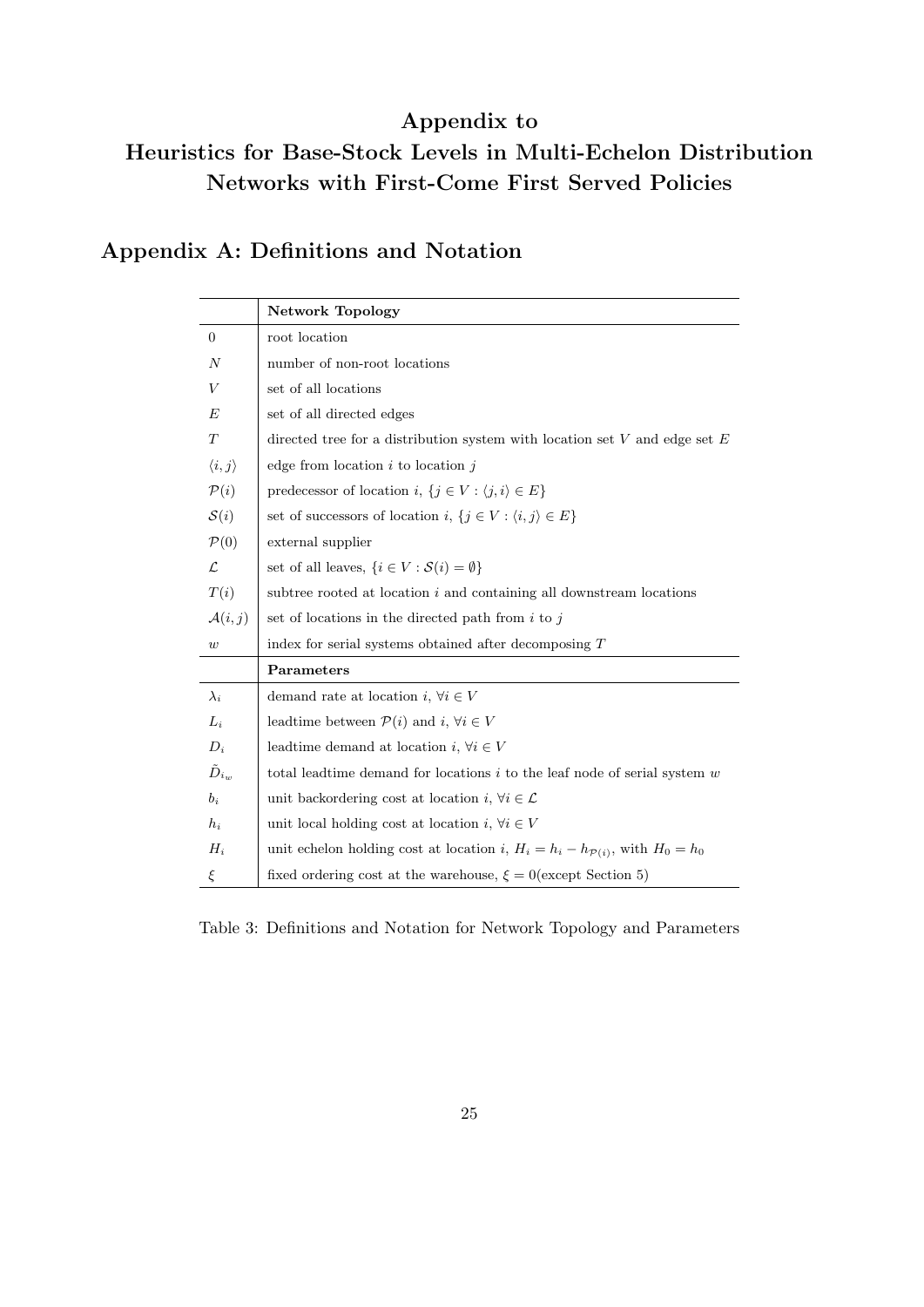| $I_i$   local on-hand inventory at location $i, \forall i \in V$                                         |
|----------------------------------------------------------------------------------------------------------|
| $B_i$   local backorders at location $i, \forall i \in V$                                                |
| $B_{i,j}$   backorders at location <i>i</i> due to demands from location <i>j</i> , $\forall j \in S(i)$ |
| $IT_i$   inventory in transit to location $i, \forall i \in V$                                           |

Table 4: Definitions and Notation for Local State Variables

| S                         | vector of echelon base-stock levels, $\mathbf{S} := (S_i)_{i=0}^N$                                                                        |
|---------------------------|-------------------------------------------------------------------------------------------------------------------------------------------|
| s                         | vector of local base-stock levels, $\mathbf{s} := (s_i)_{i=0}^N$                                                                          |
| $\ell(S)$                 | $:= \{\ell_0(\mathbf{S}), \ell_1(\mathbf{S}), , \ell_N(\mathbf{S})\},\$ with $\ell_i(\mathbf{S}) = S_i - \sum_{i \in \mathcal{S}(i)} S_j$ |
| $S_i^{r0}$                | intermediate echelon base-stock level at location $i$ suggested by the RO heuristic                                                       |
| $s_i^r$                   | final local base-stock level at location $i$ suggested by the RO heuristic                                                                |
| $S_{i_m}^{SS}$            | echelon base-stock level (Shang & Song (2003)) at location i in serial system w                                                           |
| $s_{i_w}^{SS}$            | local base-stock level (Shang & Song $(2003)$ ) at location i in serial system w                                                          |
| $S_{i_w}^d$               | $\min_{k_w \in \mathcal{A}(0,i_w)} \{S_{k_w}^{SS}\}\$                                                                                     |
| $s_{i_w}^d$               | $S_{i_m}^d - S_{j_m}^d$ , where $j_w$ is the successor of $i_w$ in system w                                                               |
| $s_i^a$                   | local base-stock level at location $i$ suggested by the DA heuristic                                                                      |
| $\mathscr{C}(\mathbf{s})$ | long-run expected cost per unit time for any given s                                                                                      |
| $C_0(S_0 {\bf S})$        | long-run expected cost per unit time for any given $S$                                                                                    |

Table 5: Definitions and Notation for Decision Variables and Cost Functions

## **Appendix B: Proofs**

## **Proof of Proposition 1**

We first define  $\mathscr{C}^k(\mathbf{s})$  as the cost of a subtree  $T(k)$  with the local base-stock level vector **s** in the following manner:

$$
\mathscr{C}^k(\mathbf{s}) = \sum_{i \in T(k) \setminus \mathcal{L}} (h_i - h_{\mathcal{P}(k)}) E\left[I_i^k(\mathbf{s}) + \sum_{j \in J(i)} IT_j\right] + \sum_{i \in T(k) \cap \mathcal{L}} \left[(h_i - h_{\mathcal{P}(k)}) E[I_i^k(\mathbf{s})] + (b_i + h_{\mathcal{P}(k)}) E[B_i^k(\mathbf{s})]\right],
$$

where  $I_i^k(\mathbf{s})$  and  $B_i^k(\mathbf{s})$  are defined as

$$
B_i^k(\mathbf{s}) = [B_{\mathcal{P}(i),i}^k(\mathbf{s}) + D_i - s_i]^+ \quad \forall i \in T(k)
$$
  
\n
$$
I_i^k(\mathbf{s}) = [B_{\mathcal{P}(i),i}^k(\mathbf{s}) + D_i - s_i]^- \quad \forall i \in T(k)
$$
  
\n
$$
B_{i,j}^k(\mathbf{s}) \stackrel{Dist}{=} Bin(B_i^k(\mathbf{s}), \theta_j), \quad \forall i \in T(k) \quad \& \quad \forall j \in \mathcal{S}(i),
$$

with  $B_{\mathcal{P}(k),k}^k(\mathbf{s}) \equiv 0$ . Compared to expressions (1), it is easy to see that  $I_i^0(\mathbf{s}) = I_i(\mathbf{s})$  and  $B_i^0(\mathbf{s}) =$ *B*<sub>*i*</sub>(**s**). Therefore, we only need to show  $\mathscr{C}^0(\ell(\mathbf{S})) = C_0(S_0|\mathbf{S})$ .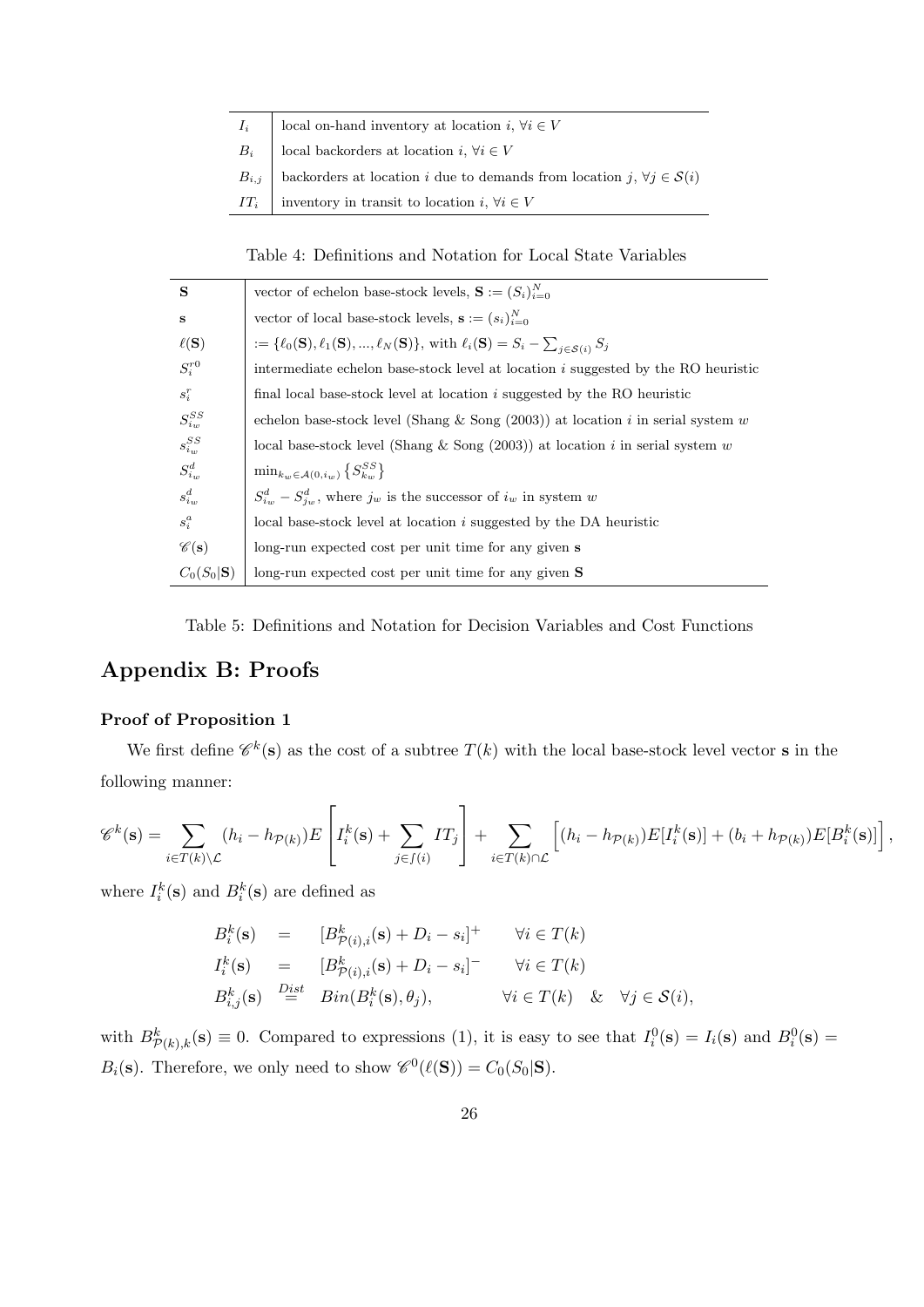We use mathematical induction to prove this proposition. For all  $n \in \mathcal{L}$ , we have  $\mathcal{C}^n(\ell(\mathbf{S}))$  =  $C_n(S_n|S)$ . Next, we assume that, for all  $n \in \mathcal{S}(k)$ ,  $\mathcal{C}^n(\ell(S)) = C_n(S_n|S)$  holds. Then we need to show that  $\mathscr{C}^k(\ell(\mathbf{S})) = C_k(S_k|\mathbf{S}).$ 

First, define a new vector  $\gamma^{n}(\mathbf{S}|Z)$  as  $\gamma_{i}^{n}(\mathbf{S}|Z) = \ell_{i}(\mathbf{S})$  for  $i \neq n$  and  $\gamma_{n}^{n}(\mathbf{S}|Z) = \ell_{n}(\mathbf{S}) - Z$ . By the definition of  $B_{k,n}^k(\ell(\mathbf{S}))$  for  $n \in \mathcal{S}(k)$ , we have  $B_{k,n}^k(\ell(\mathbf{S})) \stackrel{Dist}{=} Bin\left(\left[S_k - \sum_{n \in \mathcal{S}(k)} S_n - D_n\right]^{-}, \theta_k\right)$ . Then, one can verify that, for all  $n \in S(k)$  and  $i \in T(k) \setminus \{k\}$ , we have

$$
E[I_i^k(\ell(\mathbf{S}))] = E[I_i^n(\boldsymbol{\gamma}^n(\mathbf{S}|Z))], \quad E[B_i^k(\ell(\mathbf{S}))] = E[B_i^n(\boldsymbol{\gamma}^n(\mathbf{S}|Z))]
$$
(14)

for  $Z \stackrel{Dist}{=} B^k_{k,n}(\ell(\mathbf{S}))$ . Next we have,

$$
C_{k}(S_{k}|\mathbf{S}) = H_{k}E[S_{k} - D_{k}] + \sum_{n \in S(k)} E\left[C_{n}\left(S_{n} - B_{k,n}^{k}(\ell(\mathbf{S}))\Big|\mathbf{S}\right)\right]
$$
  
\n
$$
= H_{k}E[S_{k} - D_{k}] + \sum_{n \in S(k)} \sum_{i \in T(n) \backslash \mathcal{L}} (h_{i} - h_{k})E\left[I_{i}^{n}(\gamma^{n}(\mathbf{S}|B_{k,n}^{k}(\ell(\mathbf{S})))) + \sum_{j \in S(i)} IT_{j}\right]
$$
  
\n
$$
+ \sum_{n \in S(k)} \sum_{i \in T(n) \cap \mathcal{L}} ((h_{i} - h_{k})E[I_{i}^{n}(\gamma^{n}(\mathbf{S}|B_{k,n}^{k}(\ell(\mathbf{S}))))]) + (b_{i} + h_{k})E[B_{i}^{n}(\gamma^{n}(\mathbf{S}|B_{k,n}^{k}(\ell(\mathbf{S}))))])
$$
  
\n
$$
= H_{k}E[S_{k} - D_{k}] + \sum_{n \in S(k)} \sum_{i \in T(n) \backslash \mathcal{L}} (h_{i} - h_{k})E\left[I_{i}^{k}(\ell(\mathbf{S})) + \sum_{j \in S(i)} IT_{j}\right]
$$
  
\n
$$
+ \sum_{n \in S(k)} \sum_{i \in T(n) \cap \mathcal{L}} ((h_{i} - h_{k})E[I_{i}^{k}(\ell(\mathbf{S}))] + (b_{i} + h_{k})E[B_{i}^{k}(\ell(\mathbf{S}))])
$$
  
\n
$$
= H_{k}\left(\sum_{i \in T(k) \backslash \mathcal{L}} E\left[I_{i}^{k}(\ell(\mathbf{S})) + \sum_{j \in S(i)} IT_{j}\right] + \sum_{i \in T(k) \cap \mathcal{L}} E[I_{i}^{k}(\ell(\mathbf{S})) - B_{i}^{k}(\ell(\mathbf{S}))]\right)
$$
  
\n
$$
+ \sum_{n \in S(k)} \sum_{i \in T(n) \backslash \mathcal{L}} (h_{i} - h_{k})E\left[I_{i}^{k}(\ell(\mathbf{S})) + \sum_{j \in S(i)} IT_{j}\right]
$$
  
\n
$$
+ \sum_{n \in S(k)} \sum_{i \in T(n)
$$

The first equality can directly be obtained using the recursive functions (3). The second equality is due to the induction hypothesis. The third equality utilizes expressions (14). The fourth equality follows from the use of the echelon base-stock policy. Finally, the last equality is due to the definition of the unit echelon holding cost.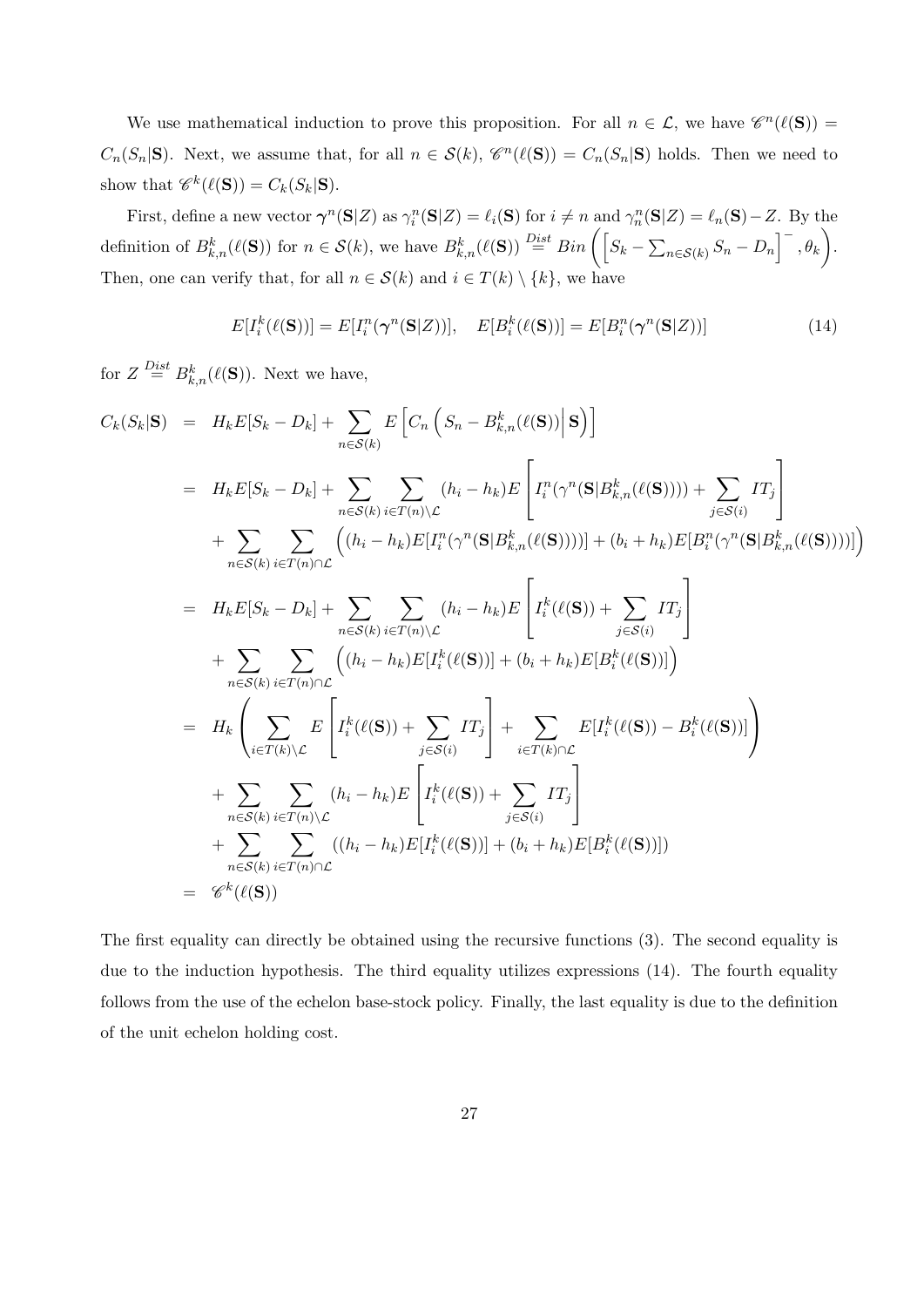#### **Proof of Proposition 2**

Our proof uses the following lemma from Shaked & Shanthikumar (1994, Example 6.A.2).

**Lemma 9.** Let  $\beta(i, n, p)$  represent the binomial probability mass function of *i* units drawn from *n units with each unit picked with probability p. Let*  $G(n) = \sum_{i=0}^{n} f(i)\beta(i, n, p)$  *for*  $n \ge 0$ *.* 

- 1. If  $f(i)$  is convex in *i*, then  $G(n)$  is convex in *n*.
- 2. If  $f(i)$  *is increasing in i, then*  $G(n)$  *is increasing in n.*

We apply mathematical induction on the echelon, starting from the leaves. Certainly for  $i \in \mathcal{L}$ ,  $C_i(\cdot)$  and  $\underline{C}_i(\cdot)$  are convex. Now let  $i \in V \backslash \mathcal{L}$ . Suppose that  $\underline{C}_j(\cdot)$  is convex for all  $j \in T(i) \setminus \{i\}$ . For arbitrary  $d_i$ , a realization of  $D_i$ , we have

$$
C_i(y|D_i = d_i) = H_i(y - d_i) + \sum_{j \in S(i)} E\left[ C_j \left( Bin\left( \left( d_i - \left( y - \sum_{j \in S(i)} S_j^{r0} \right) \right)^+, \theta_j \right) \right) \right]
$$

Next, we show that  $C_i(y|D_i = d_i)$  is convex in *y*. Then by the preservation of convexity under expectation, we can infer the convexity of  $C_i(\cdot)$ . Define

$$
A_j(y,d) = E\left[\underline{C}_j\left(Bin\left(\left(d_i - \left(y - \sum_{j \in S(i)} S_j^{r0}\right)\right)^+, \theta_j\right)\right)\right].
$$

In order to show that  $C_i(y|D_i = d_i)$  is convex in *y*, it suffices to show that, for each  $j \in \mathcal{S}(i)$ ,  $A_i(y, d_i)$ is convex in *y*. We have

$$
A_j(y, d_i) = \begin{cases} \underline{C}_j(0), & y \ge d_i + \sum_{j \in S(i)} S_j^{r0} \\ E\left[\underline{C}_j \left(Bin\left(d_i + \sum_{j \in S(i)} S_j^{r0} - y, \theta_j\right)\right)\right], & y < d_i + \sum_{j \in S(i)} S_j^{r0} \end{cases}
$$

When  $y \ge d_i + \sum_{j \in S(i)} S_j^{r0}$ ,  $A_j(y, d_i) = \underline{C}_j(0)$  is constant. Moreover,  $\underline{C}_j(0) = \min_v \underline{C}_j(v)$ , since  $S_j^{r0}$  is the minimizer of  $C_j(\cdot)$ . Therefore,  $\underline{C}_j(0) \leq A_j(y, d_i)$  for  $y < d_i + \sum_{j \in S(i)} S_j^{r0}$ . Thus, we only need to show that  $A_j(y, d_i)$  is decreasing convex in *y* when  $y < d_i + \sum_{j \in S(i)} S_j^{r0}$ . Indeed, by setting  $n = d_i + \sum_{j \in S(i)} S_j^{r0} - y$ , Lemma 9 suggests that

$$
E\left[\underline{C}_{j}\left(Bin\left(d_{i}+\sum_{j\in S(i)}S_{j}^{r0}-y,\theta_{j}\right)\right)\right]
$$

is decreasing convex in *y* since  $C_j(n)$  is increasing convex for  $n \geq 0$  by the inductive hypothesis. Since  $A_j(y, d)$  is a decreasing function and  $A_j(y, d_i) - A_j(y - 1, d_i) = 0$  for  $y \ge d_i + \sum_{j \in S(i)} S_j^{r0}$ , then we have  $A_j(y+1, d_i) - A_j(y, d_i) \ge 0 = A_j(y, d_i) - A_j(y-1, d_i)$  for  $y = d_i + \sum_{j \in S(i)} S_j^{r0}$ .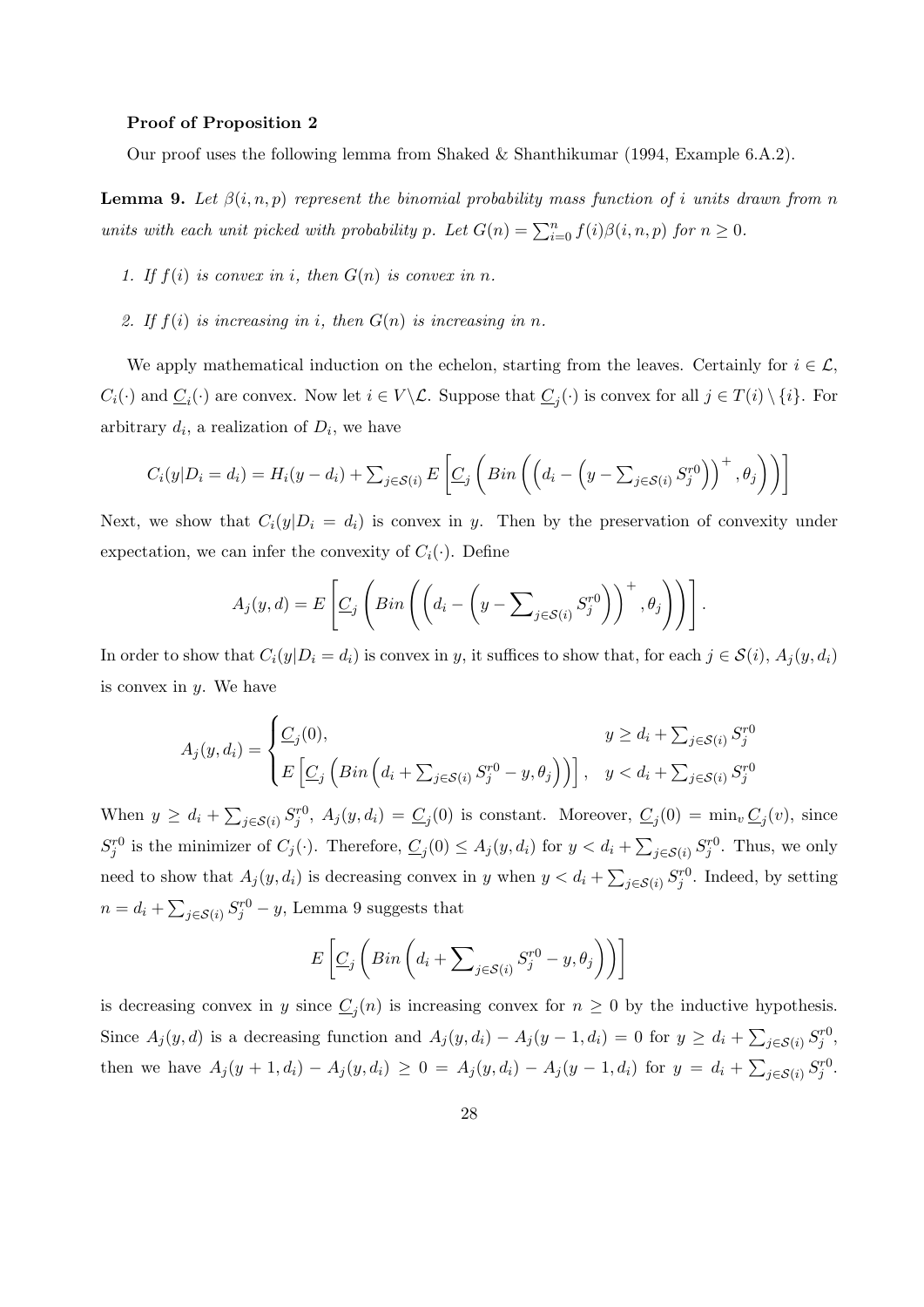Therefore, the convexity is also satisfied at  $y = d_i + \sum_{j \in S(i)}$ . Furthermore,  $C_i(\cdot)$  is convex since linear transformation preserves convexity.

## **Proof of Theorem 3**

### **Part 1:**

We first show the asymptotic result for RO. Let  $c_i(s_i) = h_i E[(s_i - D_i)^+] + b_i E[(D_i - s_i)^+]$  be the single-stage cost function for location *i*. Let  $s_i^u$  be the minimizer of  $c_i(s_i)$ . From Proposition 1 in Gallego et al. (2007), we know that  $\sum_{i>0} c_i(s_i^u) \le c^*(h_0)$ . Therefore,  $1 \le \frac{c^r(h_0)}{c^*(h_0)}$  $\frac{c^r(h_0)}{c^*(h_0)} \leq \frac{c^r}{\sum_{i>1}$  $\frac{c^r(h_0)}{\sum_{i\geq 0}c_i}$  $\frac{c'(n_0)}{i>0}$   $c_i(s_i^u)$ .

Using (4) and (5), we know that  $c^{r}(h_0) \le \min_y C_0(y|S_1^{r_0}(h_0), S_2^{r_0}(h_0), ..., S_N^{r_0}(h_0))$  for a given  $h_0$ , where  $S_i^{r0}(h_0)$  is the minimizer of  $\eta_i(x|h_0) = (h_i - h_0)E[x - D_i] + (h_i + h_i)E[(x - D_i)^{-}]$ . Since  $h_i > h_0$ ,  $S_i^{\text{r0}}(h_0)$  is a finite number. Let  $B_{0i}$  be the backorder level at the warehouse due to demands from retailer *i*. Then we have

$$
C_0(y|S_1^{r0}(h_0), S_2^{r0}(h_0), ..., S_N^{r0}(h_0))
$$
  
=  $h_0E[y - D_0] + \sum_{i>0} [(h_i - h_0)E[S_i^{r0}(h_0) - (D_i + B_{0i})] + (h_i + b_i)E[(S_i^{r0}(h_0) - (D_i + B_{0i}))^{-}]]$   

$$
\leq h_0E[y - D_0] + \sum_{i>0} (h_i + b_i)E[B_{0i}] + \sum_{i>0} \eta_i(S_i^{r0}(h_0)|h_0)
$$
  

$$
\leq h_0\sum_{i>0} S_i^{r0}(h_0) + h_0E\left[y - \sum_{i>0} S_i^{r0}(h_0) - D_0\right]
$$
  

$$
+ \sum_{i>0} (h_i + b_i)E\left[\left(y - \sum_{i>0} S_i^{r0}(h_0) - D_0\right)^{-}\right] + \sum_{i>0} \eta_i(S_i^{u}|h_0)
$$

The first inequality is due to the fact that  $S_i^{r_0}(h_0)$  is the minimizer of  $\eta_i(x|h_0)$ . Since  $|\eta'_i(x|h_0)| \le$  $h_i + b_i$ , we have  $\eta_i(S_i^{r0}(h_0) - y|h_0) - \eta_i(S_i^{r0}(h_0)|h_0) \le (h_i + b_i)|y|$ . Therefore,

$$
E[\eta_i(S_i^{r0}(h_0) - B_{0i}|h_0) - \eta_i(S_i^{r0}(h_0)|h_0)] \le (h_i + b_i)E[B_{0i}]
$$

since  $B_{0i} \geq 0$ . The second inequality is due to the fact that  $E[B_{0i}] \leq E[B_0] = E\left[\left(y - \sum_{i>0} S_i^{r0}(h_0) - D_0\right)^-\right]$ . Moreover,  $S_i^{r0}(h_0)$  is the minimizer of  $\eta_i(x|h_0)$ .

Then

$$
c^{r}(h_0) \leq \min_{y} C_0(y|S_1^{r0}(h_0), S_2^{r0}(h_0), ..., S_N^{r0}(h_0))
$$
  

$$
\leq h_0 \sum_{i>0} S_i^{r0}(h_0) + \sum_{i>0} \eta_i(S_i^u|h_0)
$$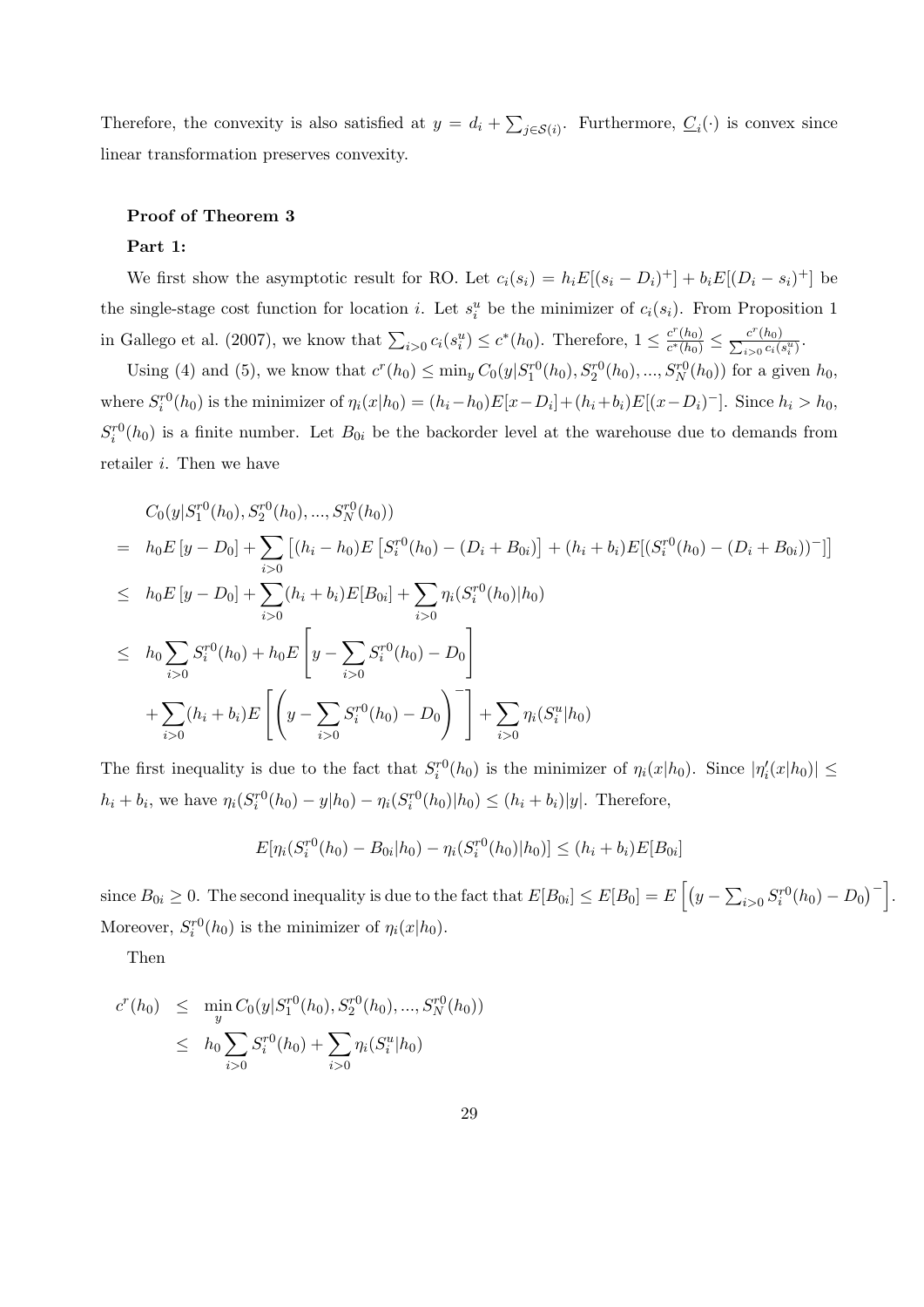$$
+ \min_{y} \left( h_0 E \left[ y - \sum_{i>0} S_i^{r0}(h_0) - D_0 \right] + \sum_{i>0} (h_i + b_i) E \left[ \left( y - \sum_{i>0} S_i^{r0}(h_0) - D_0 \right)^{-} \right] \right)
$$
  

$$
\leq h_0 \sum_{i>0} S_i^{r0}(h_0) + \sum_{i>0} \eta_i (S_i^u | h_0) + \sqrt{h_0 \left( \sum_{i>0} (h_i + b_i) - h_0 \right) L_0 \sum_{i>0} \lambda_i}
$$

The last inequality is due to the distribution-free upper bound developed by Gallego & Moon (1993).

It is easy to see that  $\lim_{h_0 \to 0} h_0 \sum_{i>0} S_i^{r0}(h_0) = 0$  and  $\lim_{h_0 \to 0} \sqrt{h_0 (\sum_{i>0} (h_i + b_i) - h_0) L_0 \sum_{i>0} \lambda_i} =$ 0. Moreover,  $\lim_{h_0 \to 0} \eta_i(S_i^u | h_0) = c_i(s_i^u)$ . Therefore,

$$
1 \leq \lim_{h_0 \to 0} \frac{c^r(h_0)}{c^*(h_0)} \leq \lim_{h_0 \to 0} \frac{\min_y C_0(y|S_1^{r0}(h_0), S_2^{r0}(h_0), ..., S_N^{r0}(h_0))}{\sum_{i>0} c_i(s_i^u)}
$$
  

$$
\leq \lim_{h_0 \to 0} \frac{h_0 \sum_{i>0} S_i^{r0}(h_0) + \sum_{i>0} \eta_i(S_i^u|h_0) + \sqrt{h_0 \left(\sum_{i>0} (h_i + b_i) - h_0\right) L_0 \sum_{i>0} \lambda_i}}{\sum_{i>0} c_i(s_i^u)} = 1.
$$

Now we show the asymptotic result for DA. For sufficiently small  $h_0$ , we have  $s_i^a(h_0) = S_i^{r0}(h_0)$ for  $i > 0$  and  $s_{0_i}^d(h_0) = S_{0_i}^{SS}(h_0) - s_i^a(h_0)$ . From the previous part of the proof, we know that

$$
C_0(s_0^a(h_0)|s_1^a(h_0), s_2^a(h_0), ..., s_N^a(h_0))
$$
  
\n
$$
\leq h_0 \sum_{i>0} s_i^a(h_0) + \sum_{i>0} \eta_i(S_i^u|h_0)
$$
  
\n
$$
+h_0 E\left[s_0^a(h_0) - \sum_{i>0} s_i^a(h_0) - D_0\right] + \sum_{i>0} (h_i + b_i) E\left[\left(s_0^a(h_0) - \sum_{i>0} s_i^a(h_0) - D_0\right)^{-}\right]
$$

To show the asymptotic result for DA, we only need to show that

$$
h_0 E\left[s_0^a(h_0) - \sum_{i>0} s_i^a(h_0) - D_0\right] + \sum_{i>0} (h_i + b_i) E\left[\left(s_0^a(h_0) - \sum_{i>0} s_i^a(h_0) - D_0\right)^{-1}\right]
$$

goes to 0 when  $h_0$  goes to zero.

To show that  $\lim_{h_0 \to 0} (h_i + b_i) E\left[ \left( s_0^a(h_0) - \sum_{i>0} s_i^a(h_0) - D_0 \right)^{-} \right] = 0$  for each *i*, we only need to show that  $\lim_{h_0 \to 0} s_0^a(h_0) = \infty$ . From (6), we can see that  $\lim_{h_0 \to 0} S_{0_i}^{SS}(h_0) = \infty$  and  $\lim_{h_0 \to 0} s_i^a(h_0)$ approaches a finite number since  $h_i > h_0$ . Therefore,  $\lim_{h_0 \to 0} Q_{D_{0_i}}(s_{0_i}^d(h_0)) = 0$ . As a result, from (8), we can see that  $\lim_{h_0 \to 0} s_0^a(h_0)$  goes to  $\infty$ .

Since both  $s_i^a(h_0)$  and  $E[D_0]$  have finite upper bounds, we only need to show that  $\lim_{h_0 \to 0} h_0 s_0^a(h_0) =$ 0. From Theorem 7, we know that  $s_0^a(h_0) \leq \sum_i s_{0_i}^d(h_0)$ . For each i, we have  $s_{0_i}^d(h_0) \leq S_{0_i}^{SS}(h_0) \leq S_{0_i}^{SS}(h_0)$  $G^{-1}_{\tilde{D}_{0}}$  $\left( \frac{h_0}{h_0} \right)$  $\frac{h_0}{b_i+h_0}$  where the second inequality follows (6). Assume that the CDF of  $\tilde{D}_{0_i}$  is the  $G(\cdot)$ function defined in Section 3.2. Then  $G_{\tilde{D}_{0i}}^{-1}$  $\left( \frac{b_i}{\sqrt{a_i}} \right)$  $\frac{b_i}{b_i + h_0}$  is the optimal solution to the problem

$$
\min_{y} E\left[h_0(y - \tilde{D}_{0_i}) + (h_0 + b_i)(y - \tilde{D}_{0_i})^-\right].
$$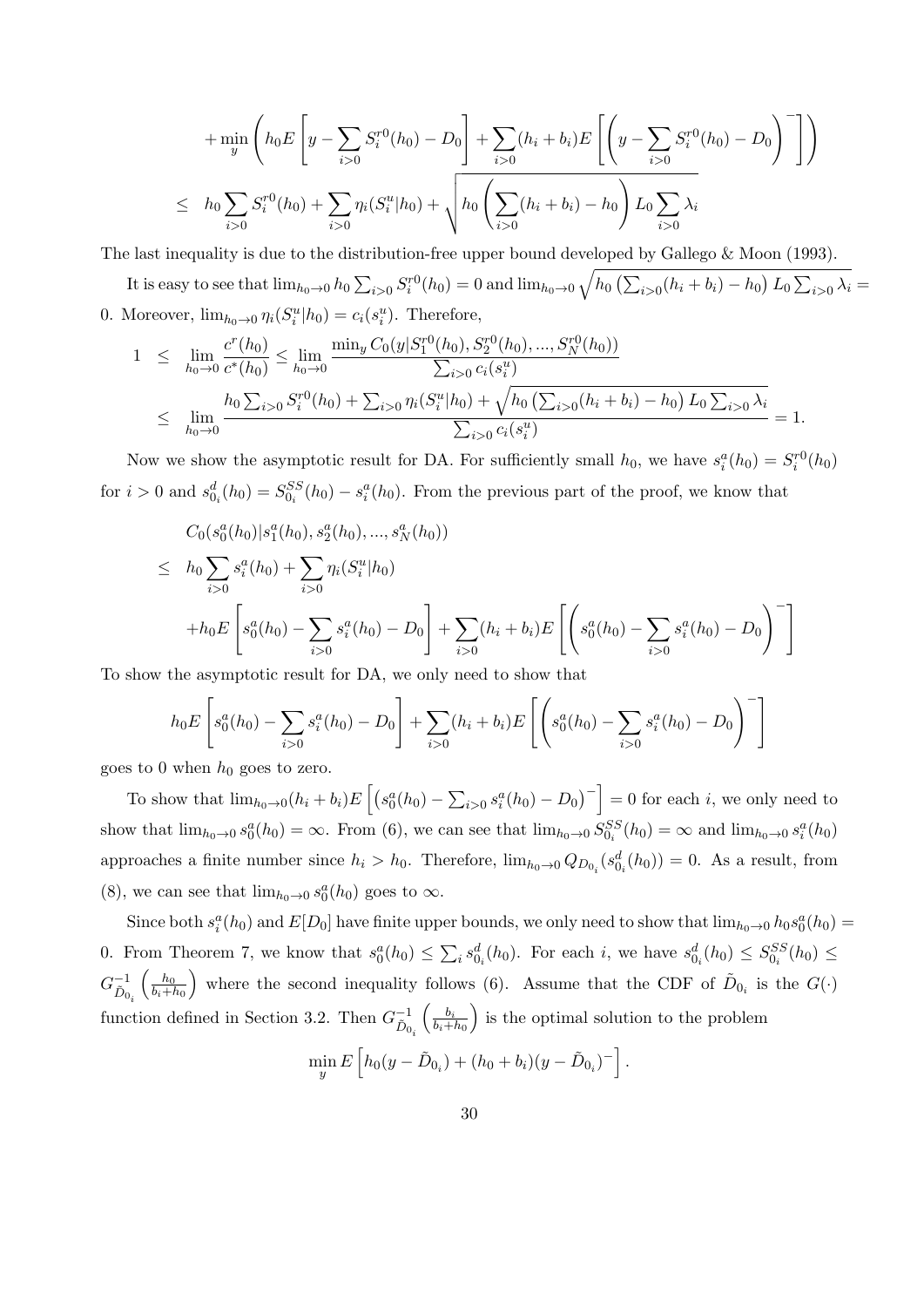By the distribution-free upper bound developed by Gallego & Moon (1993), we know that

$$
E\left[h_0\left(G_{\tilde{D}_{0_i}}^{-1}\left(\frac{h_0}{b_i+h_0}\right)-\tilde{D}_{0_i}\right)+(h_0+b_i)\left(G_{\tilde{D}_{0_i}}^{-1}\left(\frac{h_0}{b_i+h_0}\right)-\tilde{D}_{0_i}\right)^-\right] \leq \sqrt{h_0b_iE[\tilde{D}_{0_i}]}.
$$

Therefore,  $\lim_{h_0 \to 0} h_0 G_{\tilde{D}_{0_i}}^{-1}$  $\left( \frac{h_0}{h_0} \right)$  $\left(\frac{h_0}{b_i+h_0}\right) = 0$ . As a result,  $\lim_{h_0 \to 0} h_0 s_0^a(h_0) = 0$ .

## **Part 2:**

From RO in (4), we can see that  $S_i^{\tau_0}$  is the minimizer of  $\eta_i(x) = (h_i - h_0)E[x - D_i] + (h_i + h_0)E[x - D_i]$  $(b_i)E[(x-D_i)^-]$ . Moreover, it is evident that  $\sum_{i=1}^N \eta_i(S_i^{r0}) \le c^*(N)$  since  $\sum_{i=1}^N \eta_i(S_i^{r0})$  ignores the echelon holding cost due to the warehouse's holding cost and the additional retailer costs due to warehouse backorders. Using (4) and (5), we know that  $c^{r}(N) \le \min_{y} C_0(y|S_1^{r_0}(h_0), S_2^{r_0}(h_0), ..., S_N^{r_0}(h_0))$ Therefore, we only need to show  $\frac{\min_y C_0(y|S_1^{r_0}(h_0), S_2^{r_0}(h_0), ..., S_N^{r_0}(h_0))}{\sum_{i=1}^N \eta_i(S_i^{r_0})}$  approaches 1 as N increases.

From the proof of asymptotic optimality of RO as  $h_0 \to 0$ , we know that

$$
C_0(y|S_1^{r0}, S_2^{r0}, ..., S_N^{r0})
$$
  
\n
$$
\leq h_0 \sum_{i>0} S_i^{r0} + h_0 E\left[y - \sum_{i>0} S_i^{r0} - D_0\right] + \sum_{i>0} (h_i + b_i) E\left[\left(y - \sum_{i>0} S_i^{r0} - D_0\right)^{-}\right] + \sum_{i>0} \eta_i(S_i^{r0})
$$

Let  $\kappa = \max (h_0, \sum_{i>0} (h_i + b_i) - h_0)$ . Then we can get the following relationship:

$$
h_0 \sum_{i>0} S_i^{r0} + h_0 E \left[ y - \sum_{i>0} S_i^{r0} - D_0 \right] + \sum_{i>0} (h_i + b_i) E \left[ \left( y - \sum_{i>0} S_i^{r0} - D_0 \right)^{-} \right]
$$
  
\n
$$
\leq \kappa \sum_{i>0} S_i^{r0} + \kappa E \left[ \left( y - \sum_{i>0} S_i^{r0} - D_0 \right)^{+} \right] + \kappa E \left[ \left( y - \sum_{i>0} S_i^{r0} - D_0 \right)^{-} \right]
$$
  
\n
$$
\leq \kappa E \left[ (y - D_0)^{+} \right] + \kappa E \left[ (y - D_0)^{-} \right] + \kappa E \left[ \left( y - 2 \sum_{i>0} S_i^{r0} - D_0 \right)^{+} \right] + \kappa E \left[ \left( y - 2 \sum_{i>0} S_i^{r0} - D_0 \right)^{-} \right]
$$
  
\nThe last inequality is due to the fact that  $\omega + \psi^{+} + \psi^{-} \leq (\psi + \omega)^{+} + (\psi + \omega)^{-} + (\psi - \omega)^{+} + (\psi - \omega)^{-}$ 

for all  $\omega$  and  $\psi$ .

Then we define a random variable *R* where  $R = 0$  with probability 0.5 and  $R = 2\sum_{i>0} S_i^{r0}$  with probability 0*.*5. Then we have

$$
\kappa E [(y - D_0)^+] + \kappa E [(y - D_0)^-] + \kappa E \left[ \left( y - 2 \sum_{i > 0} S_i^{r0} - D_0 \right)^+ \right] + \kappa E \left[ \left( y - 2 \sum_{i > 0} S_i^{r0} - D_0 \right)^- \right]
$$
  
= 2\kappa E [(y - D\_0 + R)^+] + 2\kappa E [(y - D\_0 + R)^-].

Therefore,

$$
\min_{y} C_0(y|S_1^{r0}, S_2^{r0}, ..., S_N^{r0}) \le \sum_{i>0} \eta_i(S_i^{r0}) + 2\kappa \sqrt{L_0 \sum_{i>0} \lambda_i + E[R]} = \sum_{i>0} \eta_i(S_i^{r0}) + 2\kappa \sqrt{L_0 \sum_{i>0} \lambda_i + \sum_{i>0} S_i^{r0}}.
$$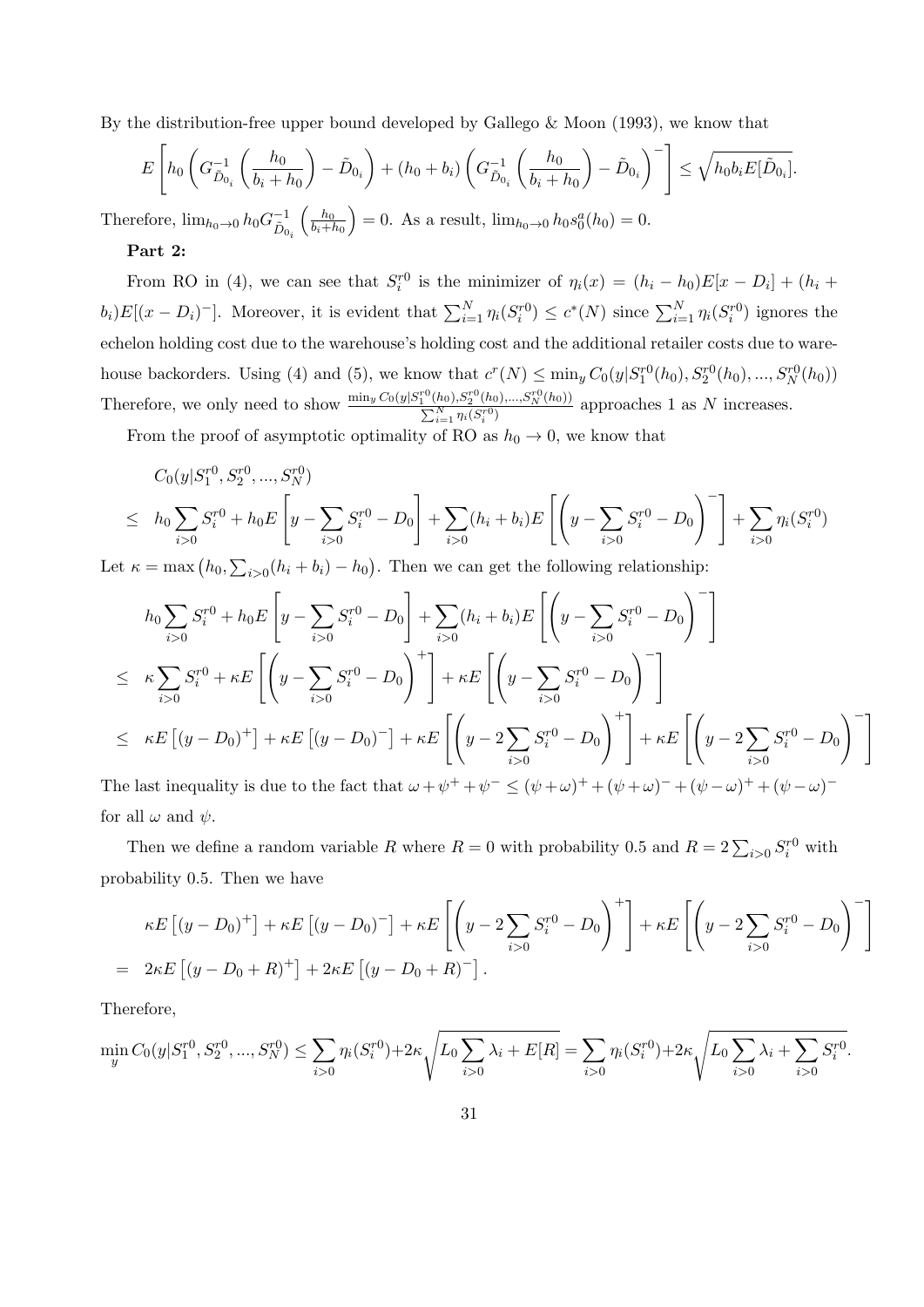Let  $\underline{c} = \min_i \eta_i(S_i^{r0}), \bar{\lambda} = \max_i \lambda_i$  and  $\bar{S}_i^{r0} = \max_i S_i^{r0}$ . Since there exists  $\delta > 0$  such that  $h_0 < h_i - \delta$ for all *i* and  $b_i, \lambda_i < \infty$ , it follows that the  $S_i^{r0}$  are bounded above by a finite number and <u>*c*</u> is strictly positive. Then we have

$$
\frac{\min_y C_0(y|S_1^{r0}(h_0), S_2^{r0}(h_0), ..., S_N^{r0}(h_0))}{\sum_{i=1}^N \eta_i(S_i^{r0})} \le 1 + \frac{2\kappa \sqrt{N(L_0\bar{\lambda} + \bar{S}_i^{r0})}}{N\underline{c}}.
$$

It is clear that, when *N* approaches  $\infty$ , the method is asymptotically optimal.

#### **Part 3:**

First we show that

$$
c^*(L_0) = \min_{\mathbf{s}} h_0 E[(s_0 - D_0)^+] + \sum_{i>0} (h_i E[(s_i - D_i - B_{0i}(s_0))^+] + bE[(s_i - D_i - B_{0i}(s_0))^-])
$$
  
\n
$$
\geq \min_{\mathbf{s}} h_0 E[(s_0 - D_0)^+] + \sum_{i>0} (h_i E[(s_i - \lambda_i L_i - B_{0i}(s_0))^+] + bE[(s_i - \lambda_i L_i - B_{0i}(s_0))^-])
$$
  
\n
$$
\geq \min_{\mathbf{s}} h_0 E[(s_0 - D_0)^+] + \sum_{i>0} (h_0 E[(s_i - B_{0i}(s_0))^+] + bE[(s_i - B_{0i}(s_0))^-])
$$
  
\n
$$
\geq \min_{\mathbf{s}} h_0 E[(s_0 - D_0)^+] + h_0 E\left[\left(\sum_{i>0} s_i - (s_0 - D_0)^-\right)^+\right] + bE\left[\left(\sum_{i>0} s_i - (s_0 - D_0)^-\right)^-\right]
$$

The first inequality is due to the equality  $E[\lambda_i L_i + B_{0i}(s_0)] = E[D_i + B_{0i}(s_0)]$ , the inequality  $Var[\lambda_i +$  $B_{0i}(s_0) \leq Var[D_i + B_{0i}(s_0)]$  and the convexity of  $h_i(s_i - x)^{+} + b(s_i - x)^{-}$  in x. Redefining  $s_i$  as  $s_i - \lambda_i L_i$  for all *i*, the second inequality holds since  $h_i \geq h_0$ . Finally, the last inequality is due to  $x^+ + y^+ \ge (x + y)^+$ .

Since  $(s_0 - D_0)^{-1}$  is a nonnegative random variable for any  $s_0$ ,  $\sum_{i>0} s_i^*$  is nonnegative where  $s_i^*$ is the optimal solution to  $\min_{s} h_0 E[(s_0 - D_0)^+] + h_0 E[(\sum_{i>0} s_i - (s_0 - D_0)^-)^+] + bE[(\sum_{i>0} s_i - (s_0 - D_0)^-)]$ *D*<sub>0</sub> $)$ <sup>-</sup> $)$ <sup>-</sup> $]$ . For *D*<sub>0</sub>  $\leq$  *s*<sub>0</sub>, we have

$$
h_0(s_0 - D_0)^+ + h_0 \left(\sum_{i>0} s_i^* - (s_0 - D_0)^-\right)^+ + b \left(\sum_{i>0} s_i^* - (s_0 - D_0)^-\right)^-
$$
  
= 
$$
h_0 \left(s_0 + \sum_{i>0} s_i^* - D_0\right)
$$
  
= 
$$
h_0 \left(s_0 + \sum_{i>0} s_i^* - D_0\right)^+ + b \left(s_0 + \sum_{i>0} s_i^* - D_0\right)^-
$$

Since  $(s_0 - D_0)^{-} = 0$  for  $D_0 \le s_0$  and  $\sum_{i>0} s_i^* \ge 0$ , we have  $(\sum_{i>0} s_i^* - (s_0 - D_0)^{-})^+ = \sum_{i>0} s_i^*$ and  $(\sum_{i>0} s_i^* - (s_0 - D_0)^-)$  = 0, which leads to the first equality. The second equality is due to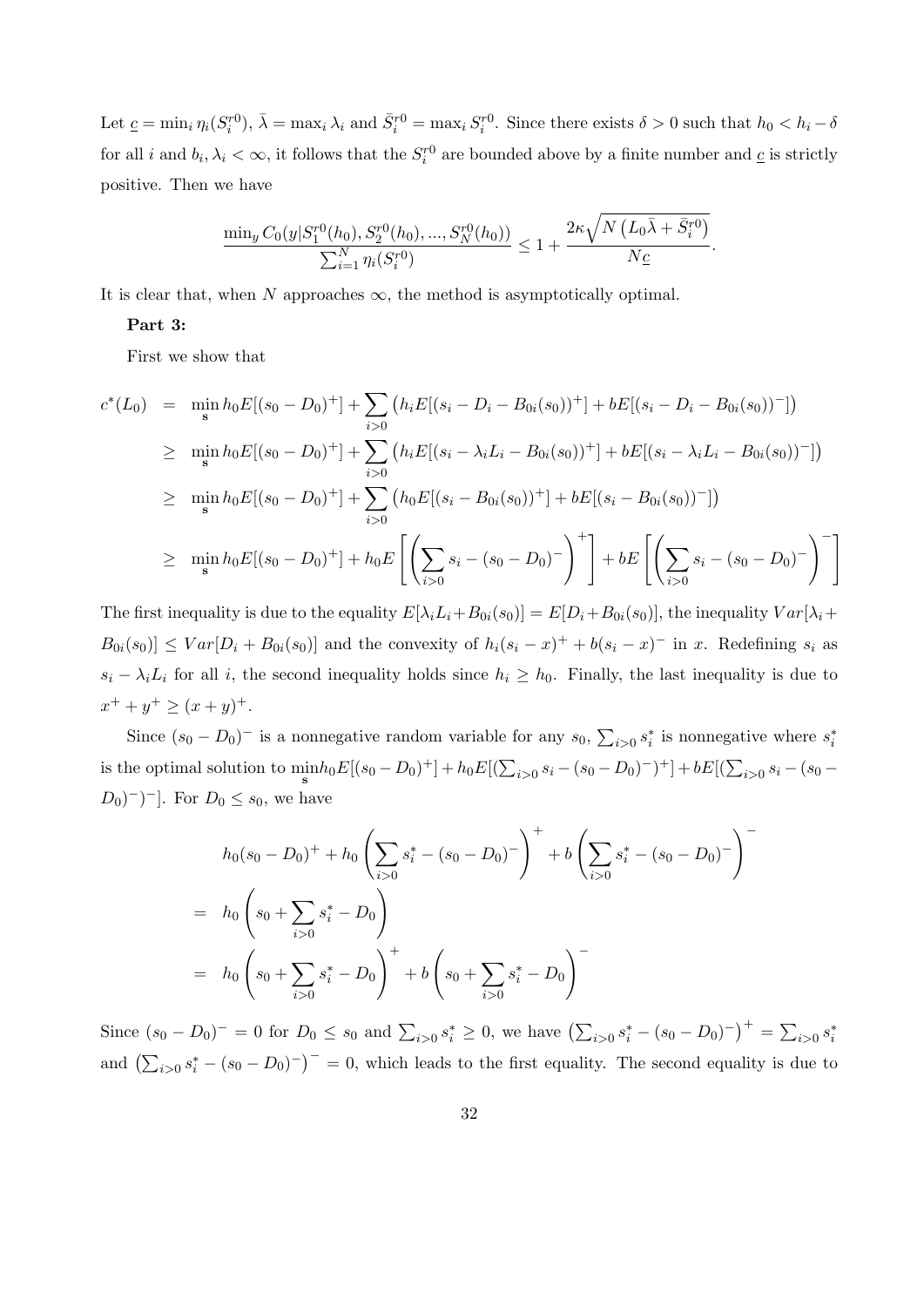the fact that  $s_0 + \sum_{i>0} s_i^* - D_0 \ge 0$  when  $D_0 \le s_0$ . For  $D_0 > s_0$ , we have

$$
h_0(s_0 - D_0)^+ + h_0 \left(\sum_{i>0} s_i^* - (s_0 - D_0)^-\right)^+ + b \left(\sum_{i>0} s_i^* - (s_0 - D_0)^-\right)^-
$$
  
= 
$$
h_0 \left(s_0 + \sum_{i>0} s_i^* - D_0\right)^+ + b \left(s_0 + \sum_{i>0} s_i^* - D_0\right)^-
$$

Thus, we have

$$
\min_{\mathbf{s}} h_0 E[(s_0 - D_0)^+] + h_0 E\left[\left(\sum_{i>0} s_i - (s_0 - D_0)^-\right)^+\right] + bE\left[\left(\sum_{i>0} s_i - (s_0 - D_0)^-\right)^-\right]
$$
\n
$$
= \min_{s_0} E\left[h_0(s_0 - D_0)^+ + h_0 \left(\sum_{i>0} s_i^* - (s_0 - D_0)^-\right)^+\right] + b\left(\sum_{i>0} s_i^* - (s_0 - D_0)^-\right)^-\right]
$$
\n
$$
= \min_{s_0} h_0 E\left[\left(s_0 + \sum_{i>0} s_i^* - D_0\right)^+\right] + bE\left[\left(s_0 + \sum_{i>0} s_i^* - D_0\right)^-\right]
$$

By redefining  $s_0 := s_0 + \sum_{i>0} s_i^*$ , we have

$$
c^*(L_0) \ge \min_{s_0} h_0 E[(s_0 - D_0)^+] + bE[(s_0 - D_0)^-].
$$

Next, we provide a bound for  $c^r(L_0)$ .

$$
c^{r}(L_{0})
$$
  
\n
$$
\leq \min_{s_{0}} C_{0} \left( s_{0} + \sum_{i>0} S_{i}^{r0} \right) - h_{0} \sum_{i>0} E[D_{i}]
$$
  
\n
$$
= \min_{s_{0}} h_{0} E \left[ s_{0} + \sum_{i>0} S_{i}^{r0} - D_{0} \right] - h_{0} \sum_{i>0} E[D_{i}]
$$
  
\n
$$
+ \sum_{i>0} \left( H_{i} E[S_{i}^{r0} - D_{i} - B_{0i}(s_{0})] + (b + h_{i}) E[(S_{i}^{r0} - D_{i} - B_{0i}(s_{0}))^{-}] \right)
$$
  
\n
$$
= \min_{s_{0}} h_{0} E[(s_{0} - D_{0})^{+}] - h_{0} \sum_{i>0} E[B_{0i}(s_{0})] + h_{0} \sum_{i>0} \left( E[(S_{i}^{r0} - D_{i})^{+}] - E[(S_{i}^{r0} - D_{i})^{-}] \right)
$$
  
\n
$$
+ \sum_{i>0} \left( H_{i} E[(S_{i}^{r0} - D_{i} - B_{0i}(s_{0}))^{+}] + (b + h_{0}) E[(S_{i}^{r0} - D_{i} - B_{0i}(s_{0}))^{-}] \right)
$$
  
\n
$$
\leq \min_{s_{0}} h_{0} E[(s_{0} - D_{0})^{+}]
$$
  
\n
$$
+ \sum_{i>0} \left( h_{0} E[(S_{i}^{r0} - D_{i})^{+}] + H_{i} E[(S_{i}^{r0} - D_{i} - B_{0i}(s_{0}))^{+}] + b E[(S_{i}^{r0} - D_{i} - B_{0i}(s_{0}))^{-}] \right)
$$
  
\n
$$
\leq \sum_{i>0} \left( h_{0} E[(S_{i}^{r0} - D_{i})^{+}] + H_{i} E[(S_{i}^{r0} - D_{i})^{+}] + b E[(S_{i}^{r0} - D_{i})^{-}] \right)
$$
  
\n
$$
+ \min_{s_{0}} h_{0} E[(s_{0} - D_{0})^{+}] + b E[(s_{0} - D_{0})^{-}]
$$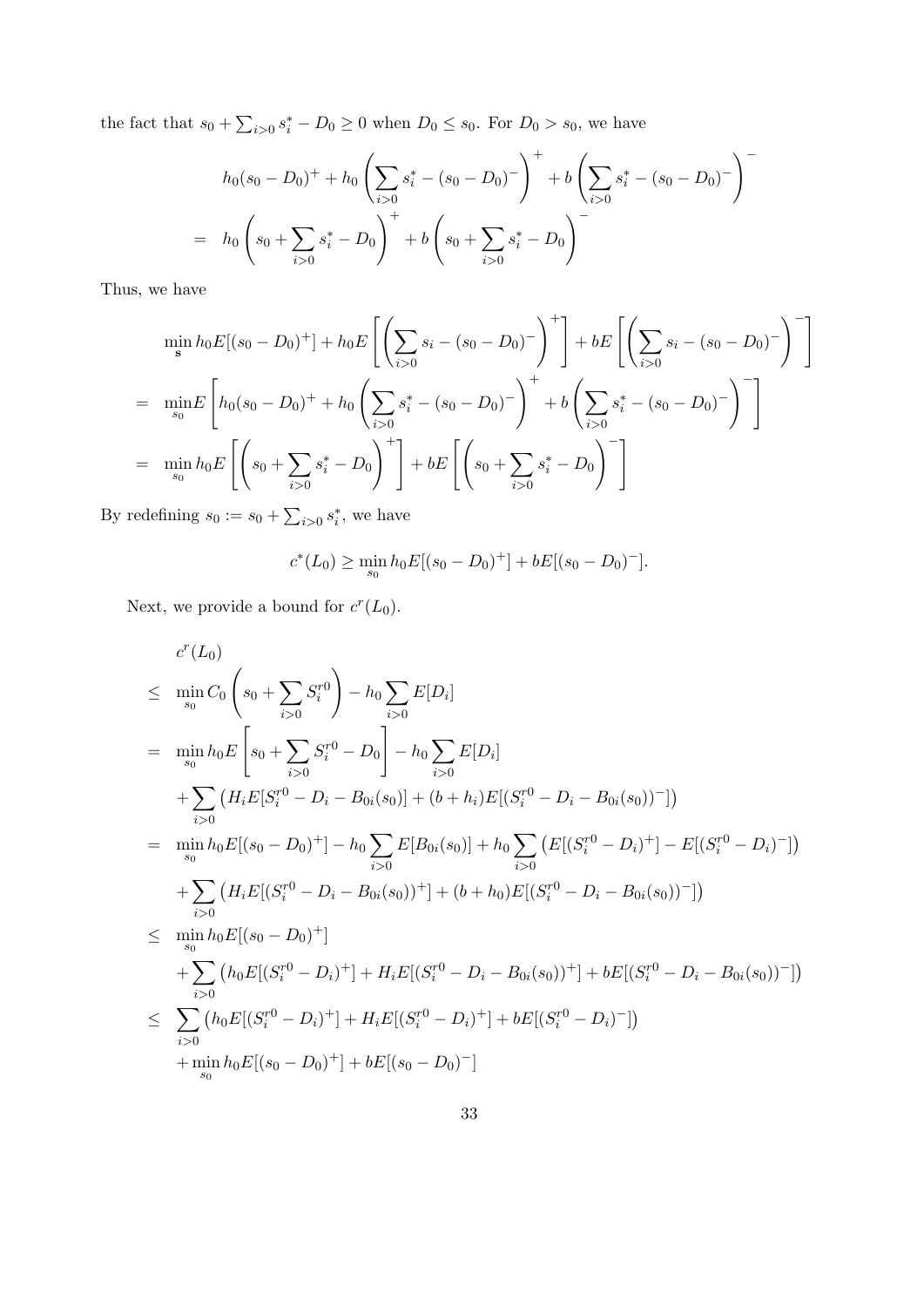The first inequality is due to the fact that step 2 of RO has not been implemented and that in-transit inventory has been excluded. The second inequality is due to the fact that  $B_{0i} + (S_i^{r0} - D_i)^{-} \ge$  $(S_i^{r0} - D_i - B_{0i})$ <sup>-</sup>. The last inequality is due to  $(S_i^{r0} - D_i - B_{0i}(s_0))$ <sup>-</sup>  $\leq (S_i^{r0} - D_i)^{-} + B_{0i}(s_0)$  and  $(S_i^{r0} - D_i - B_{0i}(s_0))^+ \le (S_i^{r0} - D_i)^+$ .

When  $L_0$  goes to  $\infty$ ,  $\min_{s_0} h_0 E[(s_0 - D_0)^+] + bE[(s_0 - D_0)^+]$  goes to  $\infty$ , while  $\sum_{i>0} h_0 E[(S_i^{r0} - D_0)^+]$  $D_i$ <sup>+</sup>] +  $H_i E[(S_i^{r0} - D_i)^+]$  +  $bE[(S_i^{r0} - D_i)^-]$  stays constant. Thus, we have part 3.

#### **Proof of Proposition 4**

The result follows directly from the construction of the RO heuristic, i.e., the base-stock levels are calculated recursively from the leaf nodes to the root node.

#### **Proof of Theorem 5**

#### **Part 1:**

For sufficiently small  $h_0$ , we have  $s_i^a(h_0) = S_i^{r0}(h_0)$  for  $i > 0$  and  $s_{0_i}^d(h_0) = S_{0_i}^{SS}(h_0) - s_i^a(h_0)$ . From the previous part of the proof, we know that

$$
C_0(s_0^a(h_0)|s_1^a(h_0), s_2^a(h_0), ..., s_N^a(h_0))
$$
  
\n
$$
\leq h_0 \sum_{i>0} s_i^a(h_0) + \sum_{i>0} \eta_i(S_i^u|h_0)
$$
  
\n
$$
+h_0 E\left[s_0^a(h_0) - \sum_{i>0} s_i^a(h_0) - D_0\right] + \sum_{i>0} (h_i + b_i) E\left[\left(s_0^a(h_0) - \sum_{i>0} s_i^a(h_0) - D_0\right)^{-}\right]
$$

To show the asymptotic result for DA, we only need to show that

$$
h_0 E\left[s_0^a(h_0) - \sum_{i>0} s_i^a(h_0) - D_0\right] + \sum_{i>0} (h_i + b_i) E\left[\left(s_0^a(h_0) - \sum_{i>0} s_i^a(h_0) - D_0\right)^{-1}\right]
$$

goes to 0 when  $h_0$  goes to zero.

To show that  $\lim_{h_0 \to 0} (h_i + b_i) E\left[ \left( s_0^a(h_0) - \sum_{i>0} s_i^a(h_0) - D_0 \right)^{-} \right] = 0$  for each i, we only need to show that  $\lim_{h_0 \to 0} s_0^a(h_0) = \infty$ . From (6), we can see that  $\lim_{h_0 \to 0} S_{0_i}^{SS}(h_0) = \infty$  and  $\lim_{h_0 \to 0} s_i^a(h_0)$ approaches a finite number since  $h_i > h_0$ . Therefore,  $\lim_{h_0 \to 0} Q_{D_{0_i}}(s_{0_i}^d(h_0)) = 0$ . As a result, from (8), we can see that  $\lim_{h_0 \to 0} s_0^a(h_0)$  goes to  $\infty$ .

Since both  $s_i^a(h_0)$  and  $E[D_0]$  have finite upper bounds, we only need to show that  $\lim_{h_0 \to 0} h_0 s_0^a(h_0) =$ 0. From Theorem 7, we know that  $s_0^a(h_0) \leq \sum_i s_{0_i}^d(h_0)$ . For each i, we have  $s_{0_i}^d(h_0) \leq S_{0_i}^{SS}(h_0) \leq S_{0_i}^{SS}(h_0)$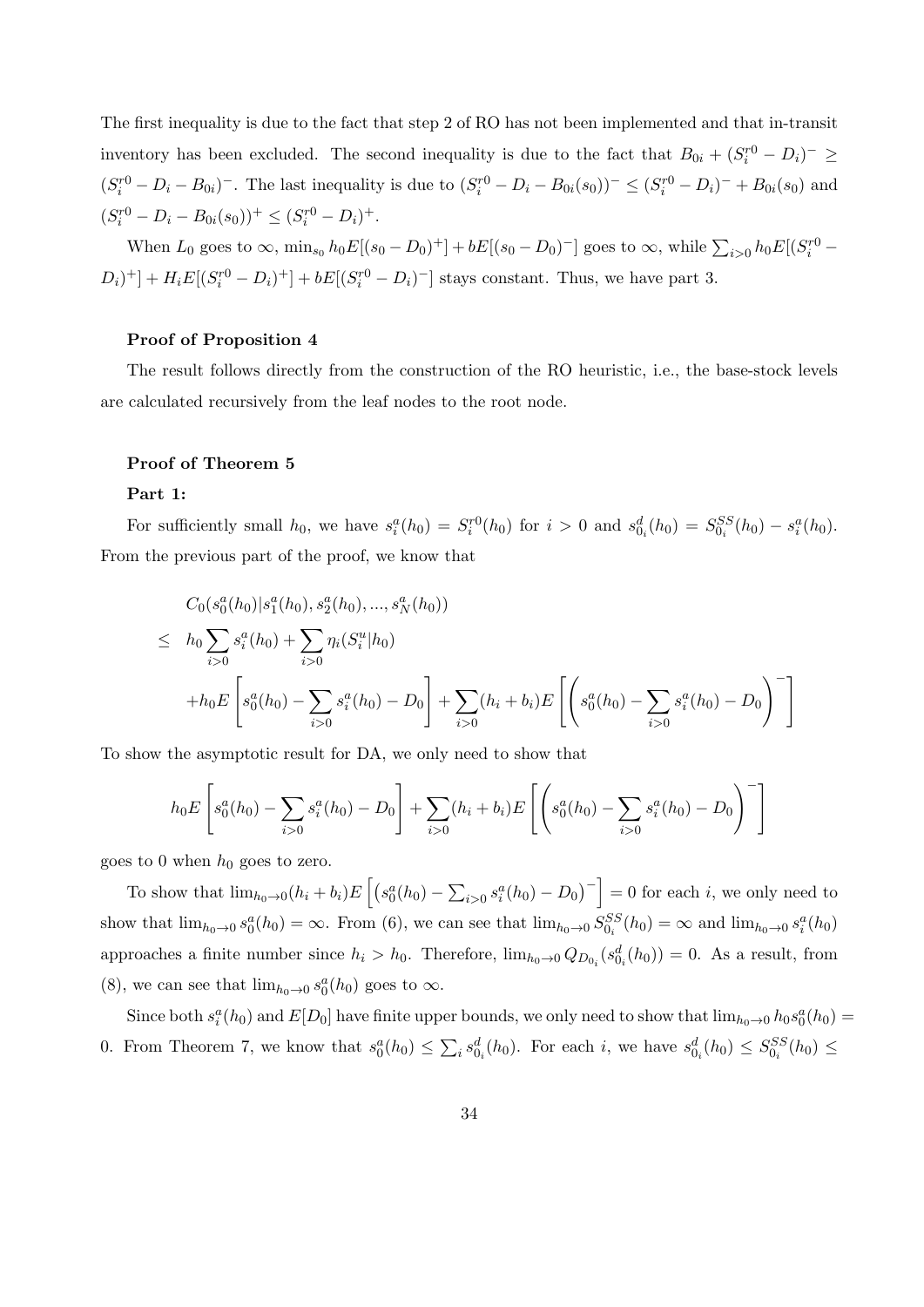$G^{-1}_{\tilde{D}_{0}}$  $\left( \frac{h_0}{h_0} \right)$  $\frac{h_0}{b_i+h_0}$  where the second inequality follows (6). Assume that the CDF of  $D_{0_i}$  is the  $G(\cdot)$ function defined in Section 3.2. Then  $G_{\tilde{D}_{0i}}^{-1}$  $\int$ <sup>*i*</sup>  $\frac{b_i}{b_i + h_0}$  is the optimal solution to the problem

$$
\min_{y} E\left[h_0(y-\tilde{D}_{0_i})+(h_0+b_i)(y-\tilde{D}_{0_i})^-\right].
$$

By the distribution-free upper bound developed by Gallego & Moon (1993), we know that

$$
E\left[h_0\left(G_{\tilde{D}_{0_i}}^{-1}\left(\frac{h_0}{b_i+h_0}\right)-\tilde{D}_{0_i}\right)+(h_0+b_i)\left(G_{\tilde{D}_{0_i}}^{-1}\left(\frac{h_0}{b_i+h_0}\right)-\tilde{D}_{0_i}\right)^-\right] \leq \sqrt{h_0b_iE[\tilde{D}_{0_i}]}.
$$

Therefore,  $\lim_{h_0 \to 0} h_0 G_{\tilde{D}_{0_i}}^{-1}$  $\left( \frac{h_0}{h_0} \right)$  $\frac{h_0}{b_i + h_0}$  = 0. As a result,  $\lim_{h_0 \to 0} h_0 s_0^a(h_0) = 0$ .

#### **Proof of Proposition 6**

For  $j \notin T(i)$ , either there is no direct path between node *i* and node *j* (case 1), or node *i* is in  $T(j) \setminus \{j\}$  (case 2). In case 1, changes in the parameters of node *j* do not affect  $S_{i_w}^{SS}$  for any serial system *w*. In case 2, node *j* is not a leaf. Based on the form of (6), changing the leadtime of node *j* does not affect  $S_{i_w}^{SS}$ , where node *i* is downstream from node *j* in serial system *w*. In both cases, it can be also shown that  $S_{k_w}^{SS}$  remains the same, where  $k_w$  is the successor of  $i_w$  in serial system  $w$ . Therefore,  $s_{i_w}^d$  is not affected for each  $i_w$ . Finally, the backorder matching procedure at node *i* is only affected by its own leadtime and the demand rate of each leaf in  $T(i)$ .

### **Proof of Proposition 7**

The backorder matching procedure ensures that  $s_i^a$  is an optimal solution to the following problem.

$$
s_i^a = \underset{z \in \mathbb{Z}}{\operatorname{argmax}} E[(D_i - z)^+] ,
$$
  
s.t.  $E[(D_i - z)^+] \le \sum_{w \in \mathcal{W}: i \in w} Q_{D_{i_w}}(s_{i_w}^d)$  (15)

It is clear that  $z = \left[\sum_{w \in \mathcal{W}: i \in w} s_{i_w}^d\right]$  is a feasible solution. Since  $E[(D_i - z)^+]$  is a decreasing function  $\inf_{z, s} S_i^a \leq \left[ \sum_{w \in \mathcal{W}: i \in w} s_{i_w}^d \right].$ 

#### **Proof of Proposition 8**

**Part 1:** From the proof of Proposition 2, one can see that  $\hat{\Pi}_0(x)$ , equal to  $\hat{C}_0(x)$ , is a convex function. Since convexity is preserved under summation and expectation,  $\Pi_0(r, q)$  is convex in *r*.